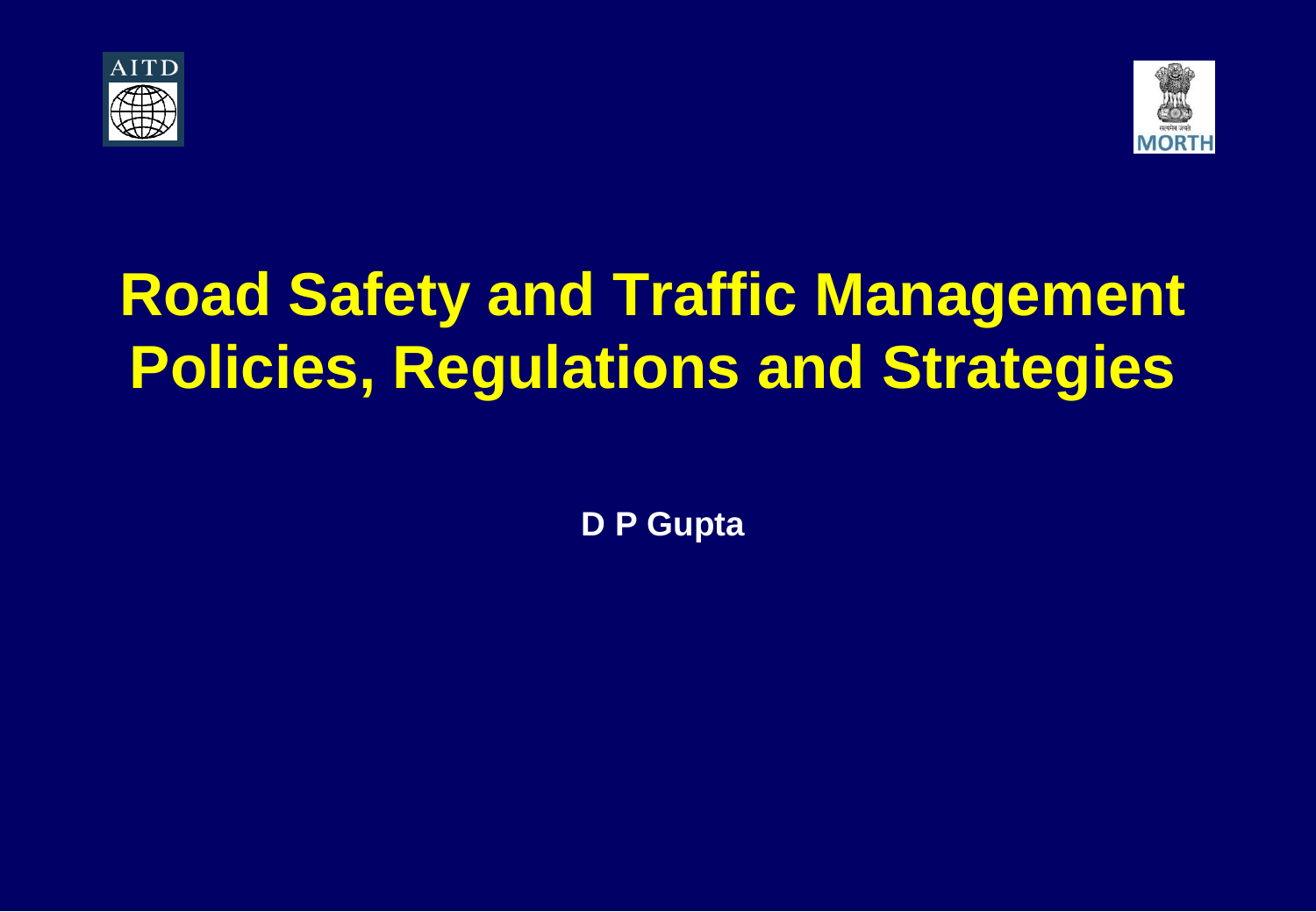#### **Sustainable Development Goals (SDGs): 2030**

#### **To quote our Hon'ble Prime Minister at UN Session in September 2015**

**"Today, much of India's development agenda is mirrored in the Sustainable Development Goals .... Our attack on poverty today includes expanded conventional schemes of development, but we have also launched a new era of inclusion and empowerment ....**

**.... we are focusing on the basics: housing, power, water and sanitation for all** 

**.... we are reviving our manufacturing, improving our services sector, investing on an unprecedented scale in infrastructure; and making our cities smart, sustainable and engines of progress".**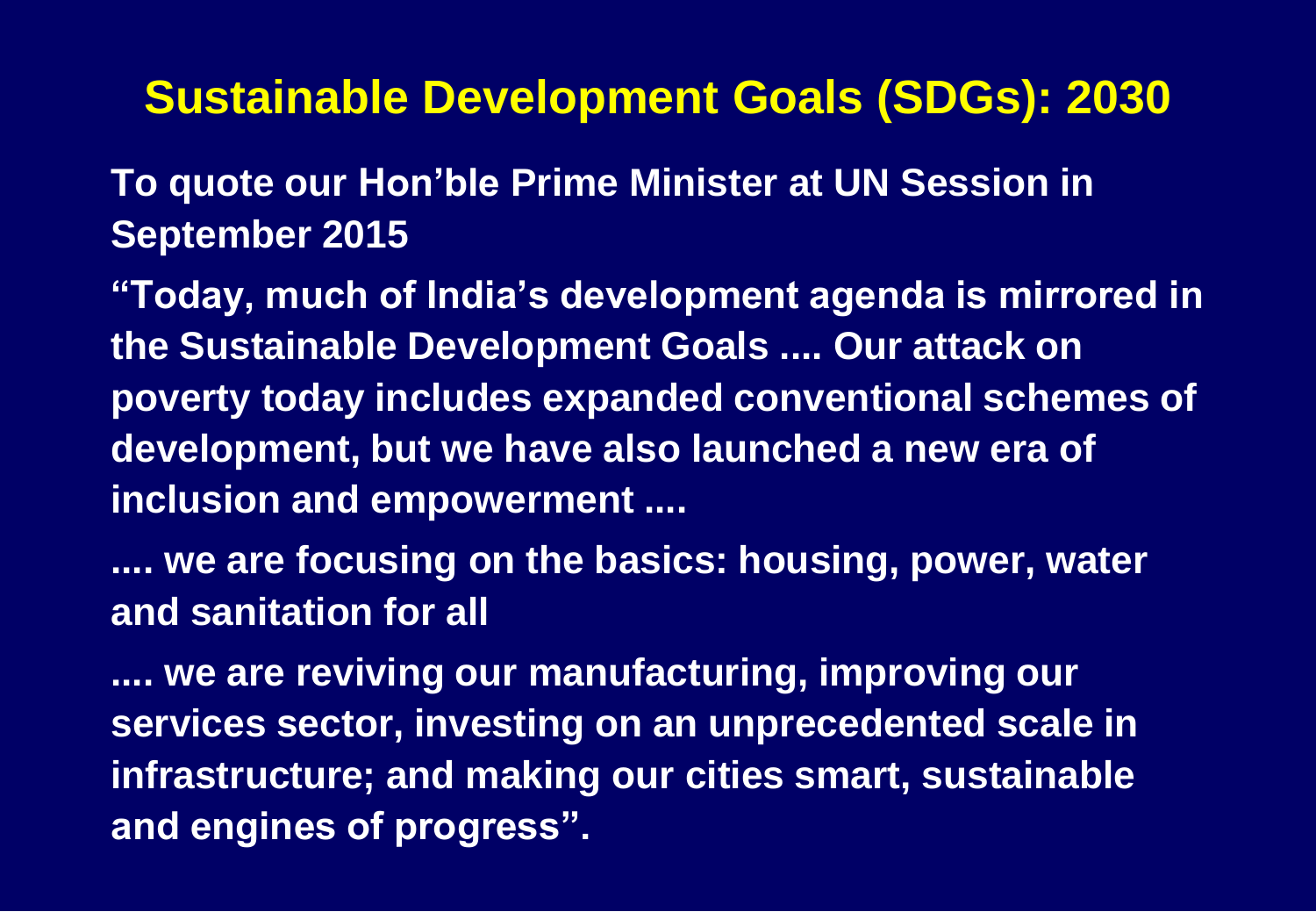#### **Sustainable Development Goals (SDGs): 2030 (Key Goals relating to Transport Infrastructure)**

- **Goal 3 Target 3.6: By 2020, halve the number of global deaths and injuries from road traffic accidents**
- **Goal 7 Target 7.3: By 2030, double the global rate of improvement in energy efficiency**
- **Goal 9 Target 9.1: Develop quality, reliable, sustainable and resilient infrastructure including regional and trans-border infrastructure to support economic development and human wellbeing with a focus on affordable and equitable access for all.**
- **Goal 10: Reduce inequality within and among countries**
- **Goal 11 Target 11.2: By 2030, provide access to safe, affordable, accessible and sustainable transport for all, improving road safety, notably by expanding public transport with special attention to the needs of those in vulnerable situations, women, children, persons with disabilities and older persons.**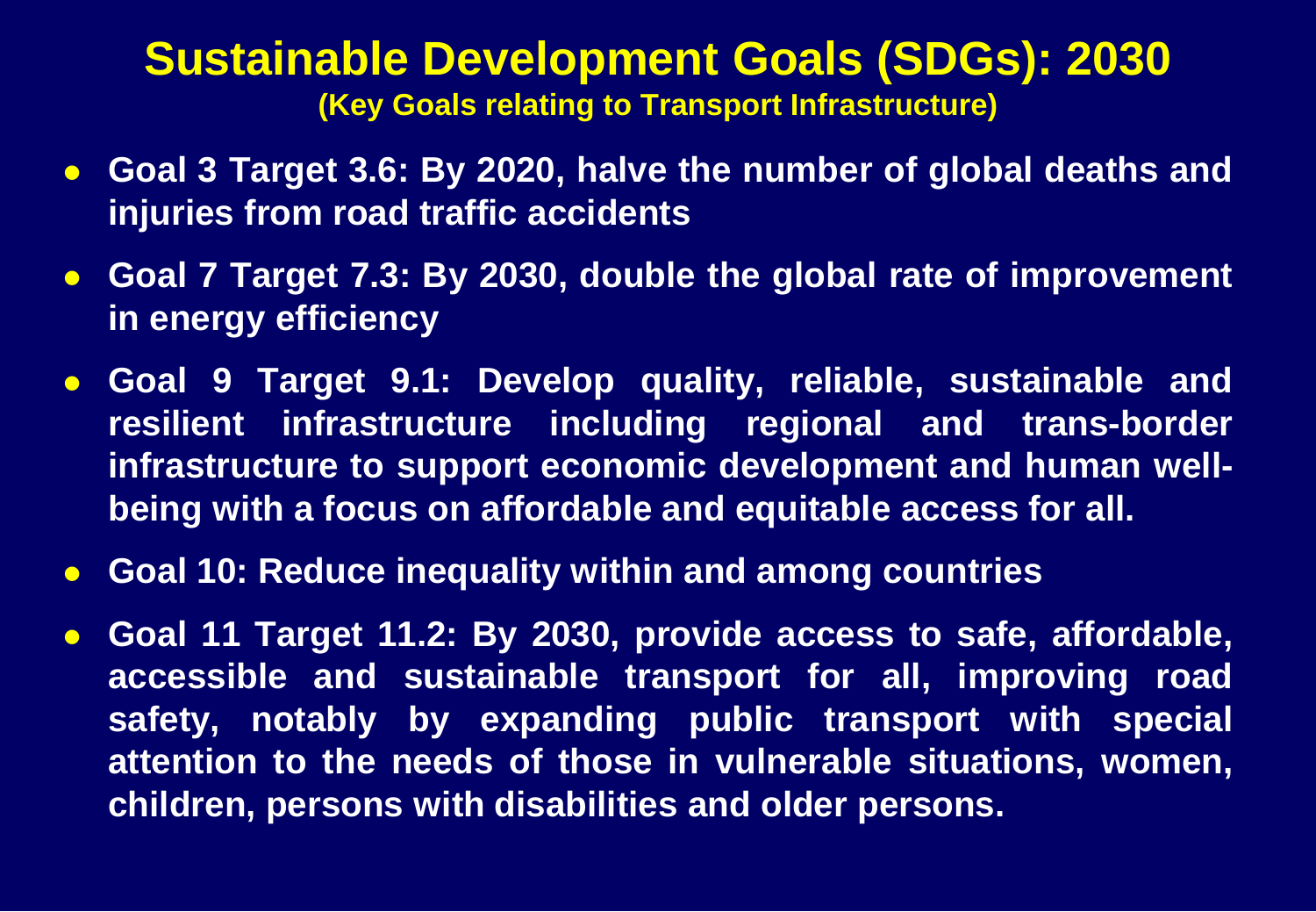#### **Roads: A Critical Component of Transport Infrastructure**

- **Transport infrastructure is also necessary for achievement of several other SDG's such as:**
	- **Agriculture productivity**
	- **Air pollution**
	- **Access to safe drinking water**
	- **Sustainable cities**
	- **▶ Reduction of food loss**
	- **Climate change adaptation and mitigation**
- **A powerful engine of socio-economic growth**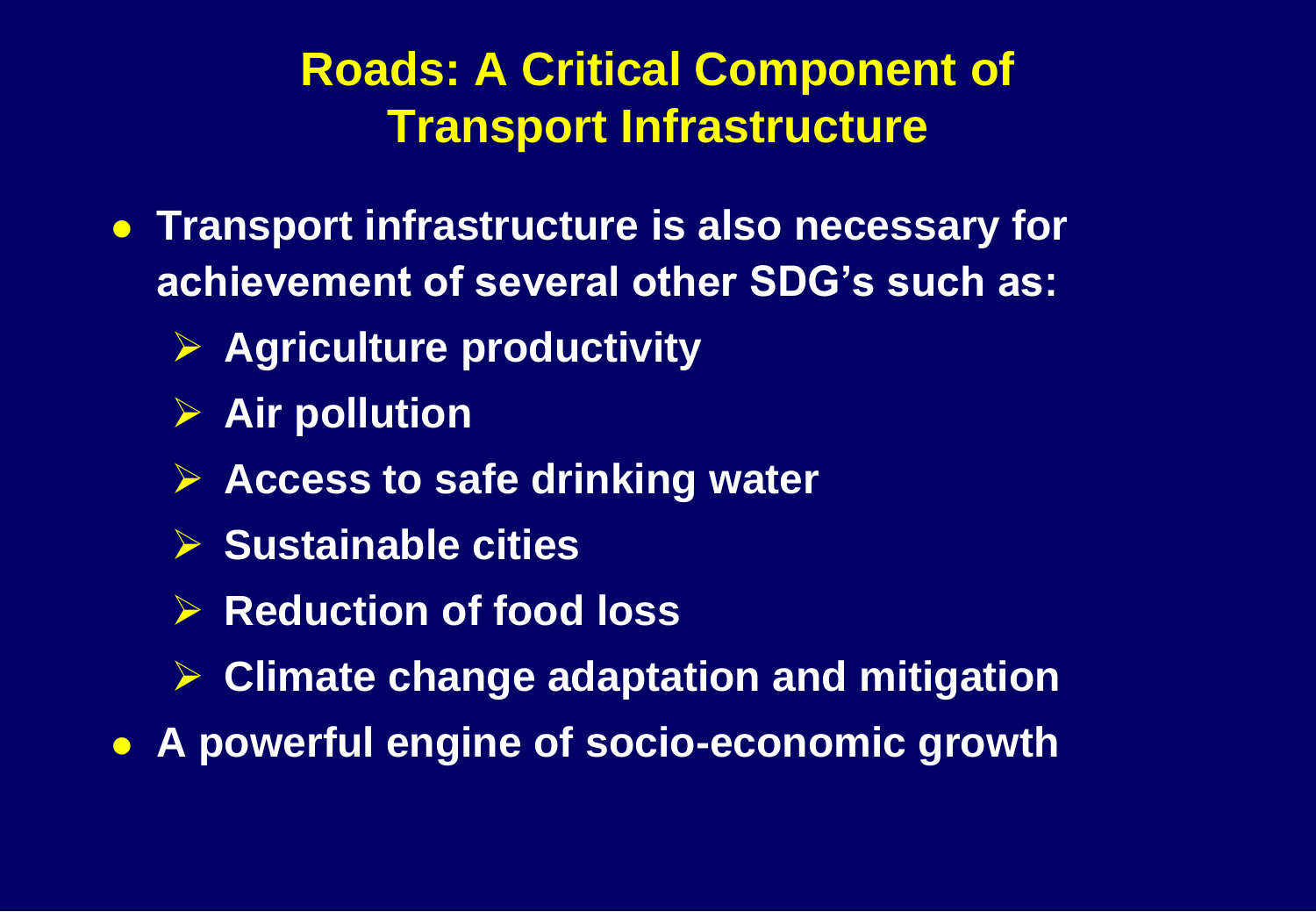### **Road Development**

- **Sector gained importance sequel to Hon'ble PM Shri Atal Behari Vajpayee Declaration in 1998 and 2000**
- **Roads recognized as infrastructure critical to socioeconomic development and GDP growth**
- **Several Initiatives and Schemes by:** 
	- **Central government (NHDP, PMGSY, …..)**
	- **State governments (SHDP, MMGSY, ……)**
	- **Urban Local Bodies (Urban Roads, Flyovers, Bypasses, Tunnels)**
	- **Gram Panchayats (recent push by 14th Finance Commission)**
- **Contribute to Mobility and Accessibility**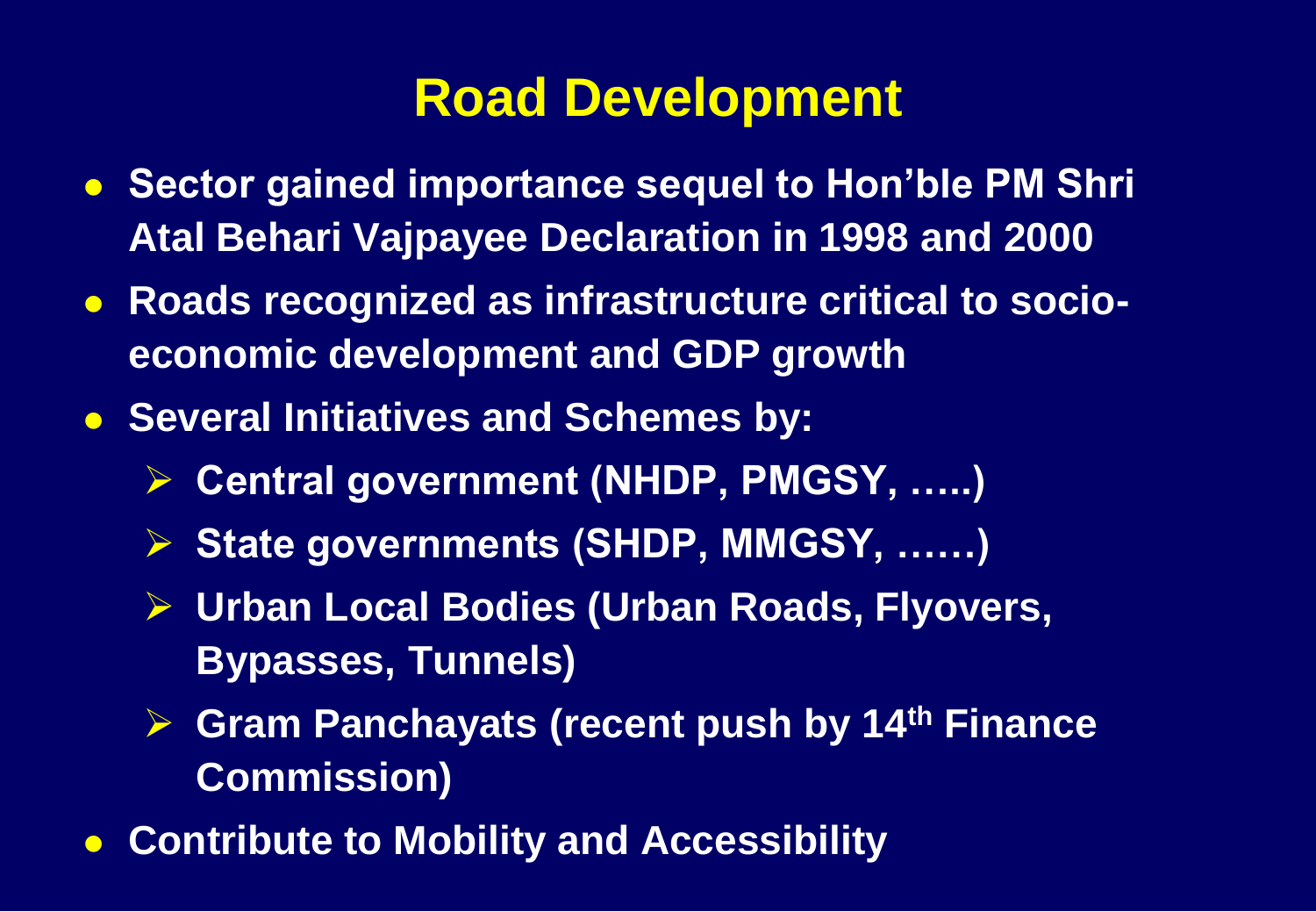### **Road Development**

- **Support by World Bank, Asian Development Bank, JICA, NABARD (RIDF)**
- **Revamping of Central Road Fund**
- **Expenditure on roads**
	- **1992-97 : Rs. 13,200 crore**
	- **1997-02 : Rs. 39,300 crore**
	- **2002-07 : Rs. 130,000 crore**
	- **2007-12 : Rs. 430,000 crore**
	- **2012-17 : Rs. 799,000 crore (estimates NITI Aayog)**
- **Current Outlook: Rs.250,000 crore per year**
- **Push Needed:**
	- **Expressways, Service Roads on Multilane Highways**
	- **SARDP:NE (plus replacing SPT bridges)**
	- **Rural connectivity**
	- **Capacity augmentation of SHs, MDRs**
	- **Bypasses (Access controlled)**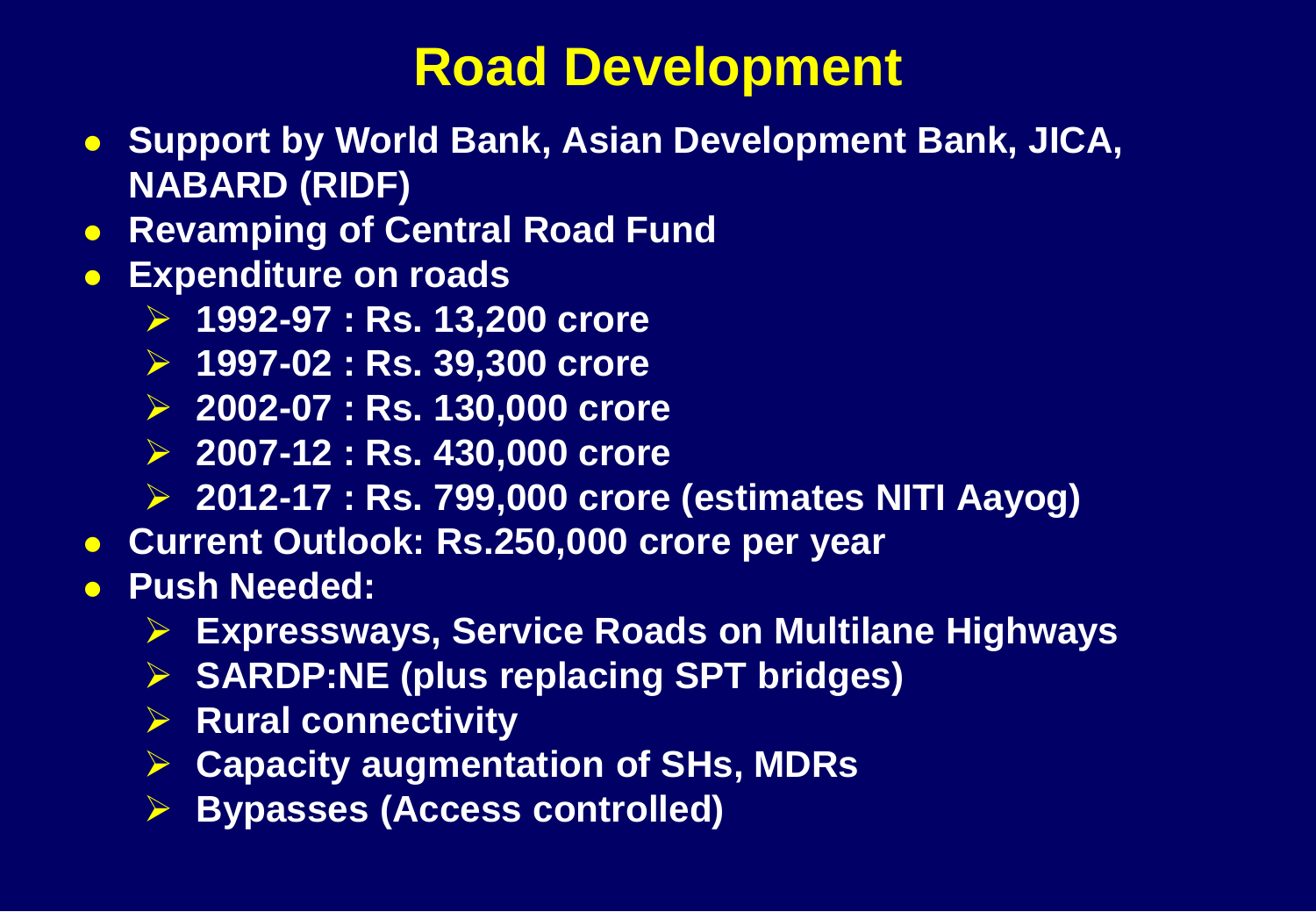#### **Bharatmala Pariyojana**

- **Hon'ble PM Narendra Modi's Umbrella Highway Improvement Project**
- **First Phase approved by Cabinet**
- **Main Components** 
	- **Economic Corridors 9,000 km Inter – Corridor and Feeder Routes 6,000 km National Corridors Efficiency Programme 5,000 km Border and International connectivity roads 2,000 km Coastal and Port connectivity roads 2,000 km Expressways 800 km Bharatmala Phase – 1 24,800 km**
- **Balance length of NHDP 10,000 km**

**Total Investment Rs. 5.35 trillion (Rs. 5,35,000 crore)**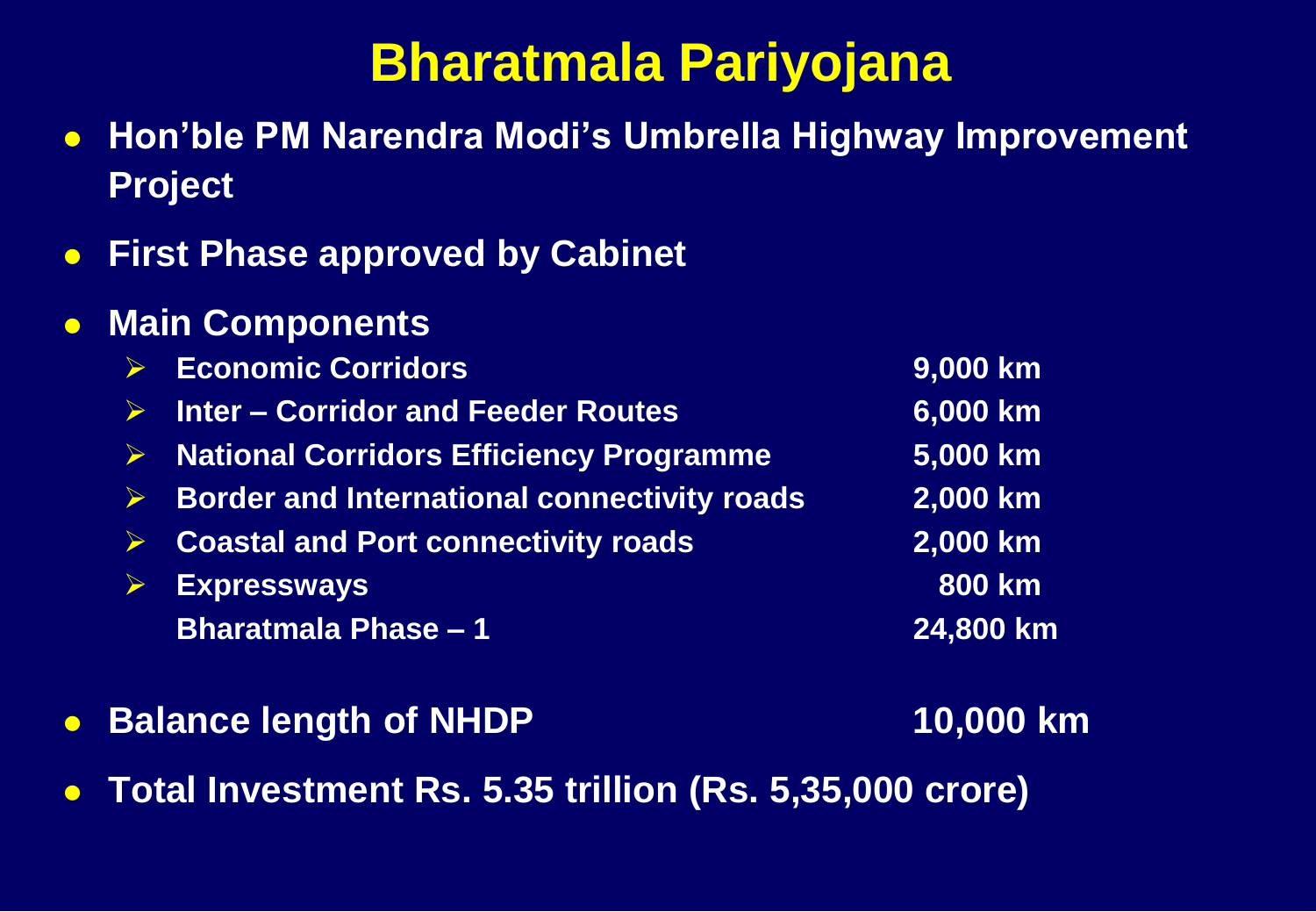## **Projected Investments in Roads**

**(Rs. crore)**

| No.                    | Scheme                             | 2017-22   | 2022-27   |  |
|------------------------|------------------------------------|-----------|-----------|--|
| 1.                     | <b>Expressways</b>                 | 60,000    | 120,000   |  |
| 2.                     | <b>National Highways</b>           | 315,000   | 420,000   |  |
| 3.                     | Special Schemes SARDP-NE +         |           |           |  |
|                        | Arunachal Package (central         | 40,000    | 50,000    |  |
|                        | sector)                            |           |           |  |
| 4.                     | Other special schemes (central     | 15,000    | 20,000    |  |
|                        | sector)                            |           |           |  |
| 5.                     | <b>State Highways</b>              | 270,000   | 320,000   |  |
| 6.                     | <b>Major District Roads</b>        | 130,000   | 160,000   |  |
| 7.                     | <b>Rural Roads including PMGSY</b> | 185,000   | 130,000   |  |
|                        | <b>Total</b>                       | 1,015,000 | 1,220,000 |  |
| (excludes urban roads) |                                    |           |           |  |
| <b>CAULON' NITODO</b>  |                                    |           |           |  |

**Source.** IN I L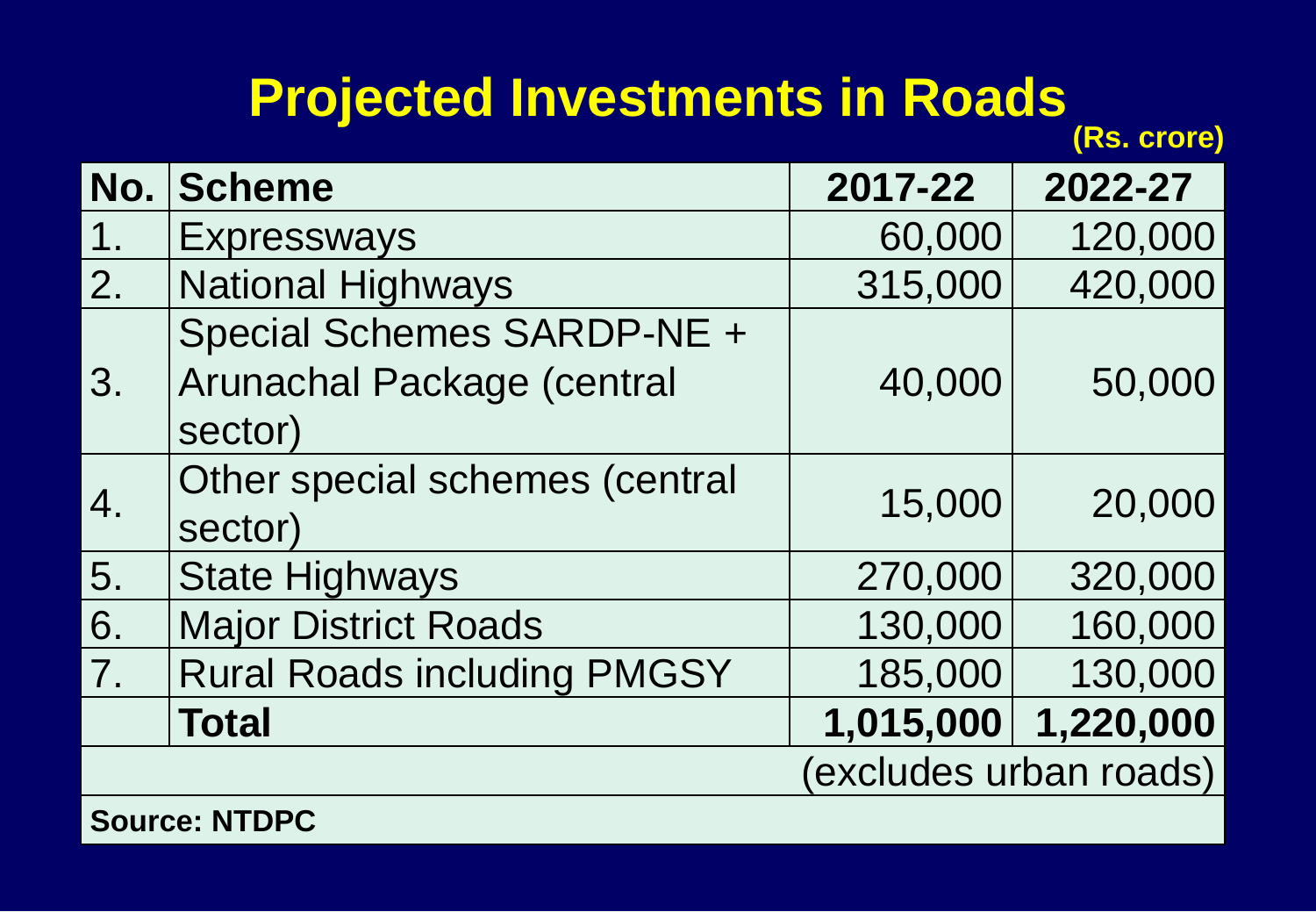## **Major Challenges in Road Sector**

- **Enhanced transport productivity**
- **Attracting private financing**
- **Safe roads**
- **Well-maintained roads (asset preservation)**
- **User charges on rational principles**
- **Addressing social concerns**
- **Reducing environment harm**
- **Promoting green technologies**
- **Resource efficiency**
- **Knowledge development and dissemination**
- **Capacity building and skills development**
- **Efficient and effective delivery**
- **Traffic operations and congestion management**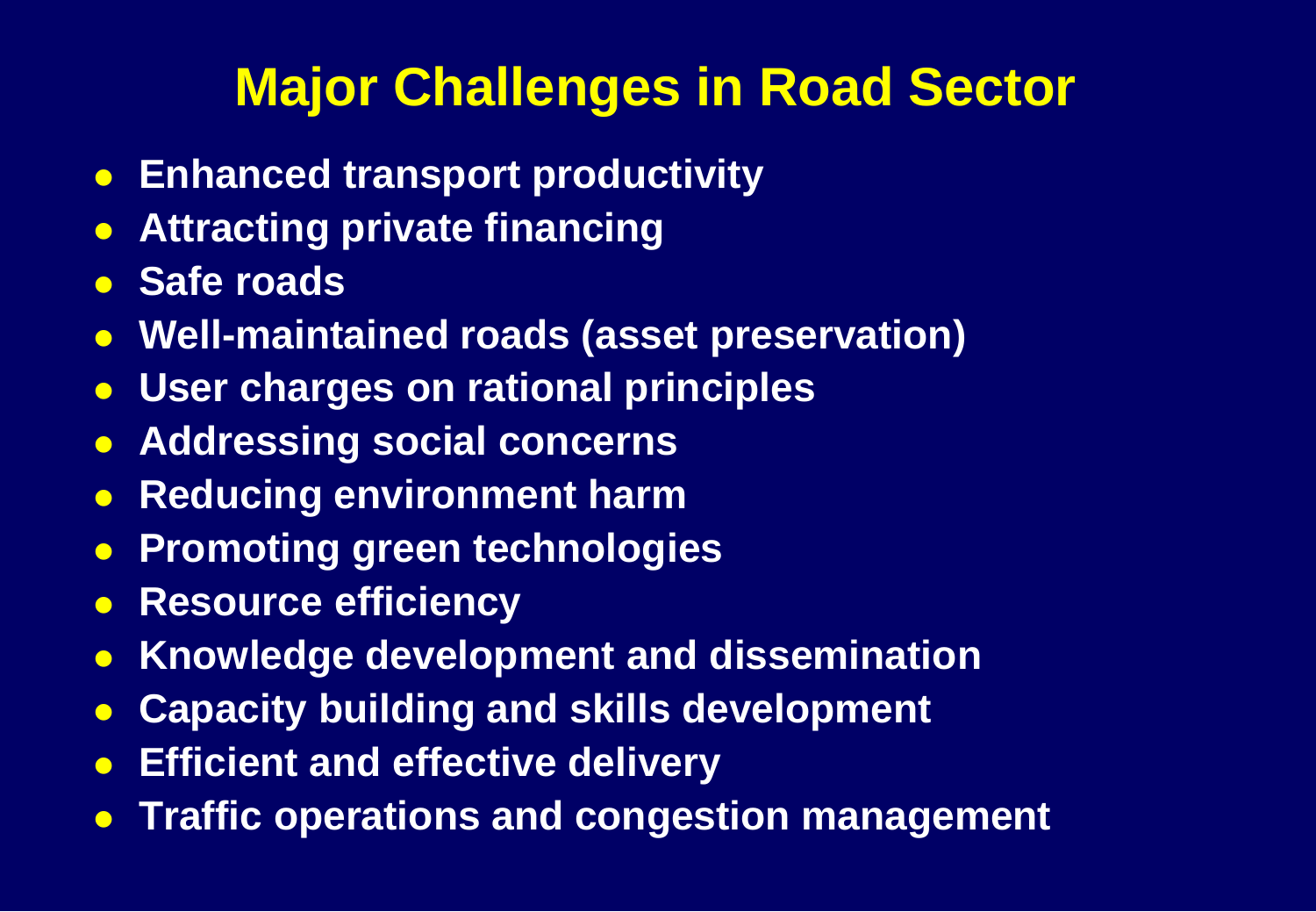## **Topics Proposed**

- **UN Declaration, Five Pillars of Road Safety**
- **Government Initiatives, Policies, Regulations**
- **Geometric Design**
- **Intersections, Interchanges**
- **Road Signs, Pavement Markings**
- **Crash Barriers**
- **Traffic Calming Measures**
- **ITS and Incident Management**
- **Star Rating of Highways**
- **Safety Week: Participation**
- **Human Factors in Safety**
- **Trauma Care**
- **Road Safety Audit**
- **Field Exposure**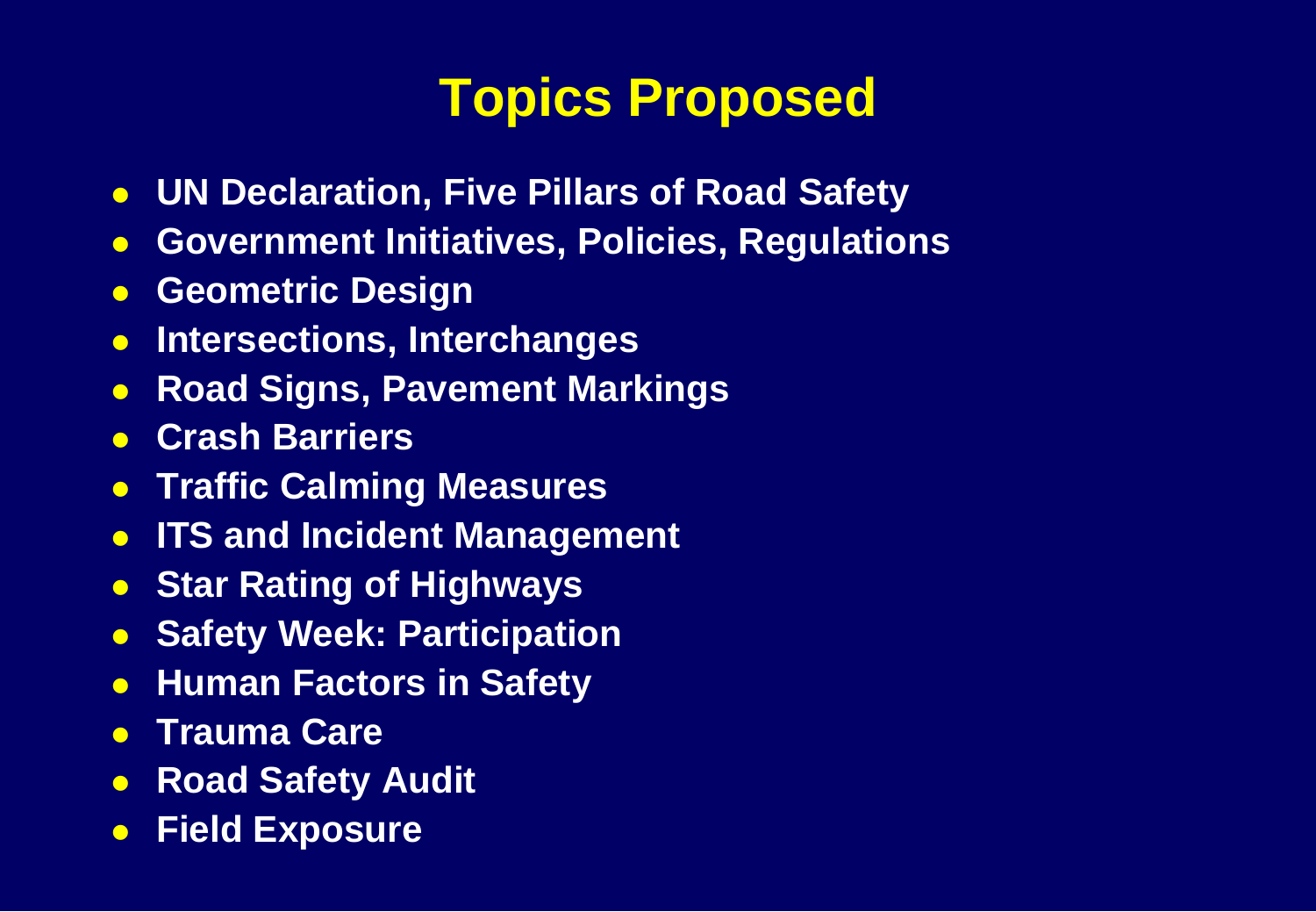#### **Road Safety: A Health Issue**

Life Non-Exchangeable **Health for other benefits**

**WHO: Road safety a health issue**

**Safety cannot and should not Mobility be traded against each other**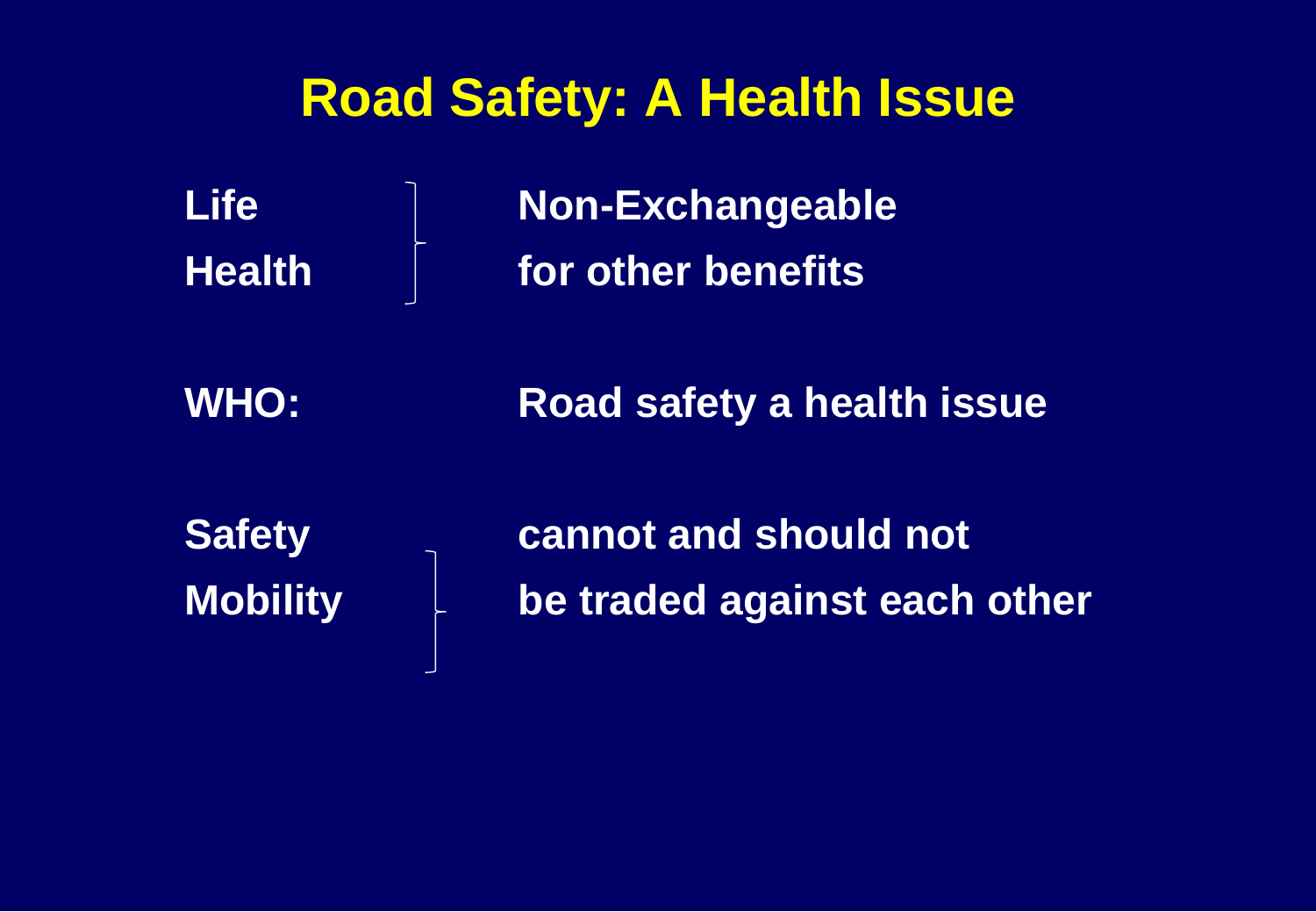#### **Global Road Safety Developments**

**Decade of Action for Road Safety 2011-20**

- **The overall goal is to save at least one million lives around the world during the decade.**
- **UN Global Road Safety Targets 2030**
	- **Following the request of UN General Assembly on Nov 22, 2017,Member countries reached consensus on 12 Global Road Safety Performance Targets. India is one of the signatories of UN Declaration**
- **Promotion of 'Safe Systems approach'**
	- **Safe System approach requires a shift in responsibility from the people using roads to the people designing them. (Star rating of roads)**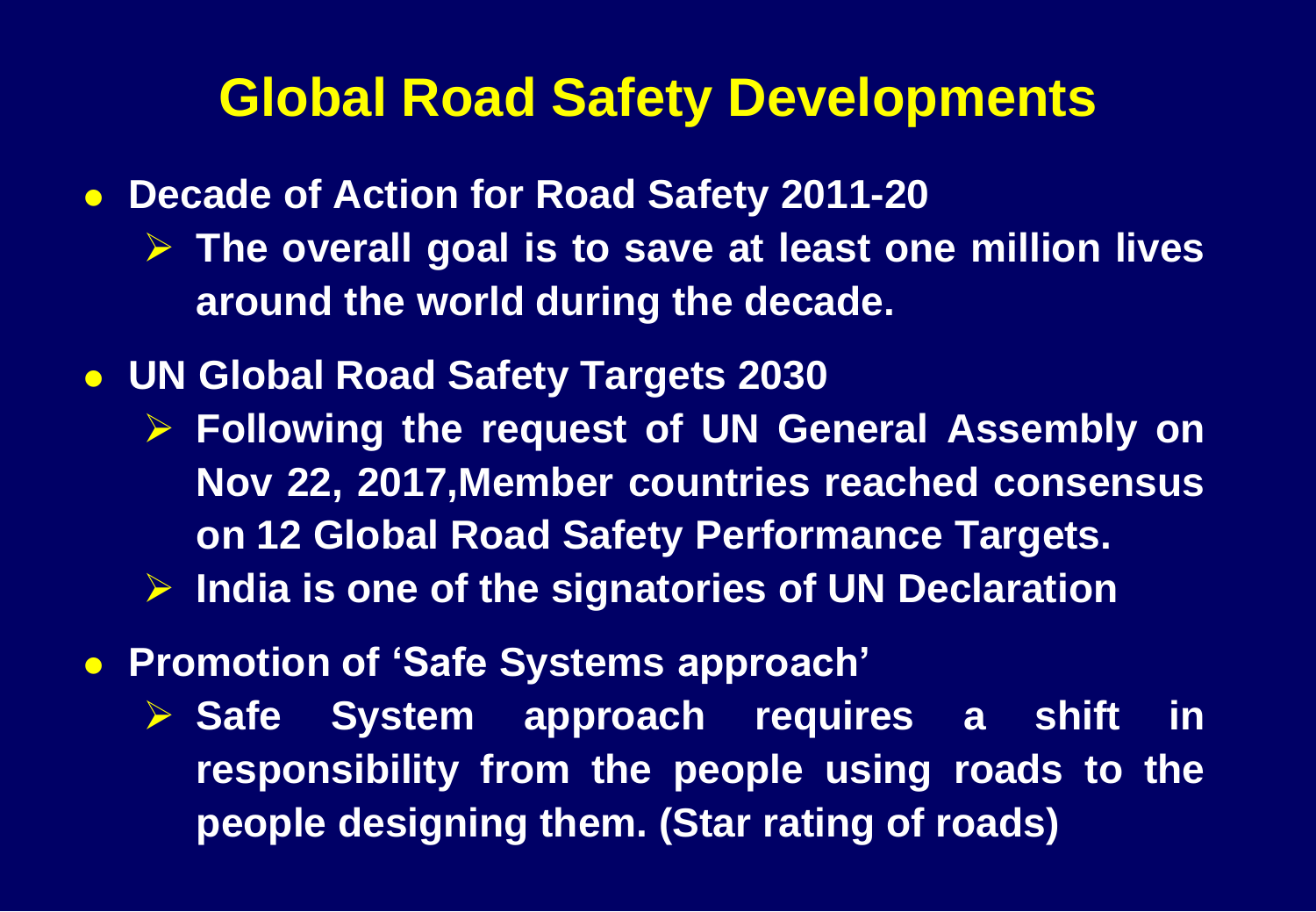#### **Global Plan**



#### **GLOBAL ROAD SAFETY PERFORMANCE TARGETS**



**Target 1: By 2020, all** countries establish a comprehensive multisectoral national road safety action plan with time-bound targets.



**Target 2: By 2030, all** countries accede to one or more of the core road safety-related UN legal instruments.



Target 3: By 2030, all new roads achieve technical standards for all road users that take into account road safety, or meet a three star rating or better.



Target 4: By 2030, more than 75% of travel on existing roads is on roads that meet technical standards for all road users that take into account road safety.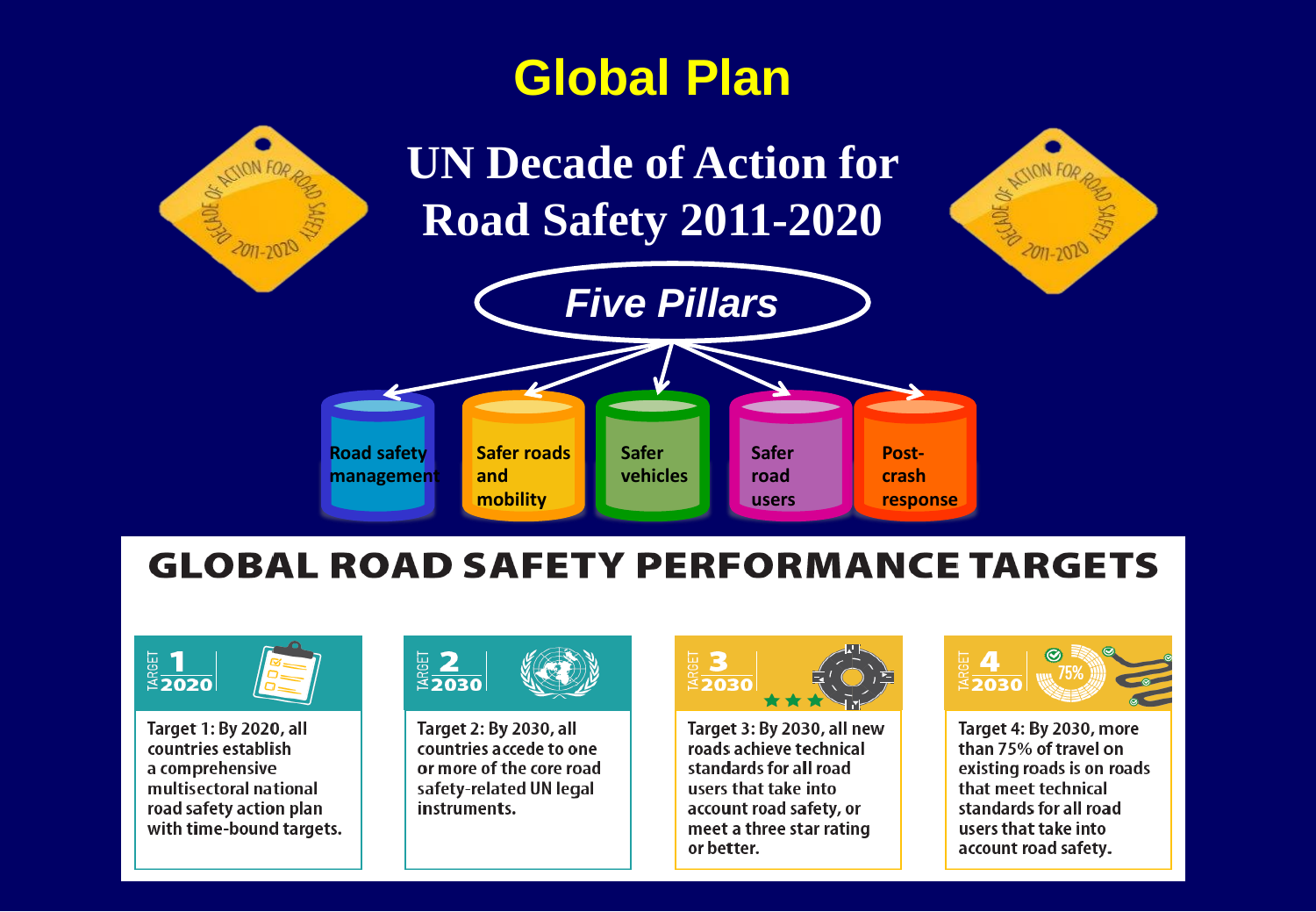### **UN Road Safety Targets 2030**



Target 5: By 2030, 100% of new (defined as produced, sold or imported) and used vehicles meet high quality safety standards, such as the recommended priority **UN Regulations, Global Technical Regulations,** or equivalent recognized national performance requirements.



Target 6: By 2030, halve the proportion of vehicles travelling over the posted speed limit and achieve a reduction in speedrelated injuries and fatalities.



Target 7: By 2030, increase the proportion of motorcycle riders correctly using standard helmets to close to 100%.



Target 8: By 2030, increase the proportion of motor vehicle occupants using safety belts or standard child restraint systems to close to 100%.



Target 9: By 2030, halve the number of road traffic injuries and fatalities related to drivers using alcohol, and/or achieve a reduction in those related to other psychoactive substances.



Target 10: By 2030, all countries have national laws to restrict or prohibit the use of mobile phones while driving.



Target 11: By 2030, all countries to enact regulation for driving time and rest periods for professional drivers, and/or accede to international/regional regulation in this area.



Target 12: By 2030, all countries establish and achieve national targets in order to minimize the time interval between road traffic crash and the provision of first professional emergency care.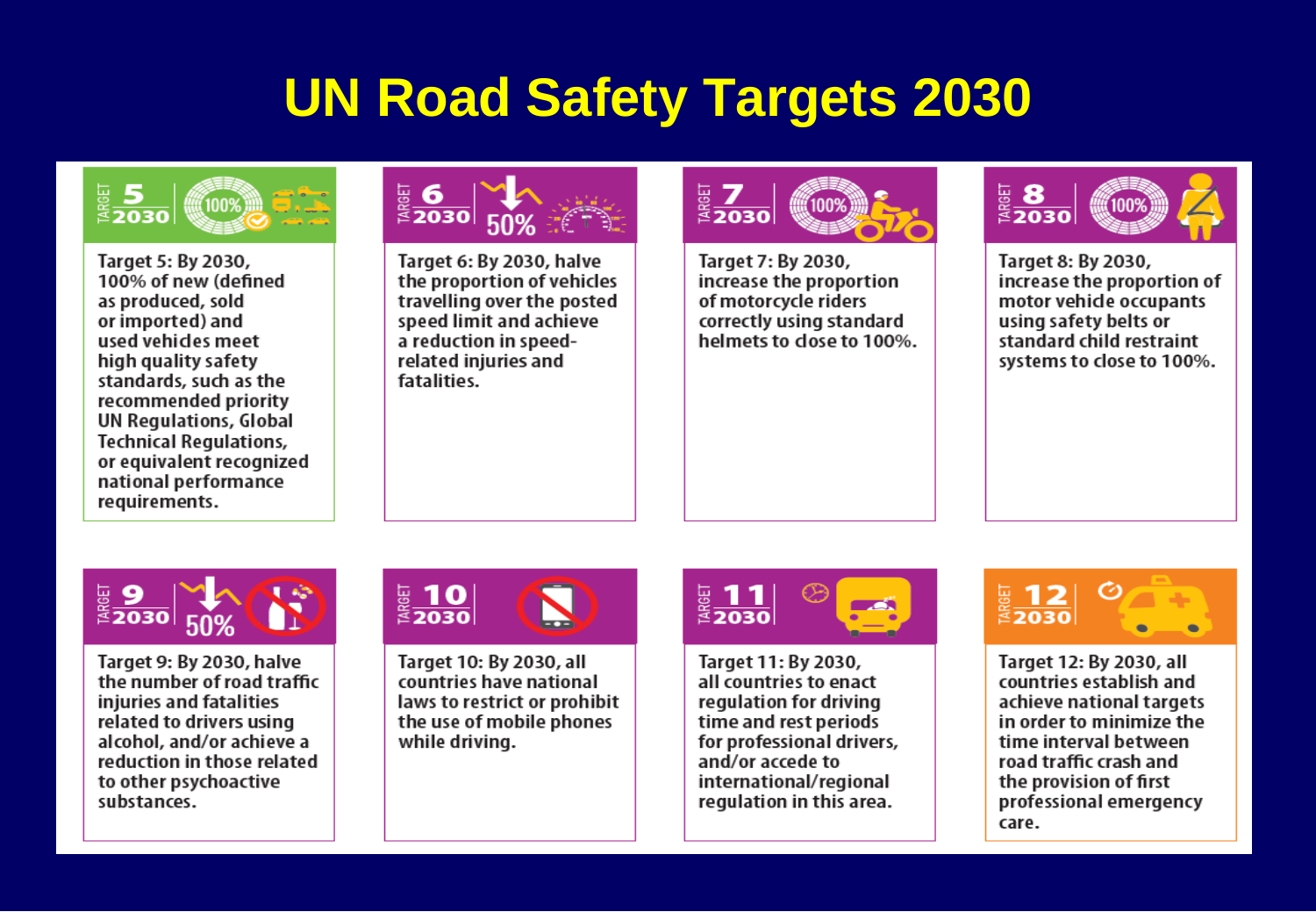#### **Brasilia Declaration on Road Safety: Time for Results (November 2015)**

- **Halve road traffic deaths by 2020**
- **Holistic Approach**
	- **▶ Strengthen road safety management**
	- **Improve legislation and enforcement**
	- **Promote safer roads**
	- **Promote sustainable modes of transport**
	- **Protect vulnerable road users**
	- **Develop and promote use of safer vehicles**
	- **Increase awareness and build capacity of road users**
	- **Improve post crash response and rehabilitation services**
	- **Strengthen cooperation and coordination towards global road safety**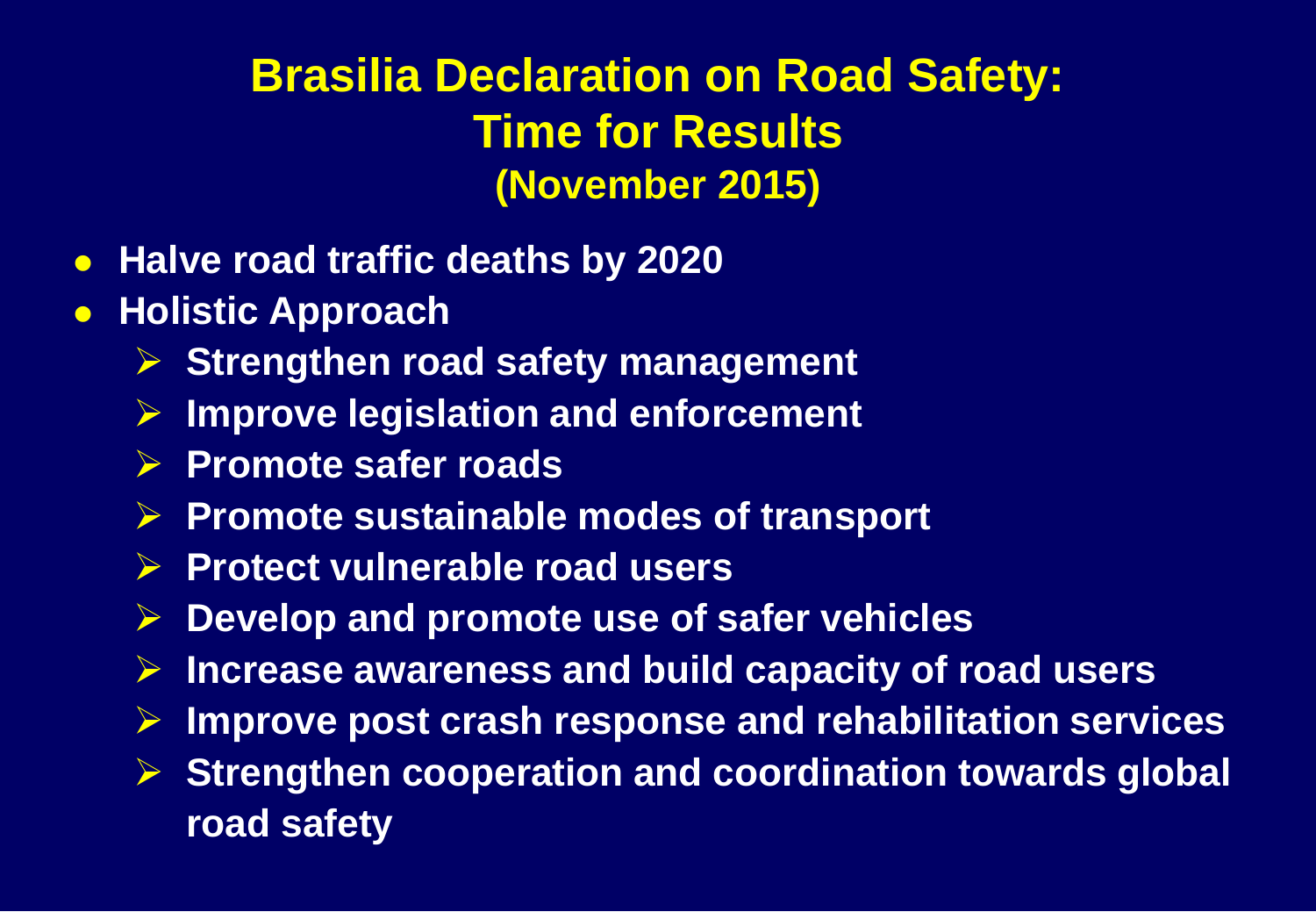## **Objectives of Road Safety**

- **Achieve national, state level targets on reducing fatalities and accidents**
- **Develop coordinated approach with government, private sector, academia, industry and NGOs**
- **Enhance knowledge of all professionals and stakeholders**
- **Invest in research to identify home grown and evidence based solutions to enhance safety and reduce accident risk.**
- **Join League of Nations in combating the evil of road accidents.**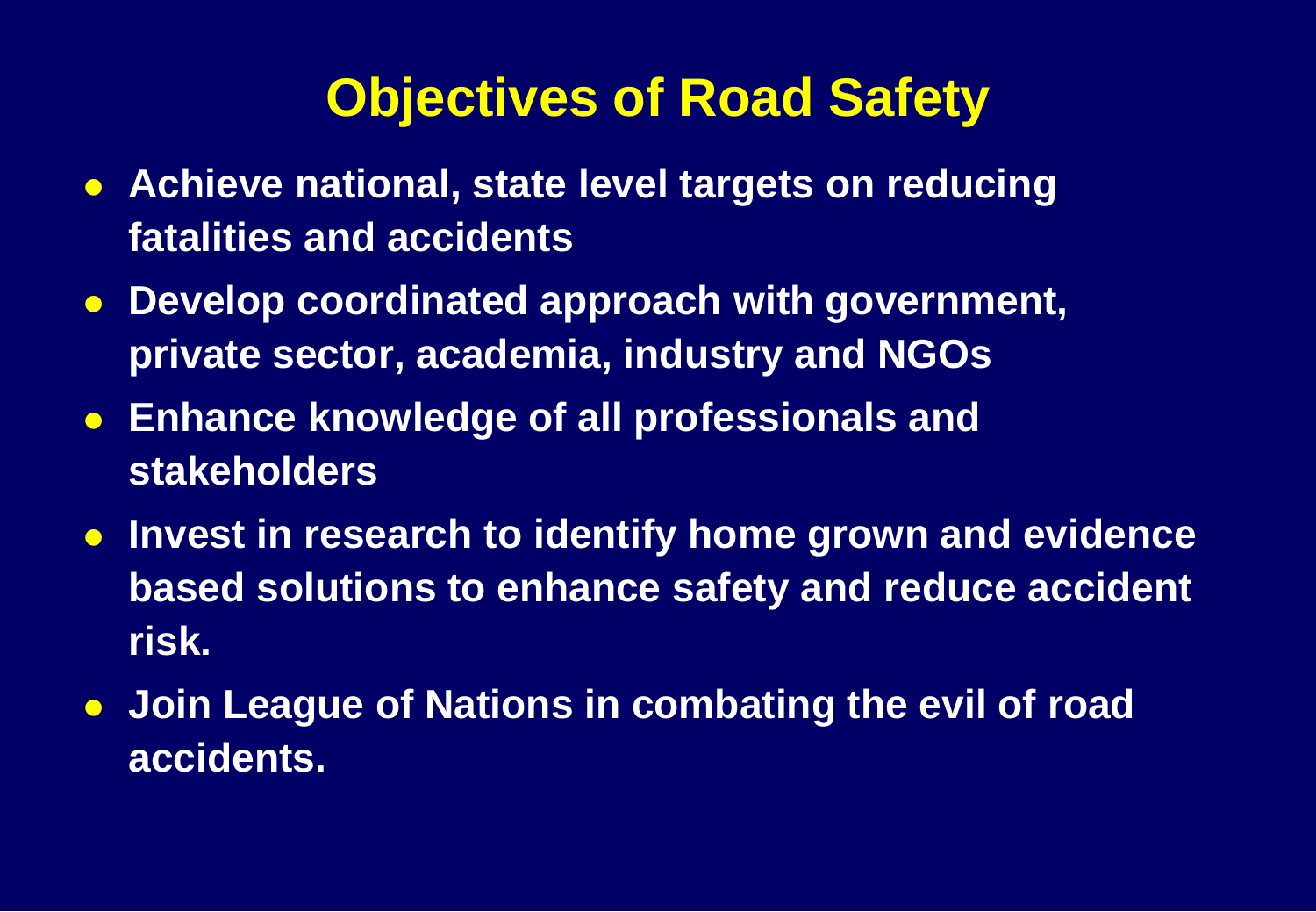### **Safety on Radar of Government**

- **Motor Vehicles Amendment Bill in Parliament**
- **National/State Road Safety Councils exist**
- **Intention to set up Road Safety and Traffic Management Board**
- **Road Safety Cells in MORTH and NHAI**
- **Similar cells coming up in states**
- **Supreme Court set up Committee to oversee actions by stakeholders**
- **MORTH constituted GOM to recommend safety measures**
- **Focus on safety is getting intensified.**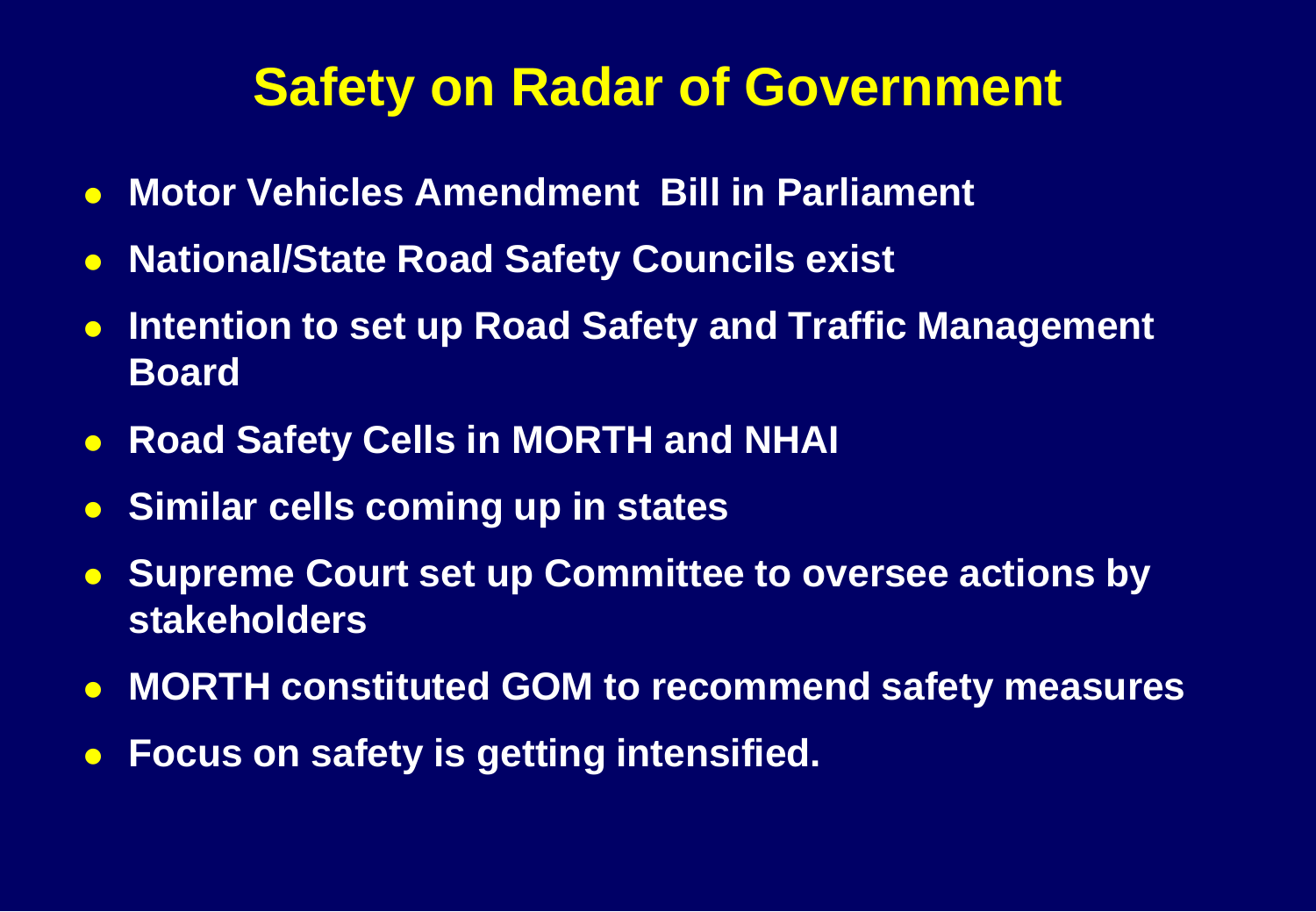#### **Recent Directions of Supreme Court (November 2017)**

- **Most states have Road Safety Policy. Others to formulate by end January 2018**
- **Sate Road Safety Councils to periodically review laws and take remedial steps**
- **States to establish:** 
	- **Lead agency by 31.01.2018**
	- **Road Safety Fund by 31.01.2018**
	- **▶ Road Safety Action Plan by 31.03.2018**
	- **District Road Safety Committee by 31.01.2018**
	- **Permanent Road Safety Cells by 31.01.2018**
- **MORTH to publish protocol for identification and rectification of black spots**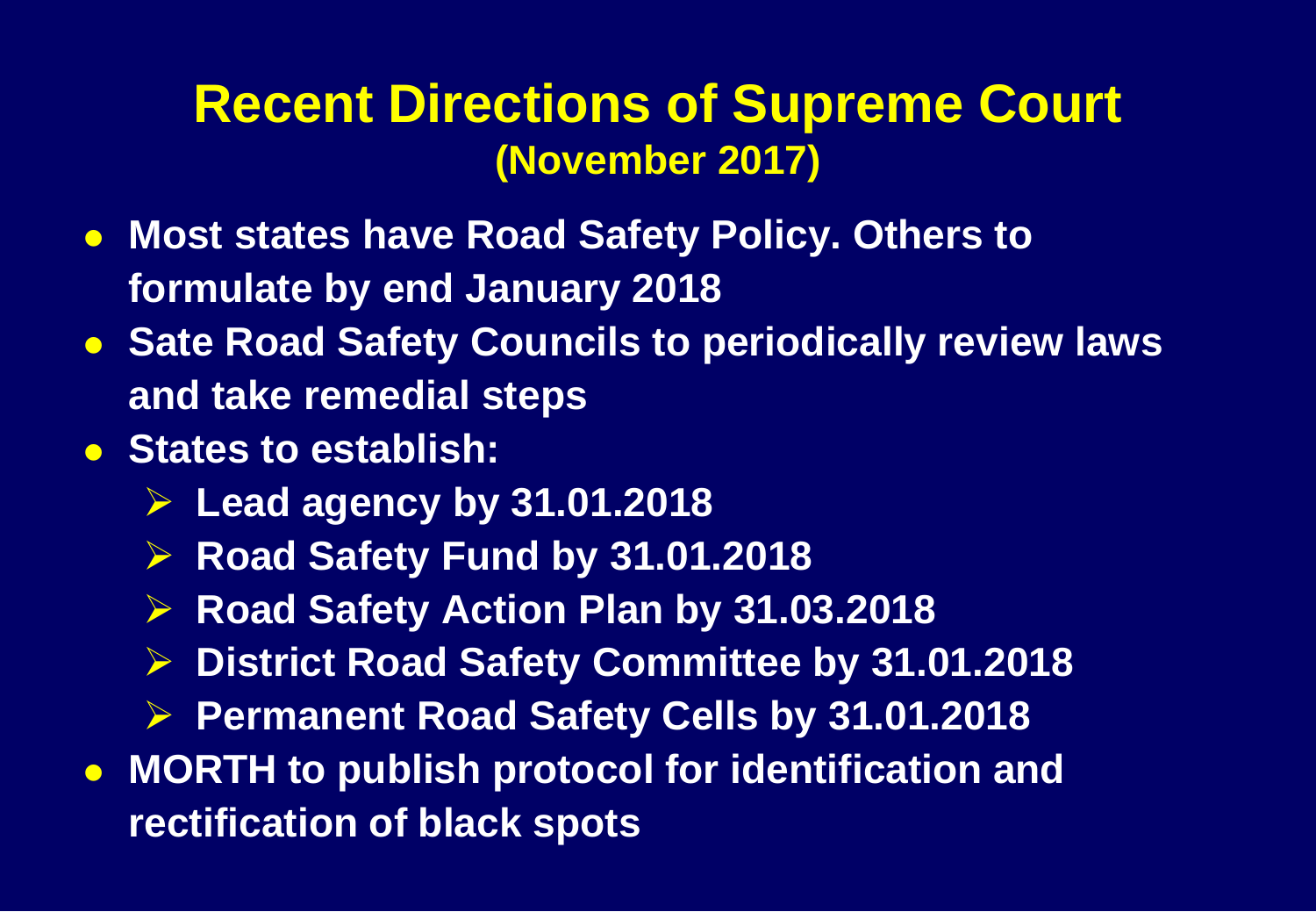- **Design stage audits for all new road projects of 5 km or more**
- **Steps for capacity building to create Road Safety Auditors**
- **Implement recommendations of MORTH Working Group on Engineering (Roads)**
- **Acquisition of Cameras and Surveillance Equipment by Police for identifying violators**
- **Special Patrol Forces along NHs, SHs by States**
- **Road Safety Education and Counselling as part of school curriculum**
- **At least one Trauma Care Centre in every district**
- **Publicity to Helpline 108 provided by National Health Mission**
- **Location tracking devices in public service vehicles**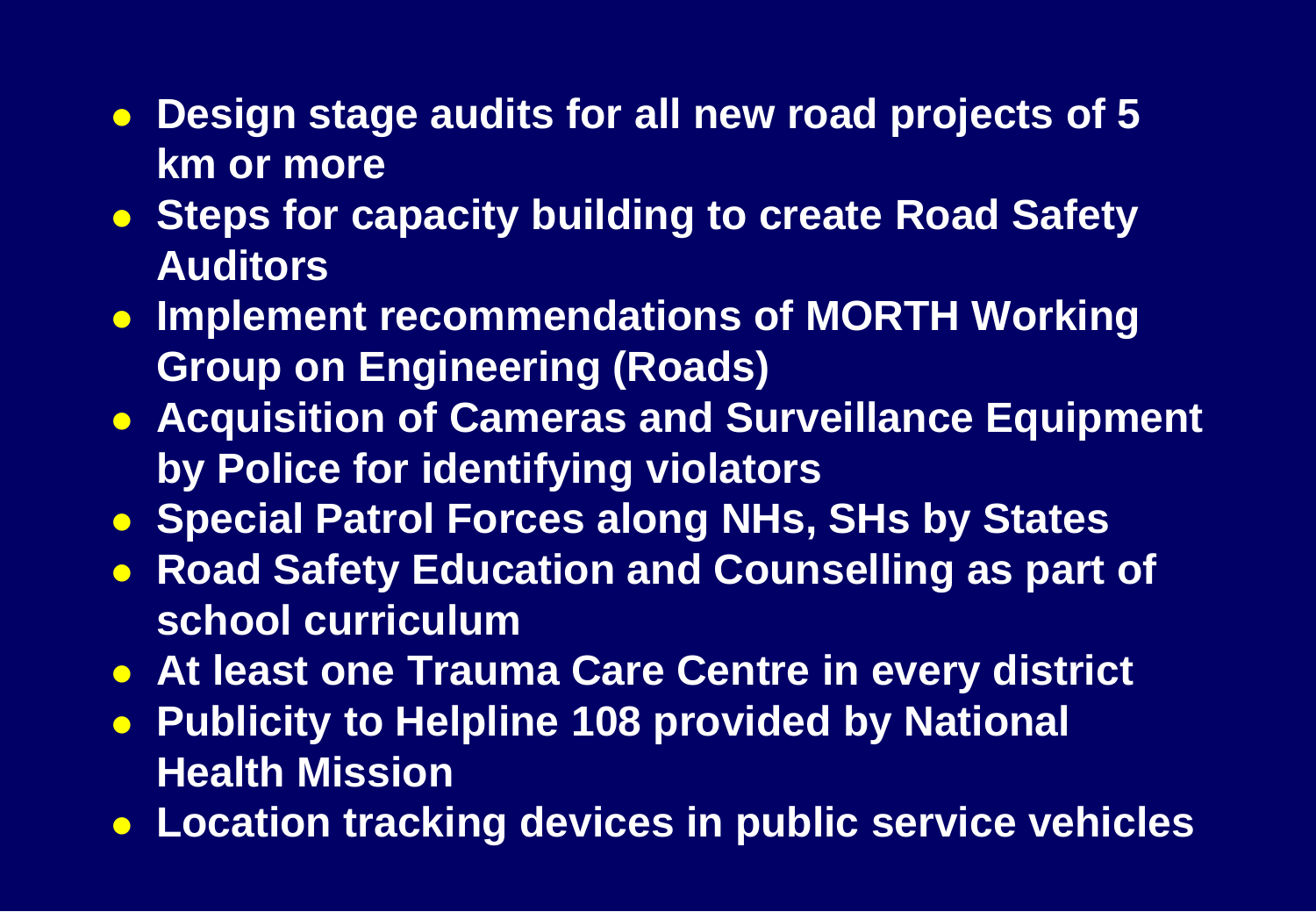# **Road Safety: Critical Elements**

- **Road safety an inter/multi-disciplinary activity**
- **Coordination, integration – Challenge**
- **We talk of four E's**
	- **Engineering**
	- **Enforcement**
	- **Education (+ awareness)**
	- **Emergency**
- **Four alphabets before E**
- **A, B, C, D (Attitude, Behaviour, Culture, Discipline) – equally critical to enhance safety**

**There is one more 'E' Environment**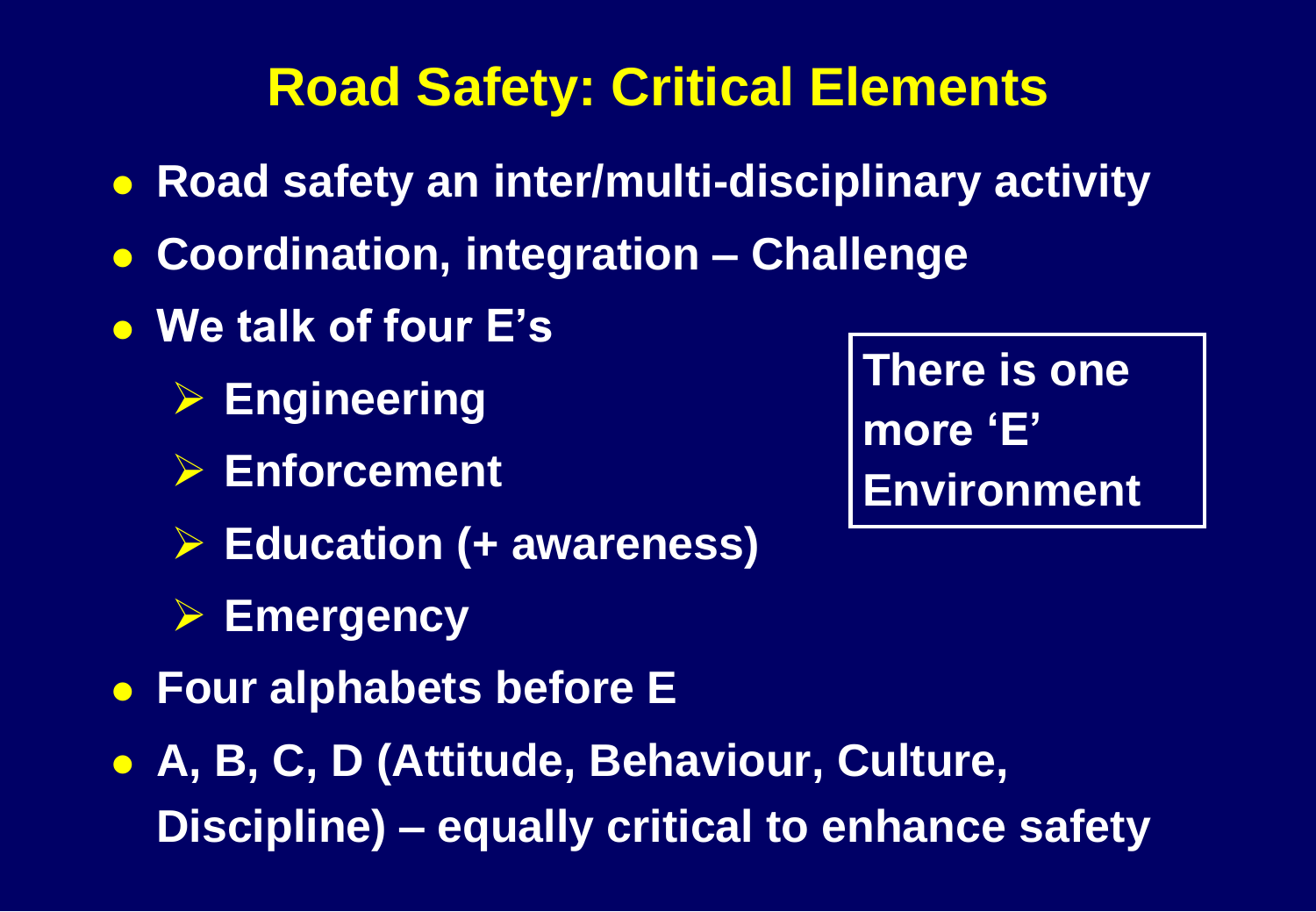# **India – Current Scenario**

- **About 150000 fatalities and 500000 accidents annually – 17 persons die every hour**
- **Huge cost burden (3 percent of GDP), apart from adverse social impact**
- **No downward trend still**
- **Lack of commitment and policy**
- **Diffused institutional responsibility; institutional indifference so to say**
- **Weak enforcement of existing rules**
- **Low levels of driving discipline**
- **Poor post-crash emergency care**
- **Road safety just started receiving attention**
- **Lack of credible data on road accidents and causal analysis**
- **Lack of expertise**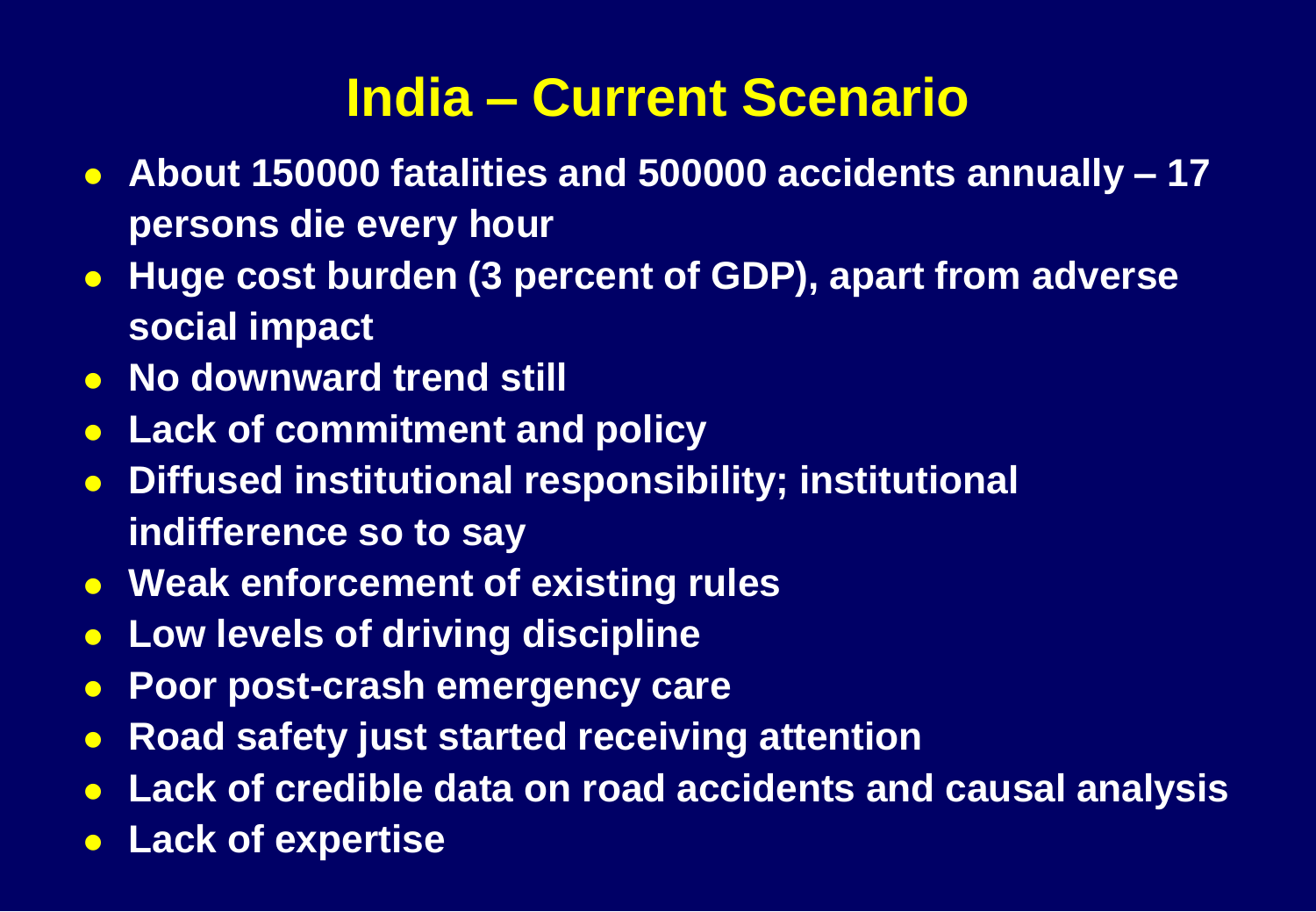#### **Initiatives by Government of India Towards Safer National Highways**

- **Updating of Road Safety Standards**
- **Road Safety Audit: Mandatory on PPP and EPC projects**
- **Timebound program for rectification of black spots**
- **Focus on integrating road safety engineering measures for all NHDP projects**
	- **Mobility, not at cost of safety**
	- **Facilities for Vulnerable Road Users and Local Communities**
	- **Well designed intersections, interchanges**
	- **Road Signs, Pavement Markings, Crash Barriers**
	- **Wayside amenities, highway patrol, tow-away cranes**
- **Wayside Amenities on PPP basis**
- **Focus on training**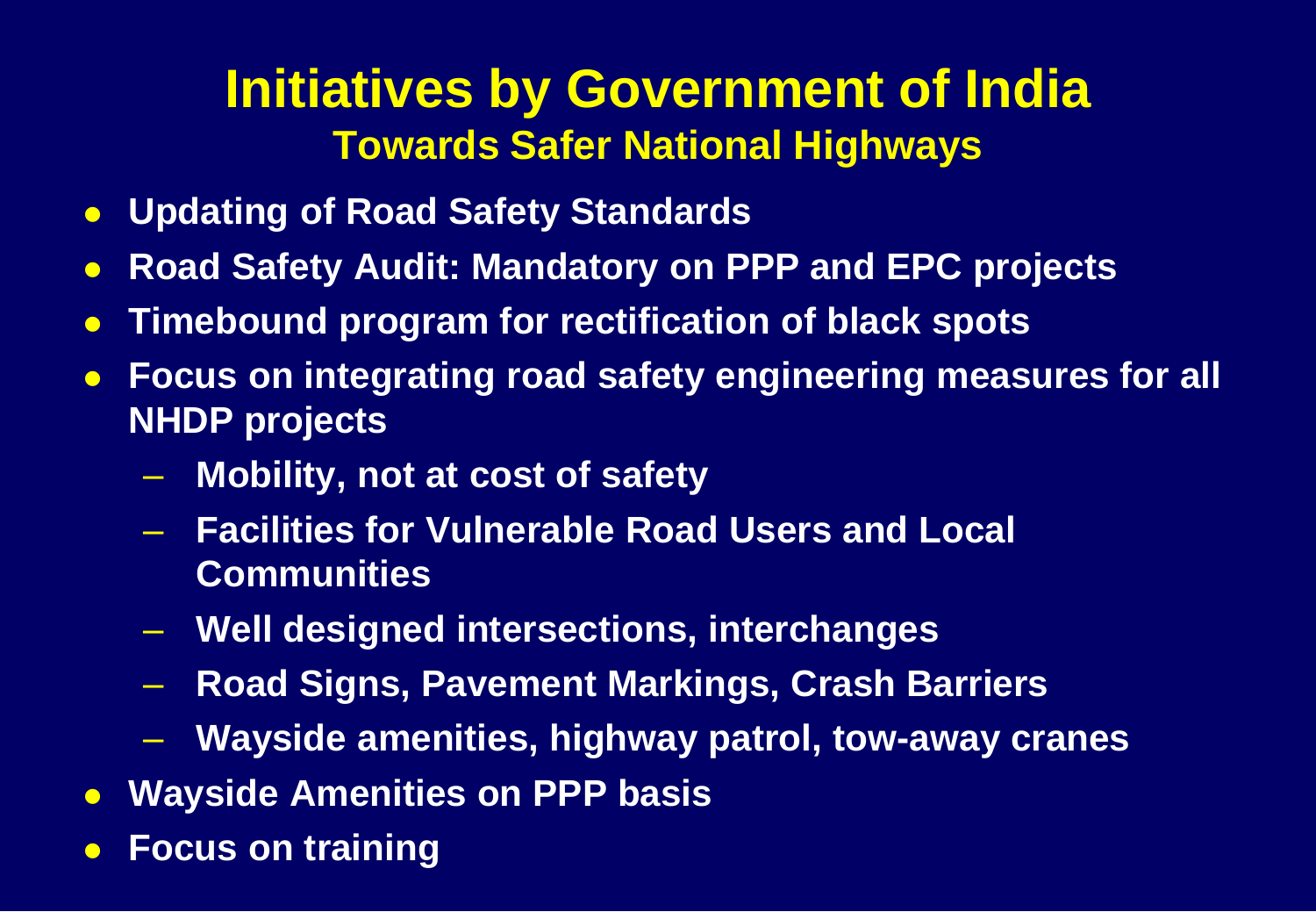#### **Salient Recommendations of GOM (Chaired by Rajasthan Transport Minister)**

- **Implement directions of Supreme Court Committee**
- **Amendments in MV Act while Road Transport and Safety Bill under deliberation**
- **Protection of good Samaritans**
- **Create National Road Safety and Traffic Management Board**
- **Automated vehicle fitness testing**
- **Automated driving skills testing**
- **Create Highway Police Force**
- **Central funds for rectification of black spots**
- **Stricter penalties for violations**
- **Improve mechanism for emergency care**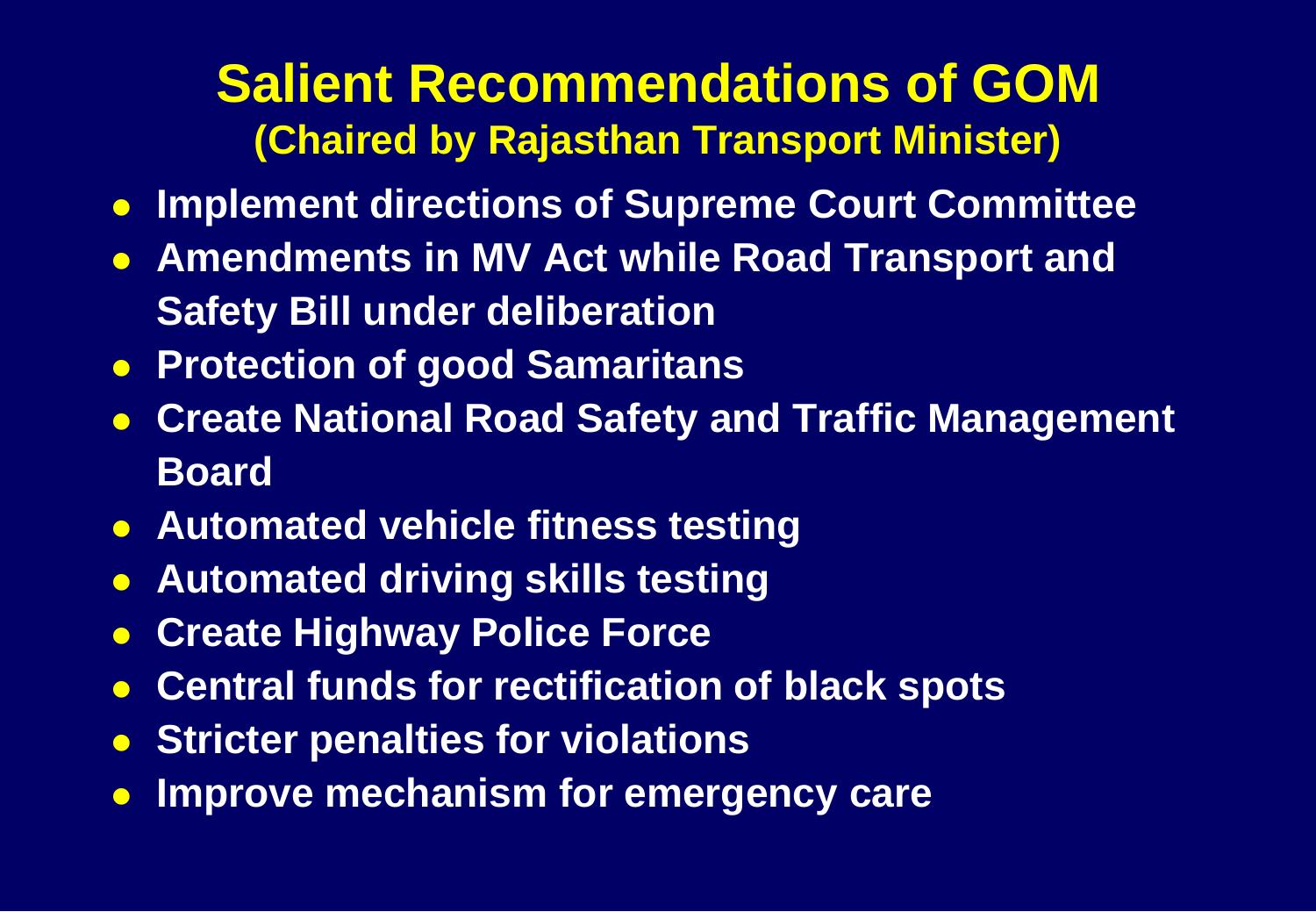## **Safety Enhancement: Lessons from Other Countries**

- **Political commitment at the highest level**
- **Road Safety Policy at national level**
- **Dedicated funds**
- **Legal framework**
- **Inter-departmental coordination - a key element**
- **A separate government agency having power and budget to plan and implement road safety programs (e.g. NHTSA, SNRA) - successful examples**
- **Domain expertise reside in the Agency**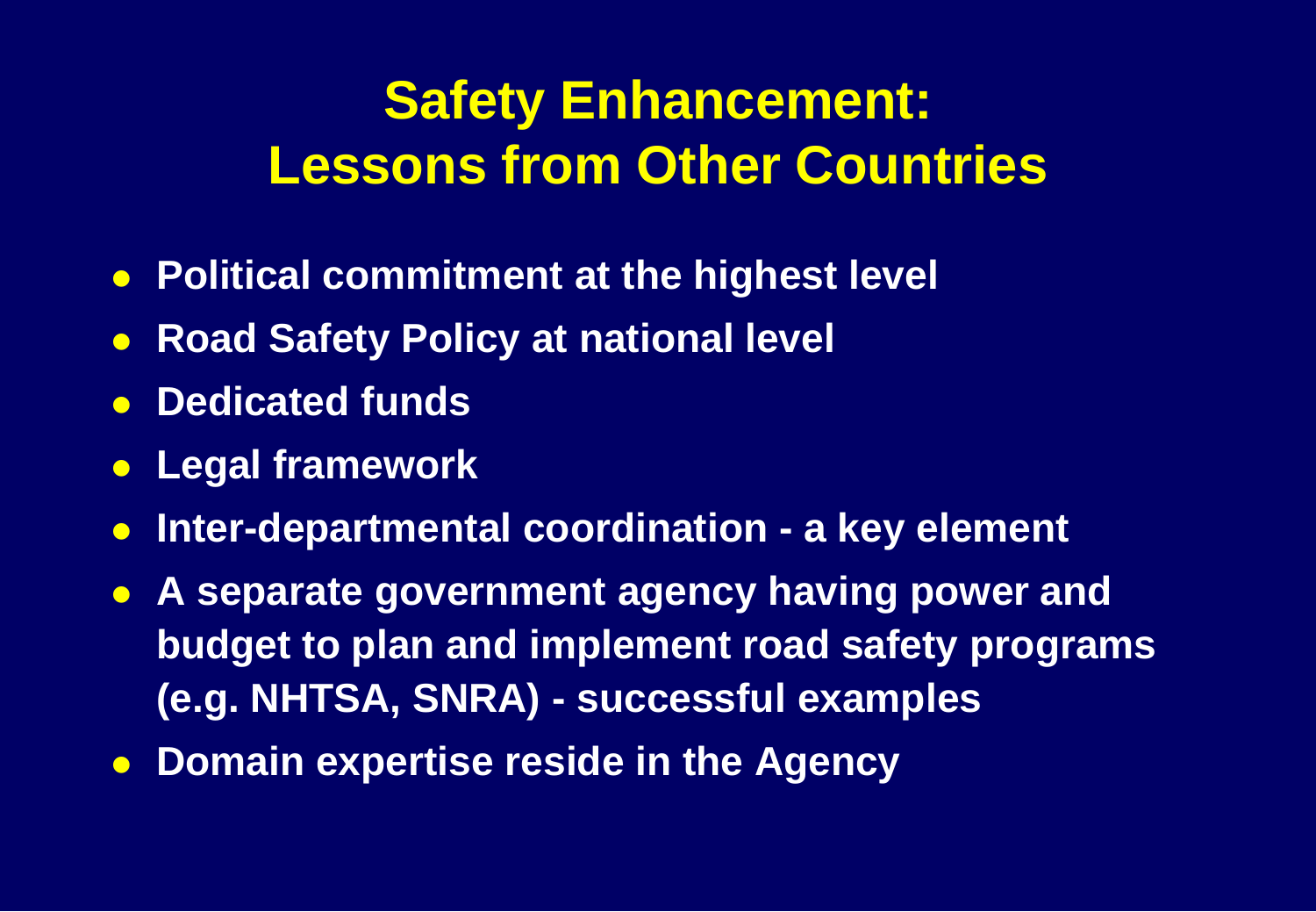# **Some Glimpses**







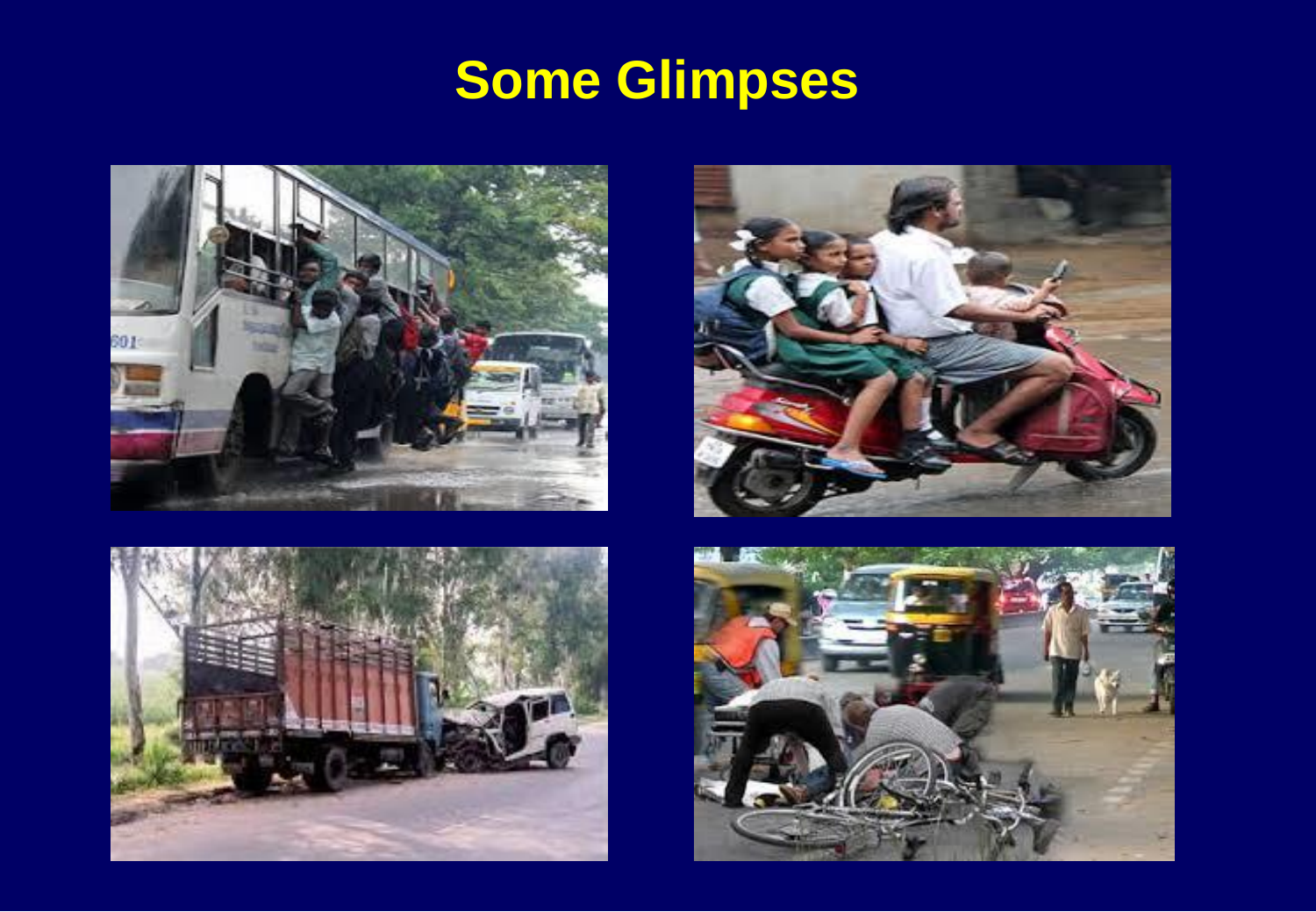### **Road Safety Management: Pillar -1**

- **Designate a lead agency on Road Safety**
- **High Level Working Groups on each of the four E's** 
	- **(Engineering, Enforcement, Education & Emergency Care)**
- **Dedicated Funding**
- **Safety Engineering Wings in Road Agencies**
- **Strengthening of Crash-database management system**
- **Highway Police Patrol**
- **Training of engineers, police and transport officials**
- **Awareness programs for policy makers**
- **Centre of Excellence on road safety**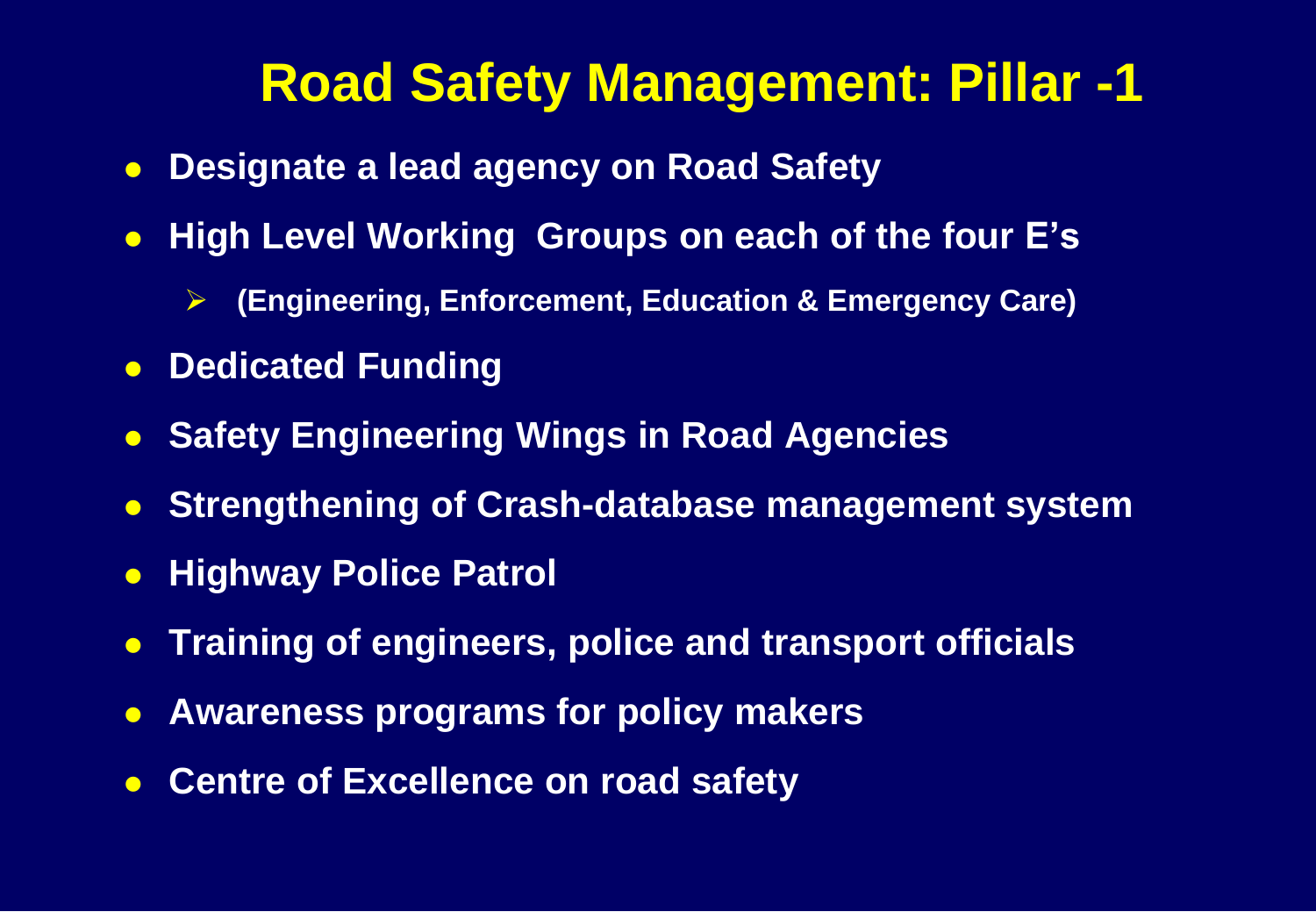#### **Safer Roads: Pillar -2**

- **Strong design directorate with core competence in road safety and traffic engineering**
- **All roads to meet prescribed national standards**
- **Retrofitting road safety measures on existing roads**
- **IRC standards to be LIVE documents subject to review to be in line with international practices**
- **Some watchdog agency to ensure implementation on ground**
- **Make Road Safety Audit a practice**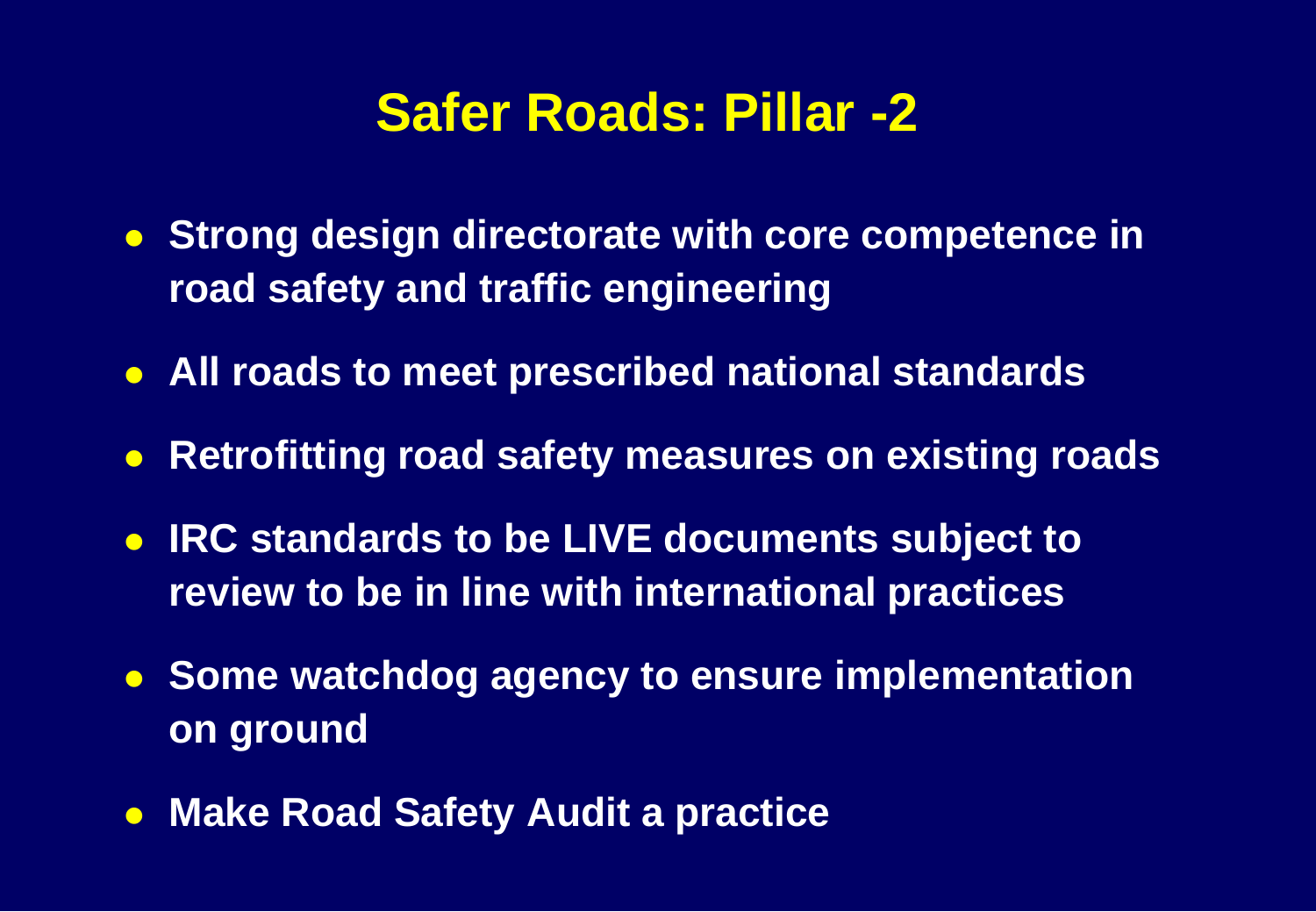## **Retrofitting Road Safety Measures on Existing Roads**

- **Junction improvements, sharp curves, shoulder improvement, narrow bridges, inadequate sight distance, treatment of congested locations, improved signs and lane marking, protection structures, narrow bridges, provision of foot paths, speed calming measures, Truck Lay byes, Bus bays**
- **Safe Corridor Demonstration Projects**
- **Road Safety guidelines for detailed engineering designs**
- **Treatment and rectification of black spots**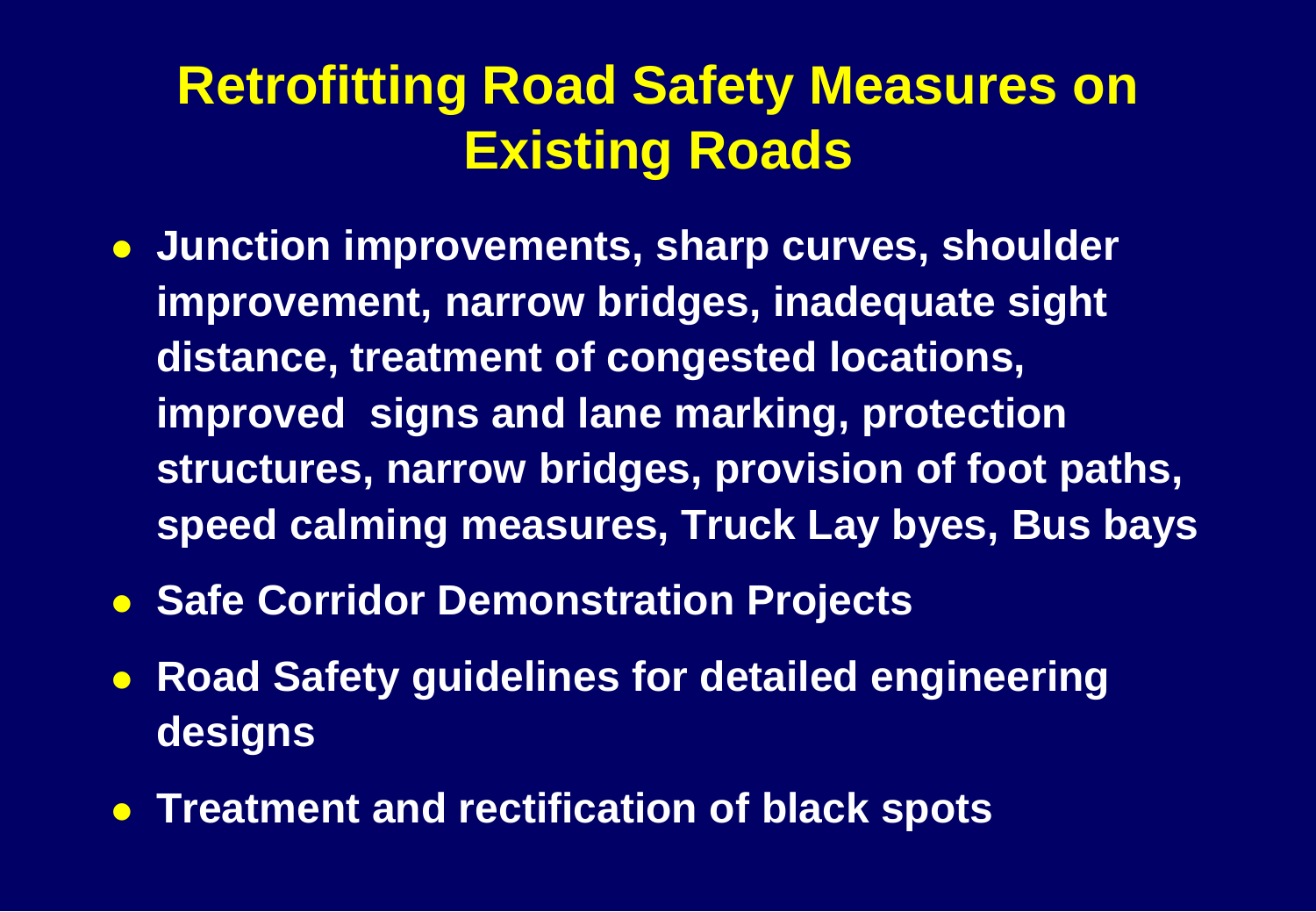## **Road Infrastructure Safety Facilities Safety Engineering Measures**

- **Geometric design**
- **Universal Access**
- **Intersections, interchanges, grade separators**
- **Road signs, Pavement markings**
- **Crash Barriers, Crash Cushions**
- **Other traffic control devices**
- **Speed calming measures**
- **Wayside amenities, bus bays, truck laybys**
- **Incident management system**
- **Work zone safety**
- **Road safety audits, identify safety hazard locations**
- **IRC has formulated codes, manuals on all these measures**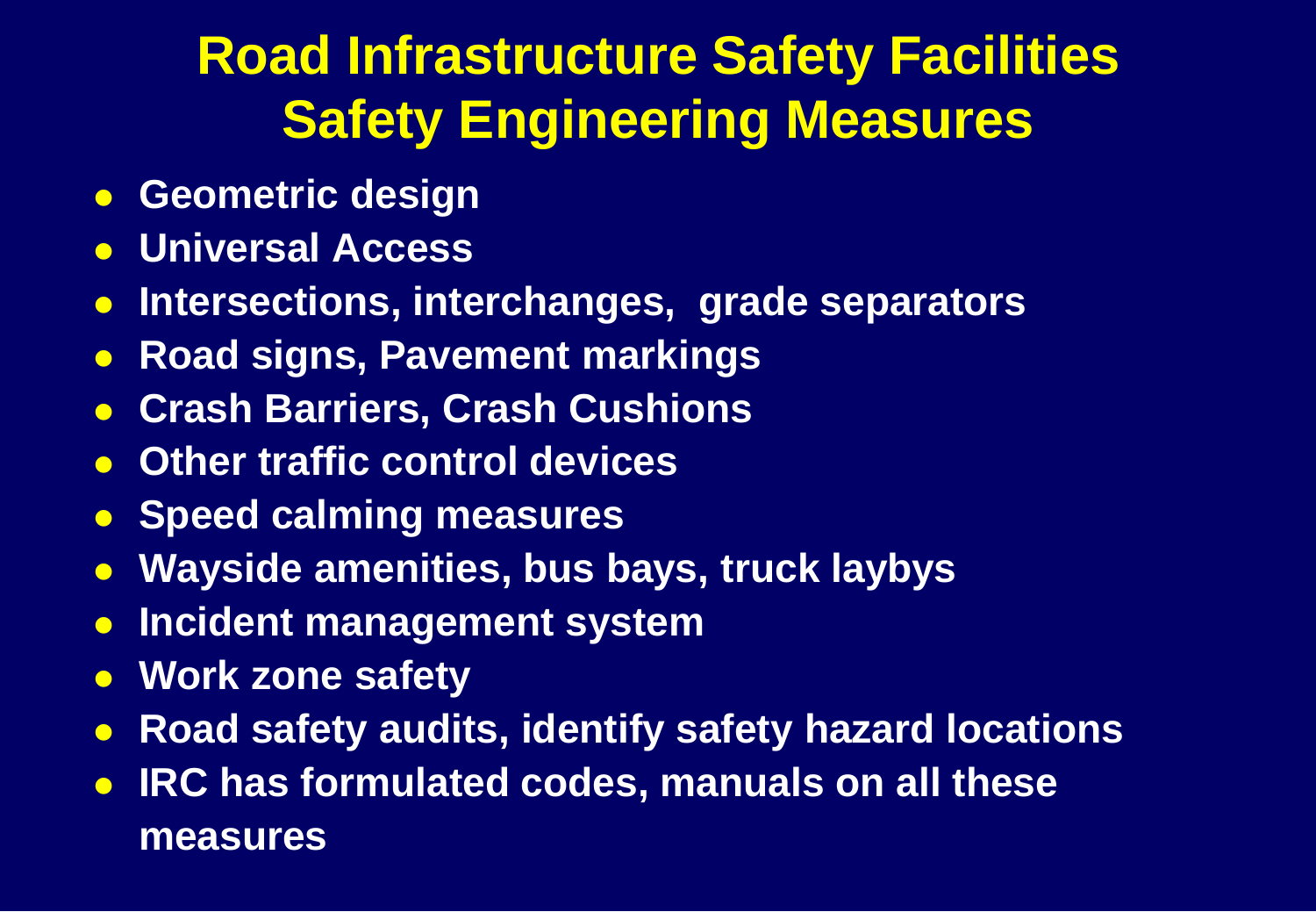### **Sight Distance and Visibility**

- **Road Users should be able to see and react to** 
	- **Road layouts**
	- **▶ Road features**
	- **Pavement conditions**
	- **Manoeuvres of other road users**
- **Visibility is critical** 
	- **Forward visibility**
	- **Overtaking visibility**
	- **Visibility at intersections, merges, diverges**
	- **Visibility towards road features: tunnels, toll plazas, lay byes, traffic islands, crash cushions**
	- **Visibility towards pedestrian crossings**
	- **Visibility towards road signs, pavement markings**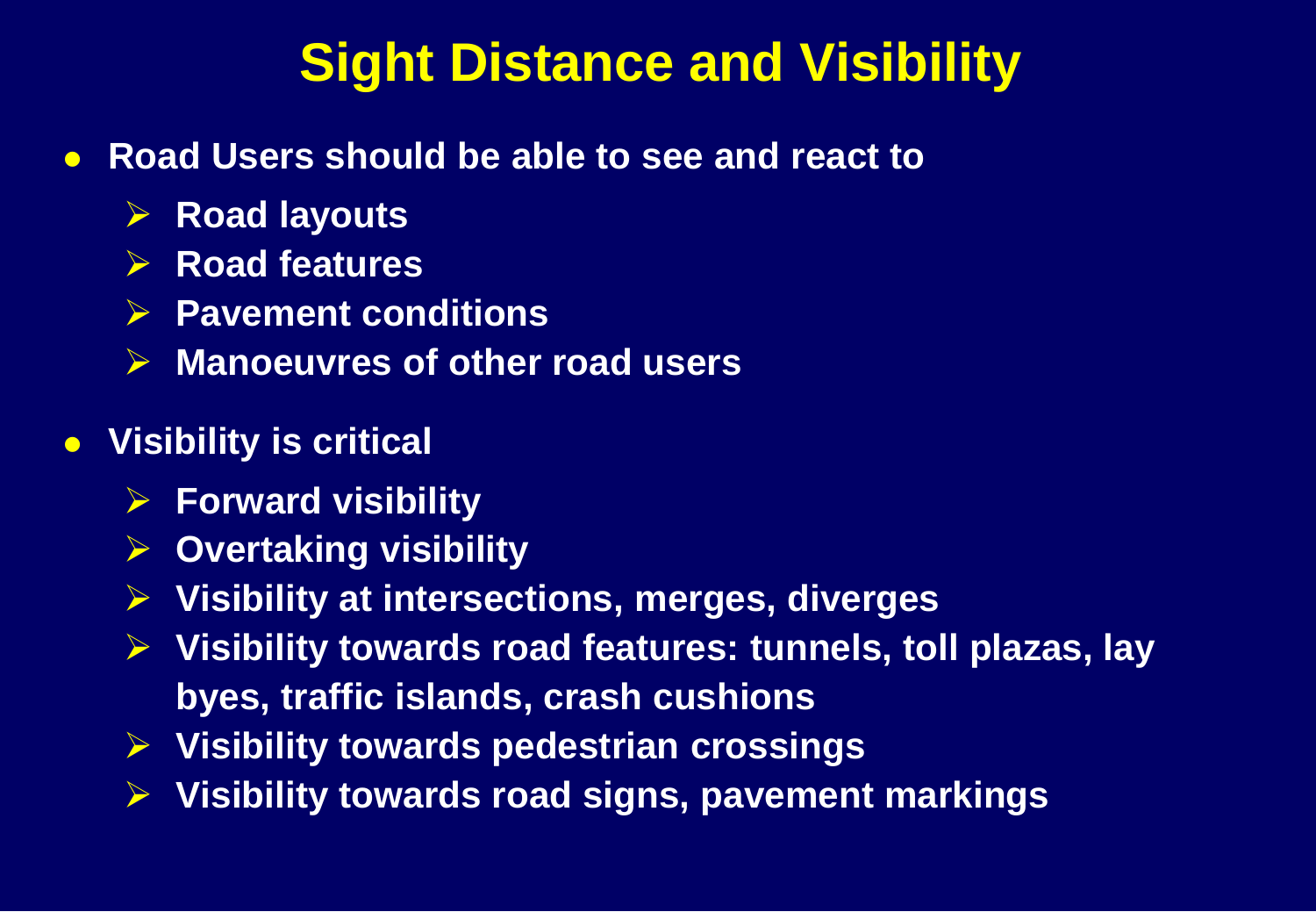### **Sharp Curves**

- **Avoid at isolated sites**
- **If not, curves of smaller radii to be preceded with curves of larger radii, ratio not exceeding 1:1.5**
- **Curve warning sign, delineator, chevron**
- **Super elevation, extra widening**
- **Traffic calming measures**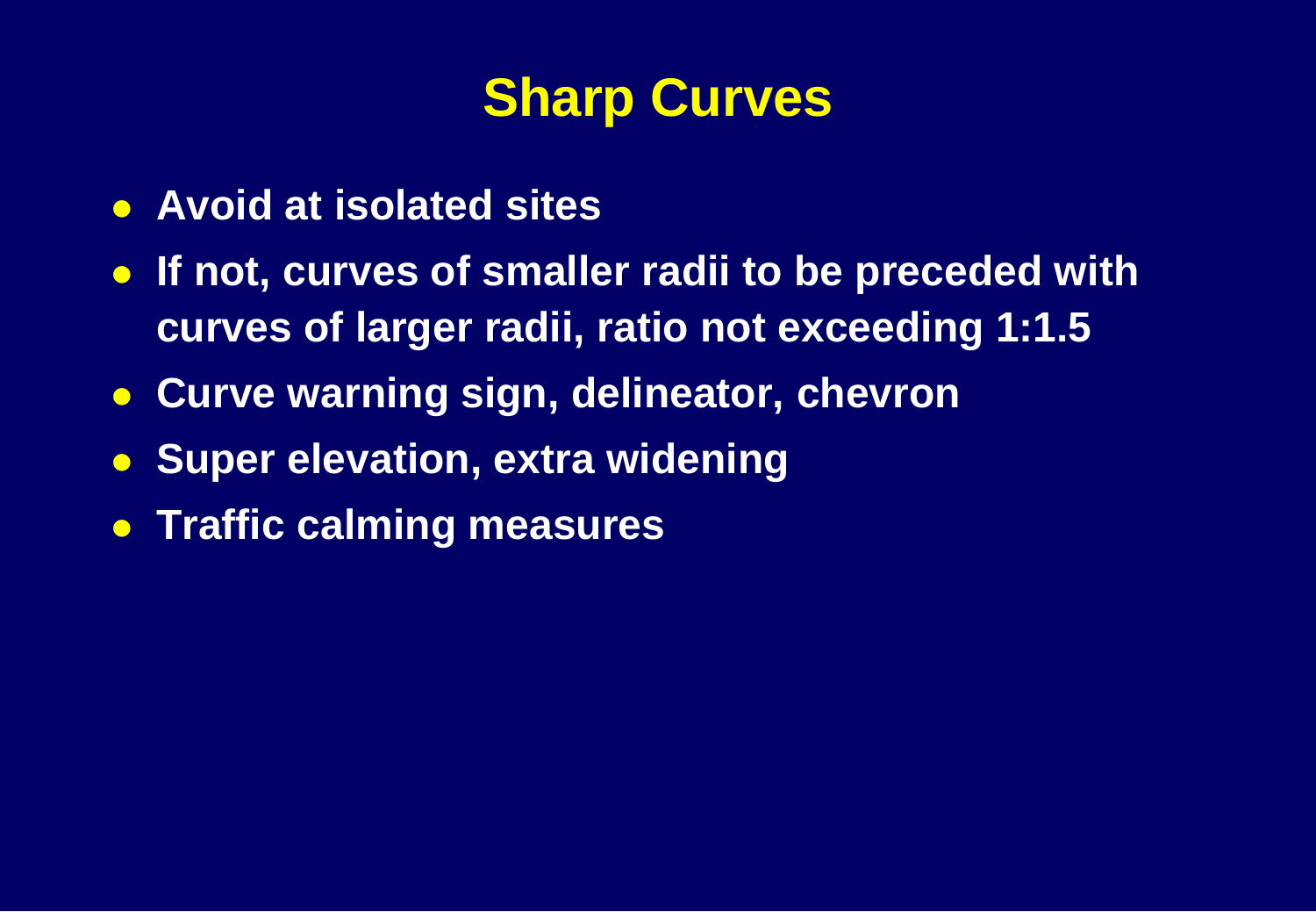#### **Contractor's Obligations regarding Safety**

- **All safety activities at site**
- **Smooth and safe arrangements for traffic during construction**
- **Safety of public and contractor's personnel including workers**
- **Adequacy and safety of formwork**
- **Compliance with all labour laws, regulations requiring safety precautions and provisions**

*Note: The "Engineer" has power and obligation to ensure compliance*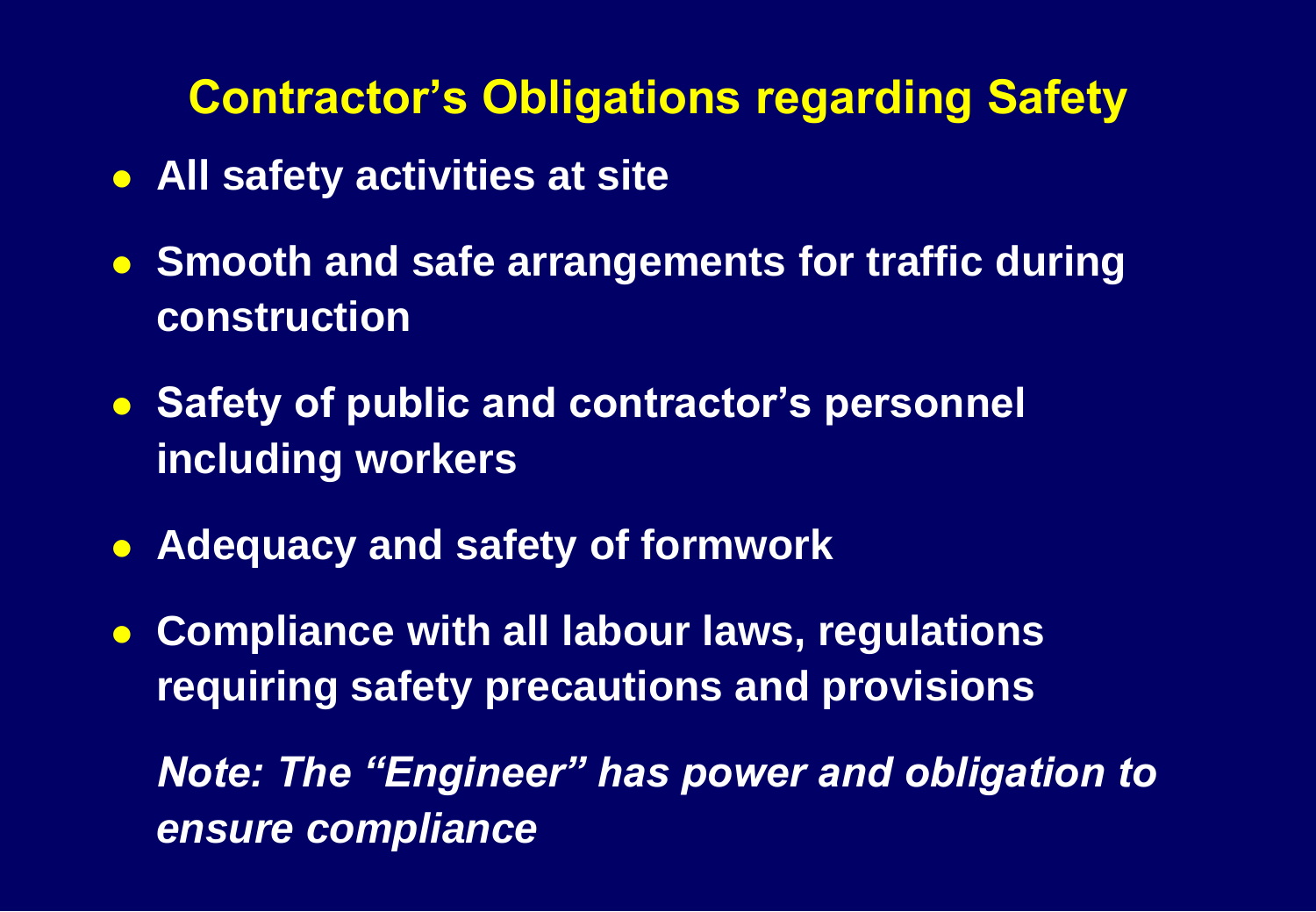## **Traffic Management and Safety Plan (at work sites)**

- **Traffic safety devices as per IRC:SP:55**
- **Safety measures for construction workers, personnel**
- **First aid arrangements**
- **Diversions where necessary**
- **Payment**
	- **- BOQ Item (NHDP)**
	- **- Incidental to work (PMGSY)**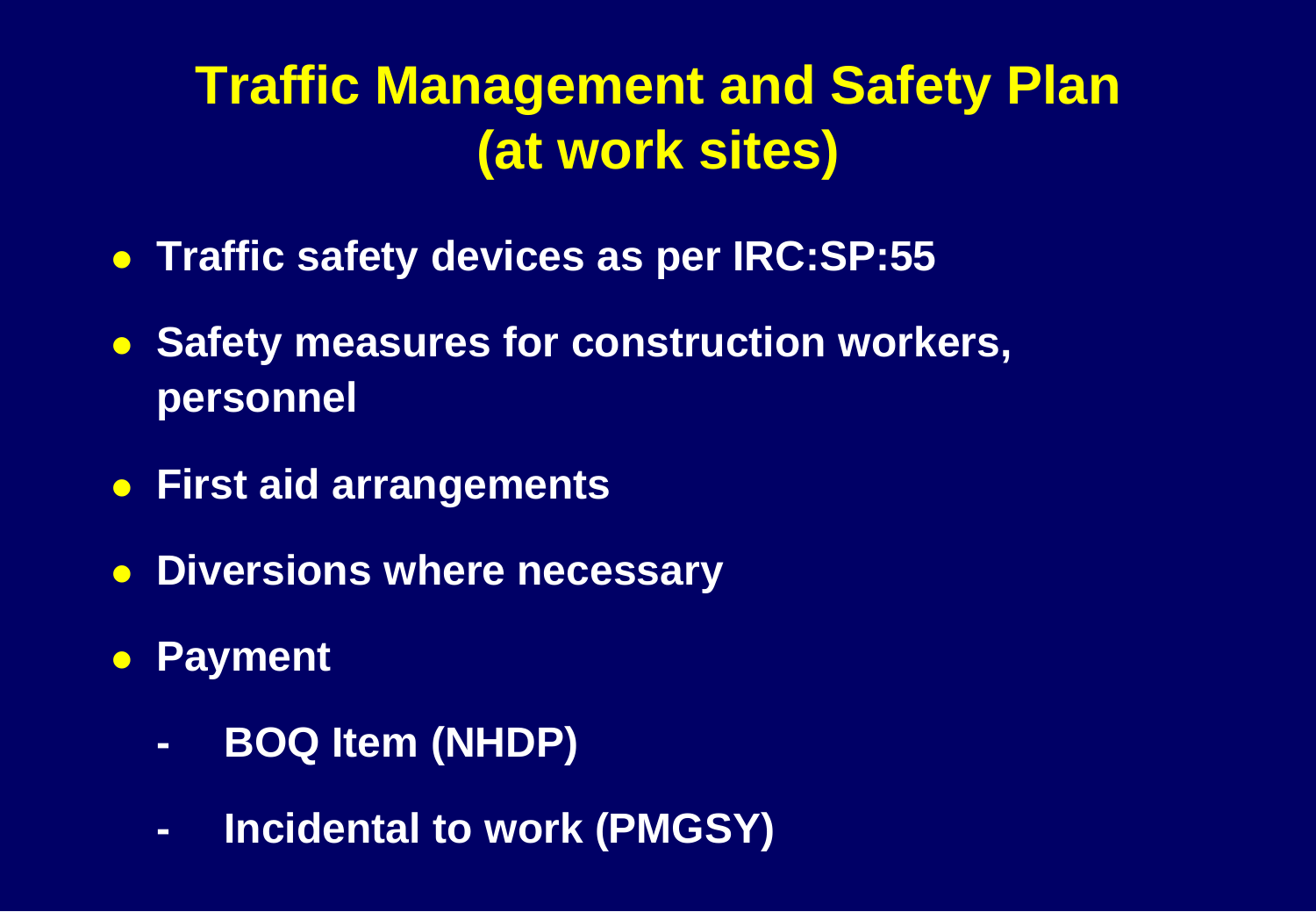### **Enhancing Safety during Maintenance**

- **Attend to road damage before it becomes a safety hazard, pot-hole repairs**
- **Upkeep of traffic control devices: signs, markings, guard rails, parapets, crash barriers**
- **Clearing bushes to enhance sight line**
- **Depth Gauges at causeways, fords**
- **Maintain shoulders in good shape**
- **Cleaning side drains**
- **Debris, rockfall removal**
- **Attend to edge break**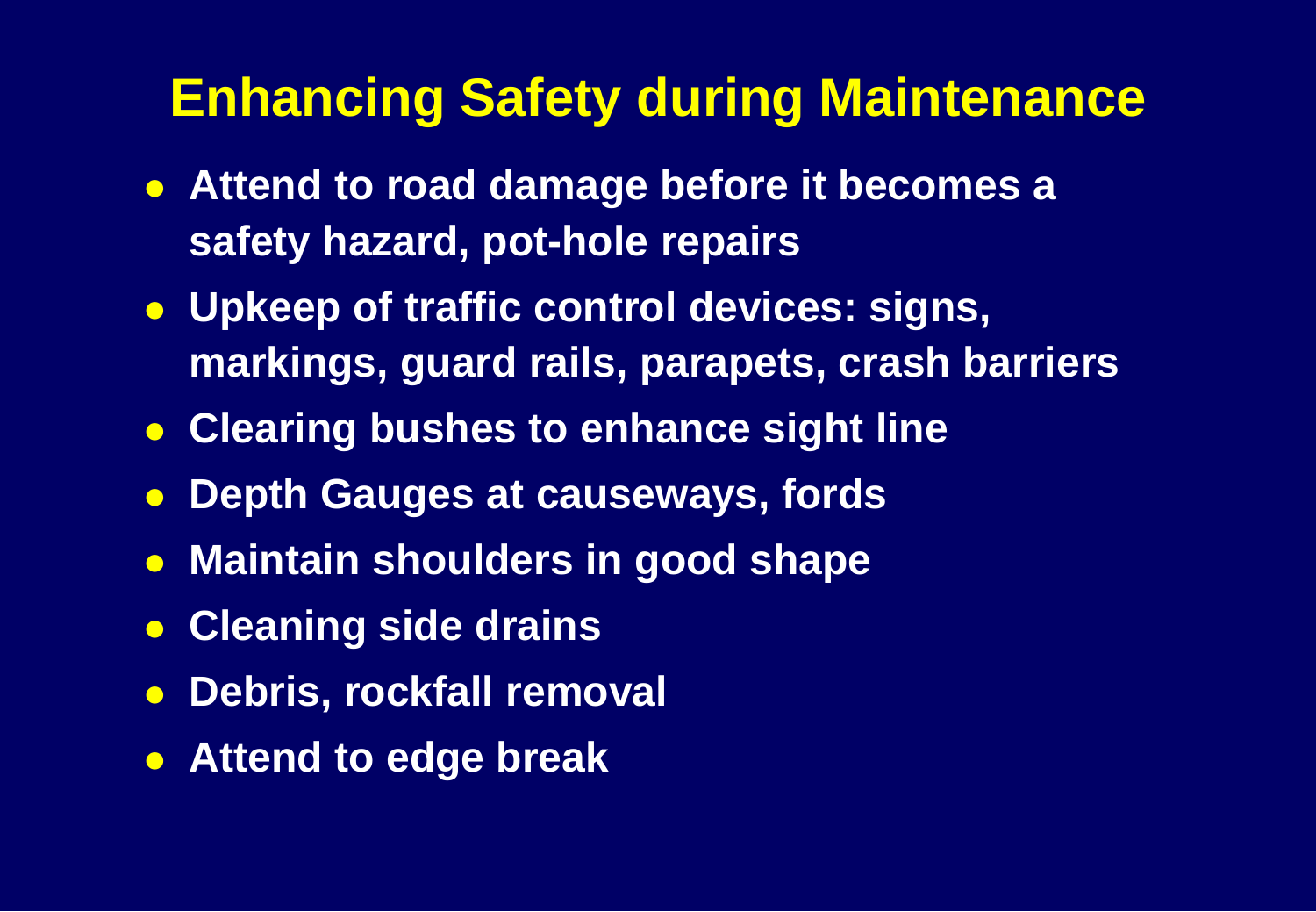## **PPP Projects in Road Sector**

#### **Concessionaire**

- **Need to secure safety of users and other persons**
- **Develop, implement, administer a surveillance and safety programme**
- **Comply with safety requirements**

#### **Authority**

- **Engage safety consultant to carry out safety audit**
- **Safety expert and traffic planner**
- **Expenditure arising out of safety requirements**
- **Concessionaire responsible so long as this is within scope of project**
- **Otherwise, as per provisions under Change of Scope**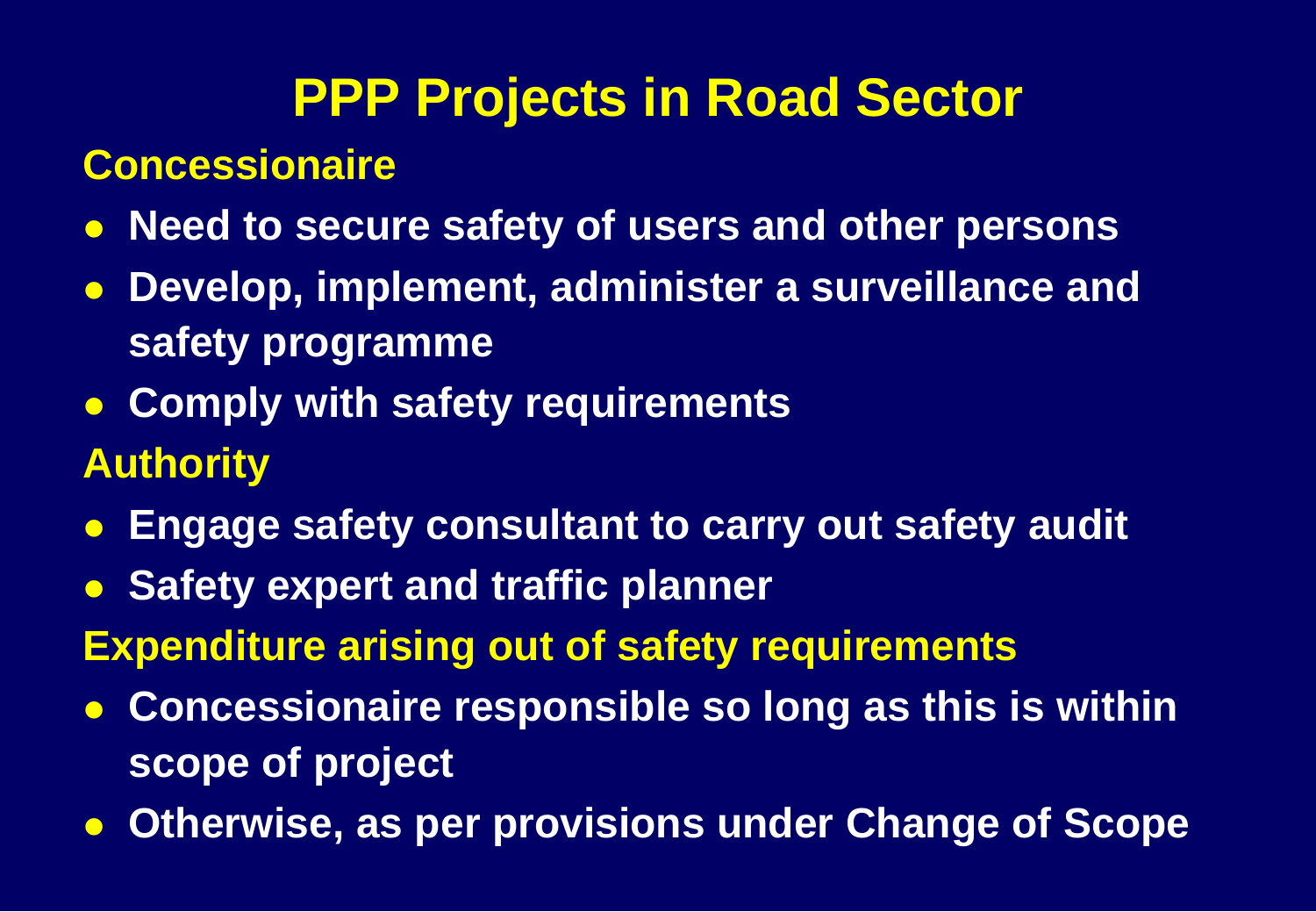## **Safety Requirements on PPP Projects**

- **Apply to all phases**
	- **Development**
	- **Construction**
	- **Operation and maintenance**
- **Measures include:** 
	- **Traffic management**
	- **Traffic control devices**
	- **Highway design elements**
	- **Enforcement**
	- **Emergency response**
- **Safety report by Safety Consultant**
- **Reasons to be recorded in case of disagreement**
- **Views of Independent Engineer**
- **Authority directs the Concessionaire for safety works**
- **Highway Safety Management Unit during O&M**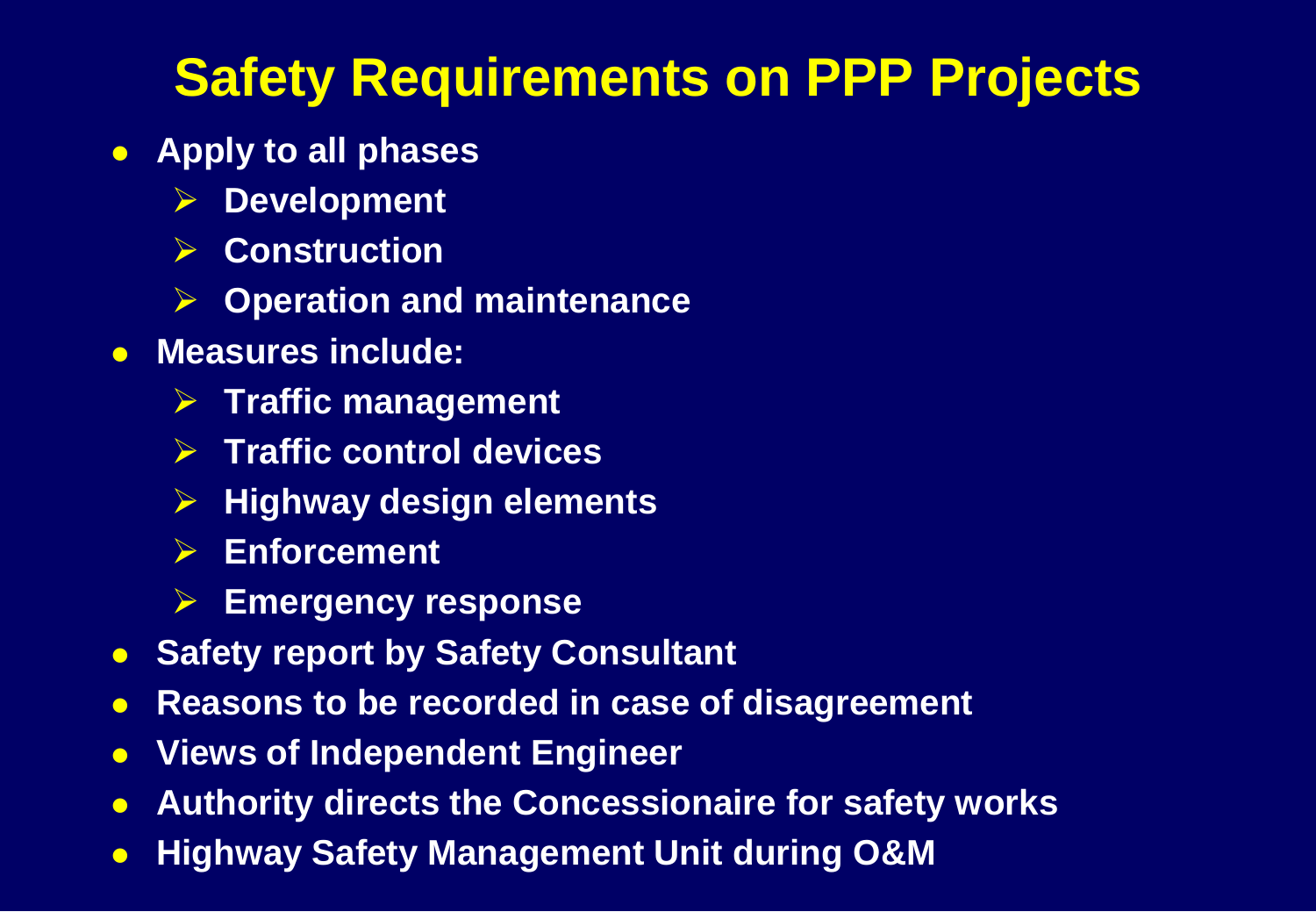## **MORTH Guidelines on RSAs**

- **Audit Team as per project size, complexity**
- **Manual on Road Safety Audit – IRC:SP:88-2010 plus stress on:**
	- **Look at each km**

**\_\_\_\_\_\_\_\_\_\_\_\_\_\_\_\_\_\_**

- **Not leave any significant safety concern unnoticed**
- **Adequate time to Audit Team**
- **Commencement and completion meetings: mandatory with Road Authority (Client) and Design Team**
- **Audit Report (Recommendations) backed by reasoning**
- **Authority to furnish 'Client Response'**
- **Audit to furnish observations on 'Client Response'**
- **Pre-opening stage audit – Mandatory (Recall Railway System)**
- **Certificate of 'Due Diligence' from Auditor**

**Source: RW/NH-29012/1/2015/P&M(RSCE) dated 14 January 2016**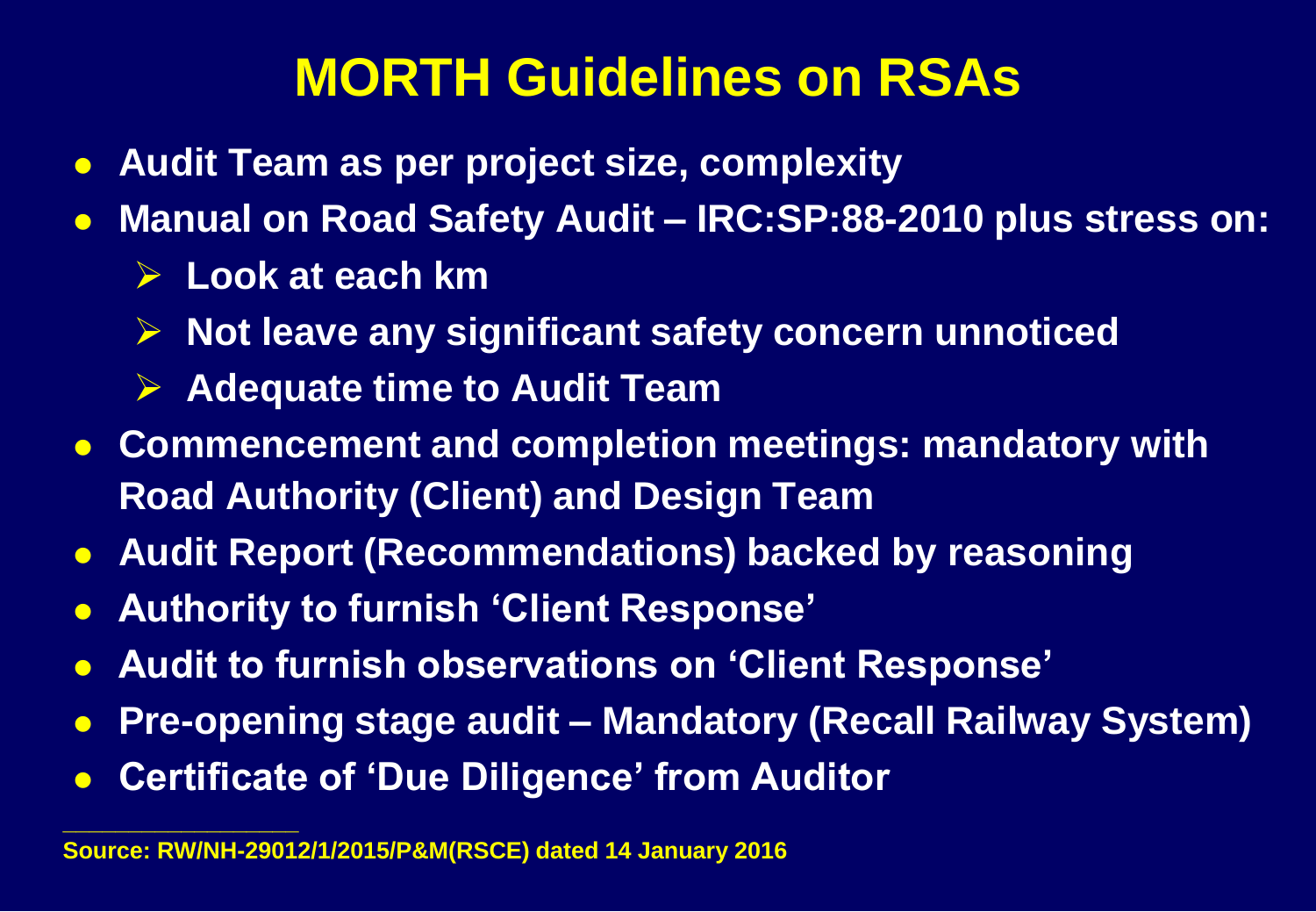## **Stages of Audit Mandated**

- **Capacity Augmentation Projects**
	- **Design stage**
	- **Pre-opening stage**
- **Expressways**
	- **FR stage**
	- **DPR stage**
	- **During construction stage**
	- **Pre-opening stage**
- **PPP/EPC projects**
	- **As per provisions of contracts**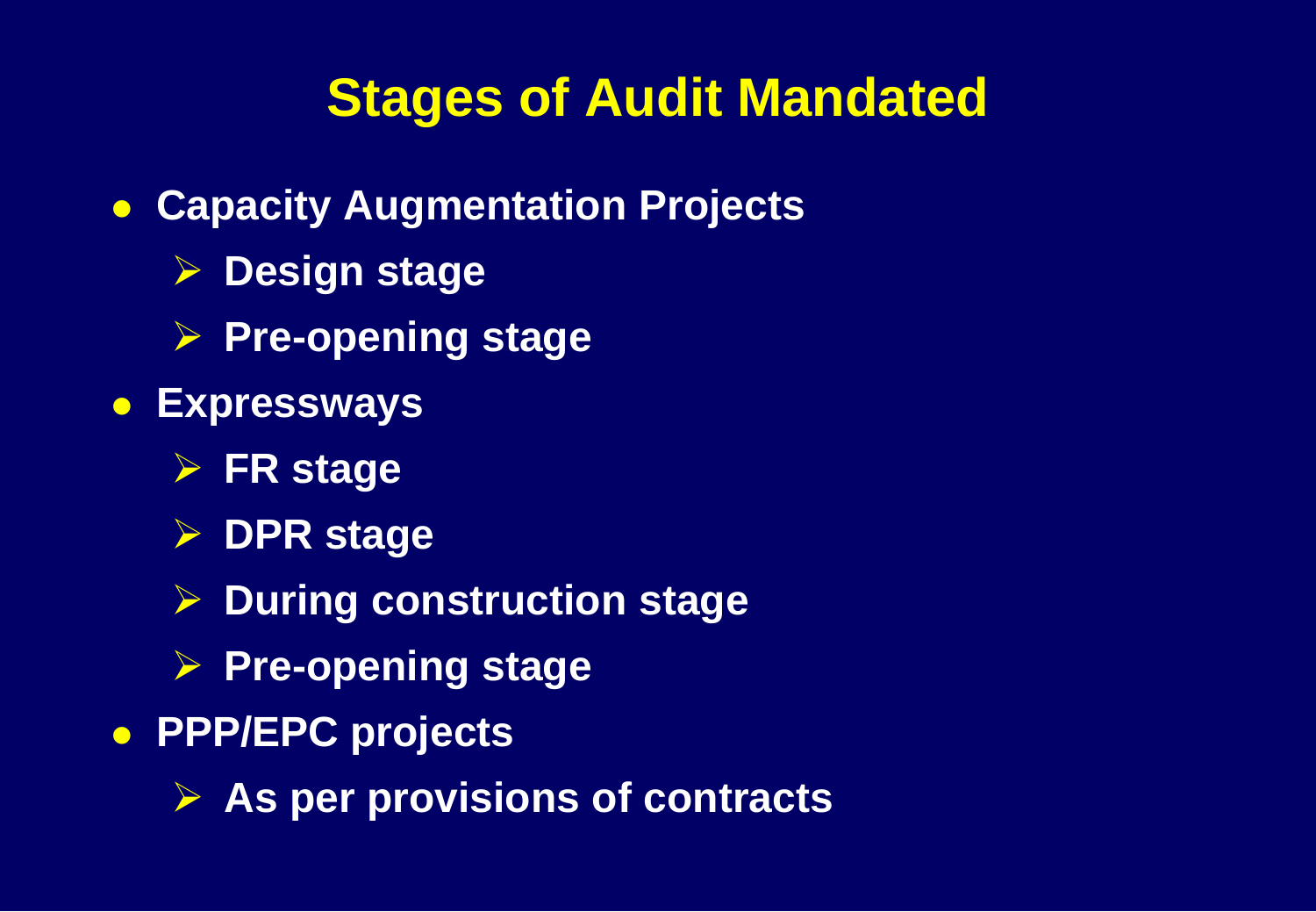#### **Special Needs on Rural Roads: PMGSY and Non-PMGSY**

- **Land being through voluntary donation, compromises on road geometrics not ruled out**
	- **Speed limit signs**
	- **Traffic calming measures**
- **Sometimes, lack of sight distance and visibility at intersection with main roads**
	- **Traffic calming measures and road signs**
- **Lack of awareness among local communities**
	- **Awareness and education campaigns**
	- **Convincing them for a little extra land for improving geometrics**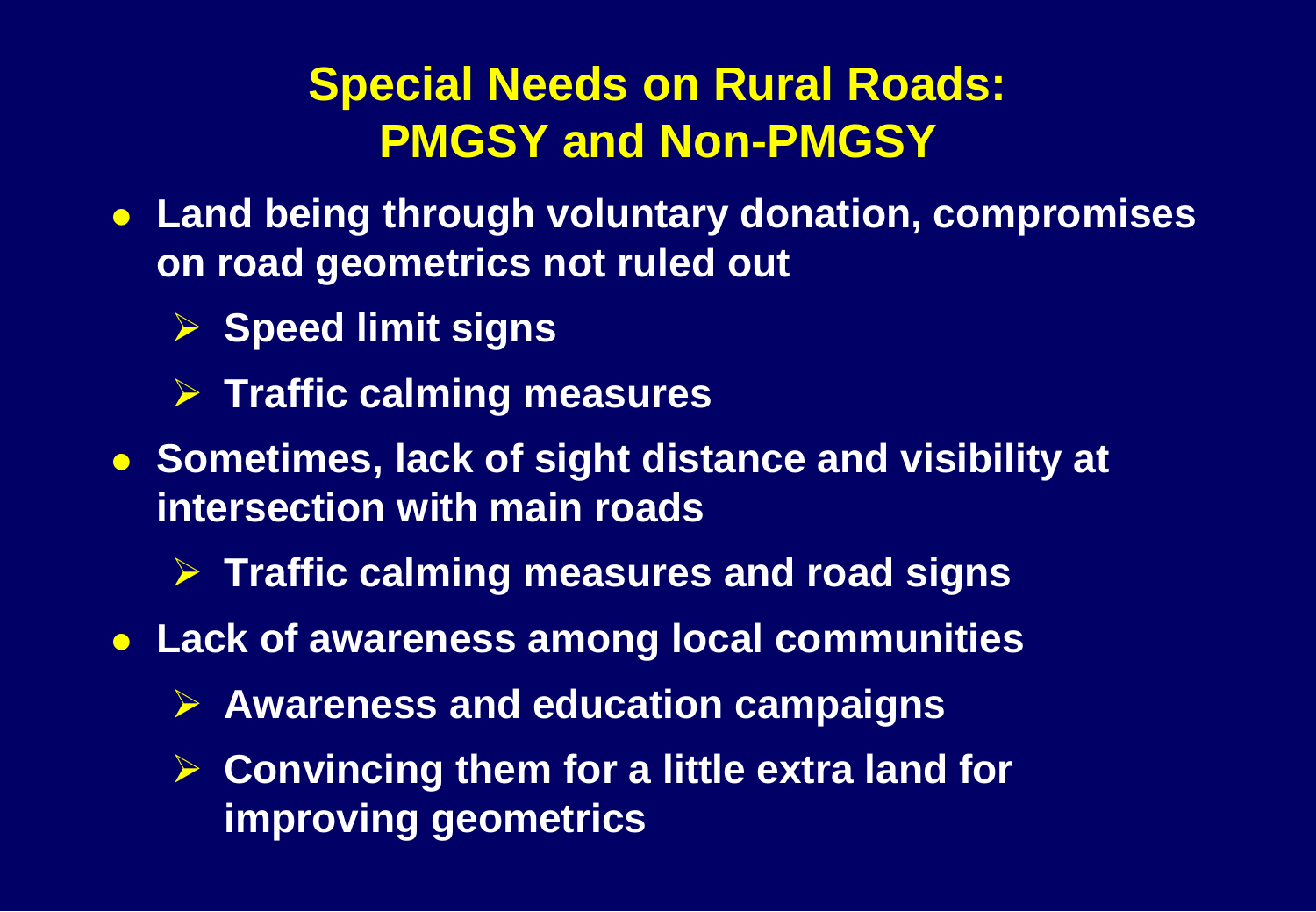## **Special Needs on Rural Roads: PMGSY and Non-PMGSY**

- **Unmanned railway level crossings**
	- **Underpasses for VRUs and LCVs**
	- **Replacing them with manned-level crossings**
- **Retro-reflective road signs and pavement markings**
- **Crash barriers, crash cushions, guard rails, parapets for bridges, culverts, etc.**
- **Road safety audit for stretches more than 5 km.**
- **Maintenance of road assets**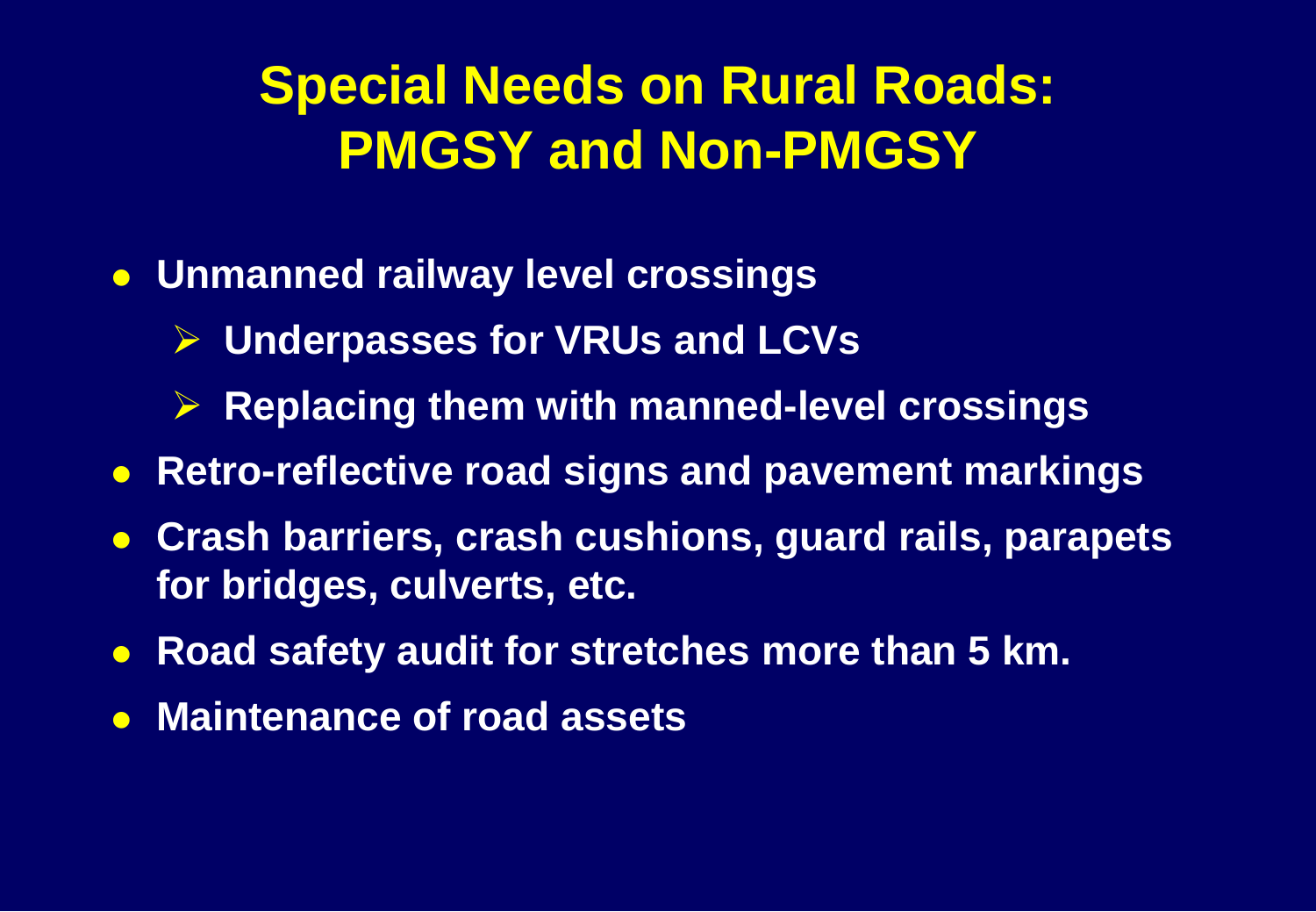### **Safer Vehicles: Pillar -3**

- **Improved safety features in vehicles**
- **Vehicle inspection and certification centres to regularly check fitness**
- **Auditing of Vehicle Inspection Centres**
- **Installation of GPS in commercial vehicles**
- **Enhanced Visibility of vehicles at night**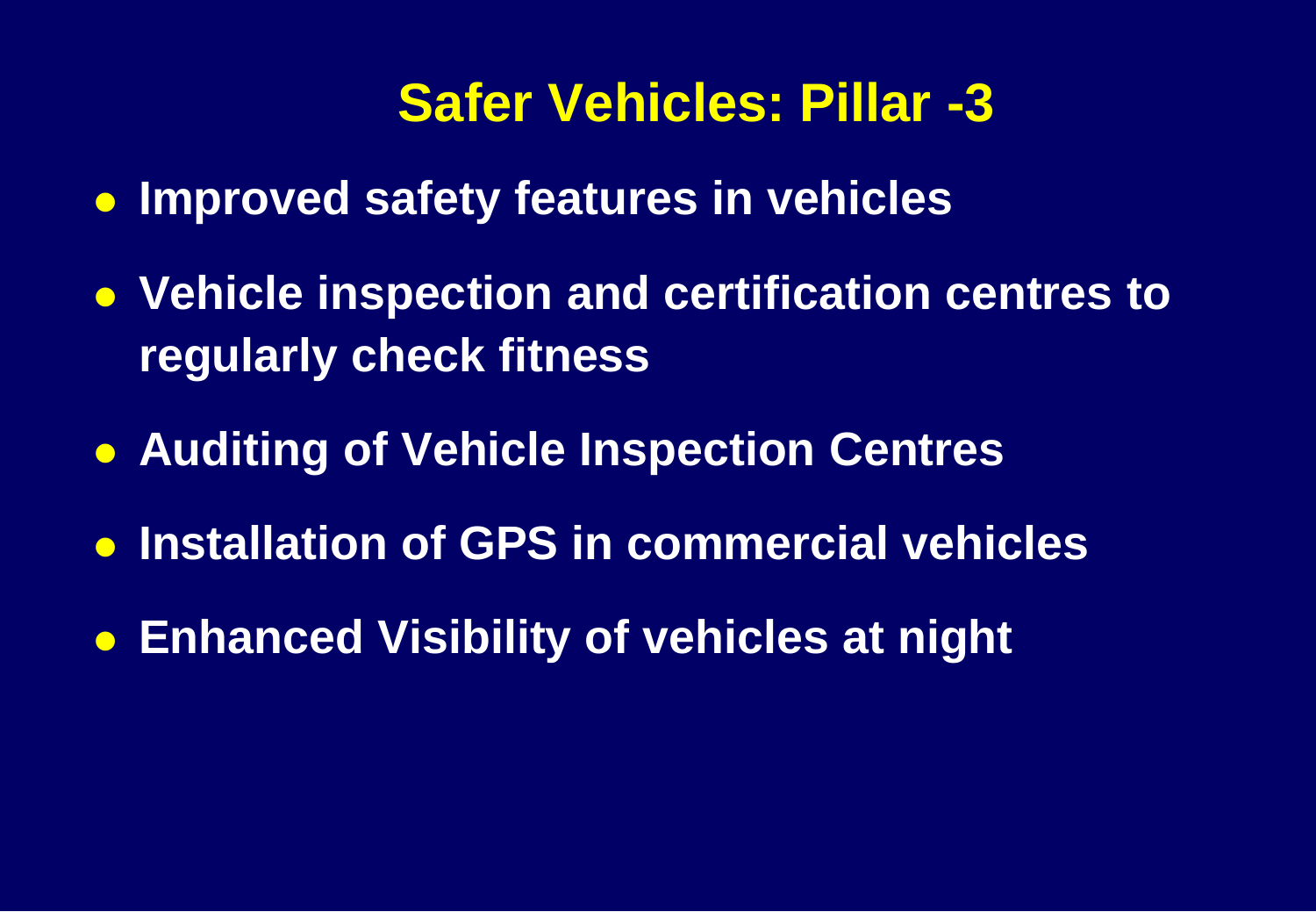## **Safer Road Users: Pillar-4 (Education and Awareness)**

- **Road Safety Education in schools**
- **Training of drivers and first time license seekers**
- **Awareness program for road users and rural communities**
- **Telecasting & Broadcasting TV/Radio Jingles**
- **Support of NGOs, CSOs**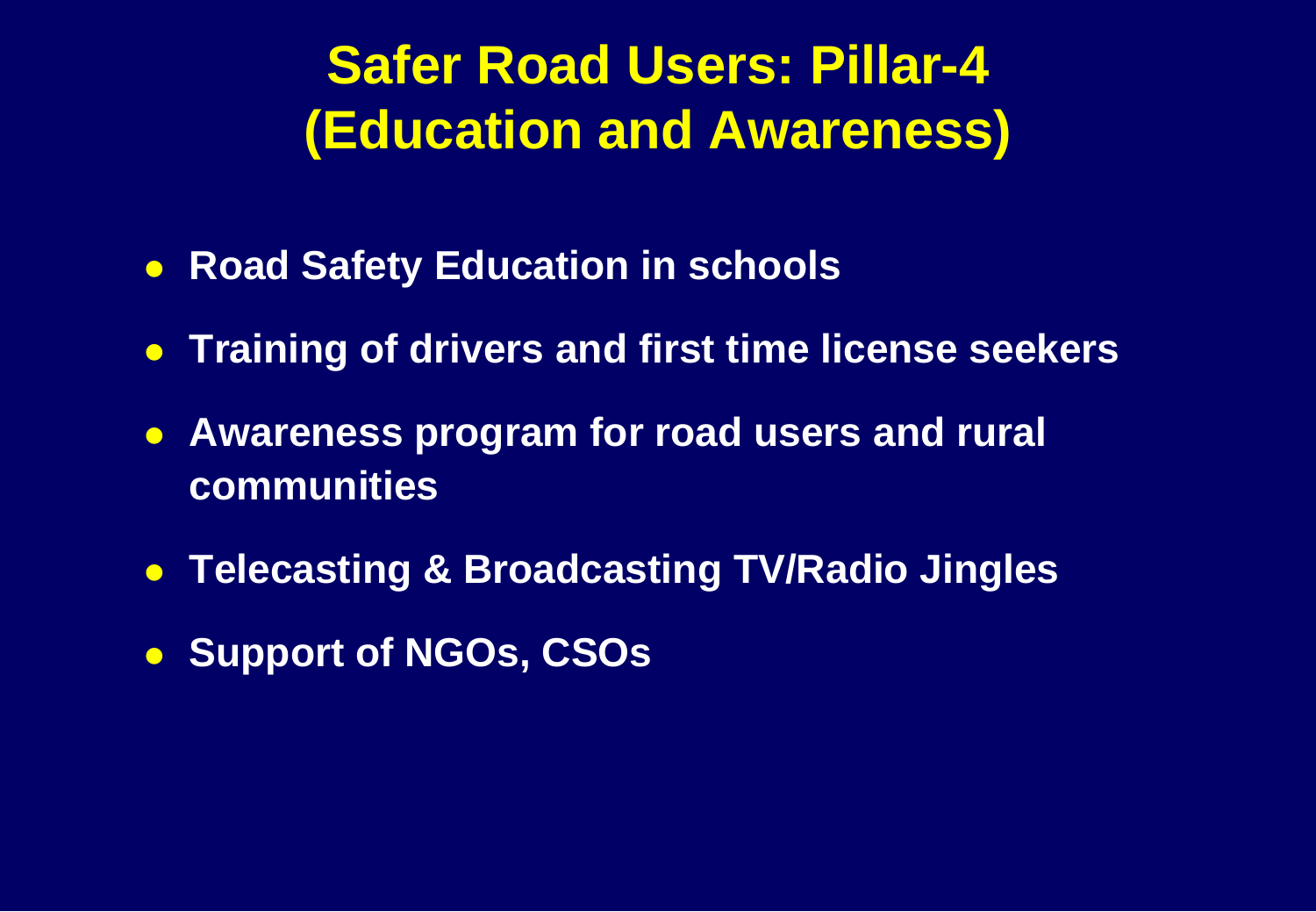# **Safer Road Users: Pillar -4 (Traffic Regulations)**

- **City Surveillance system, ITS enabled enforcement**
- **Set and enforce speed limits**
- **Control on overloading** 
	- **Use of weigh-in-motion facility on major highways**
- **Checking Drunken driving**
- **Enforcing use of helmets and seat belts**
- **Unauthorized parking of vehicles**
- **Set up Automated Vehicle Driving Test Tracks**
- **Digitization of Driving Licenses data**
- **Strengthening of Highway patrol system**
- **Highway Police Force on High Density Corridors**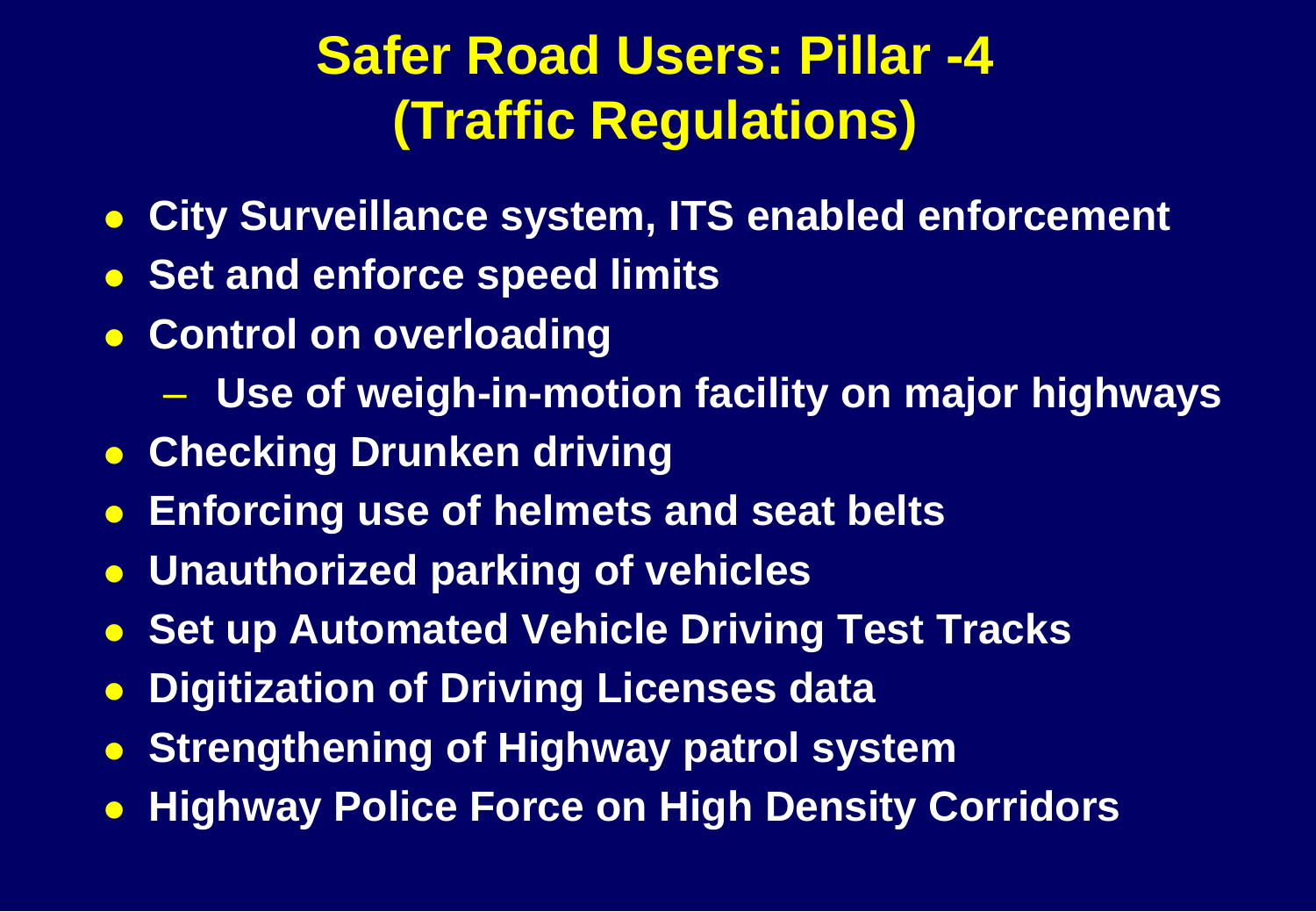## **Control on Overloading**

- **Dedicated lanes at toll plaza**
- **WIM stations at toll plaza**
- **Provide space at toll plaza for:**
	- **Static weigh bridge**
	- **Storage of off-loaded cargo**
	- **Parking of trucks**
	- **Vehicle inspection and testing**
	- **▶ State Transport Authority**
	- **Police**
- **Penalties for violations as per MV Rules**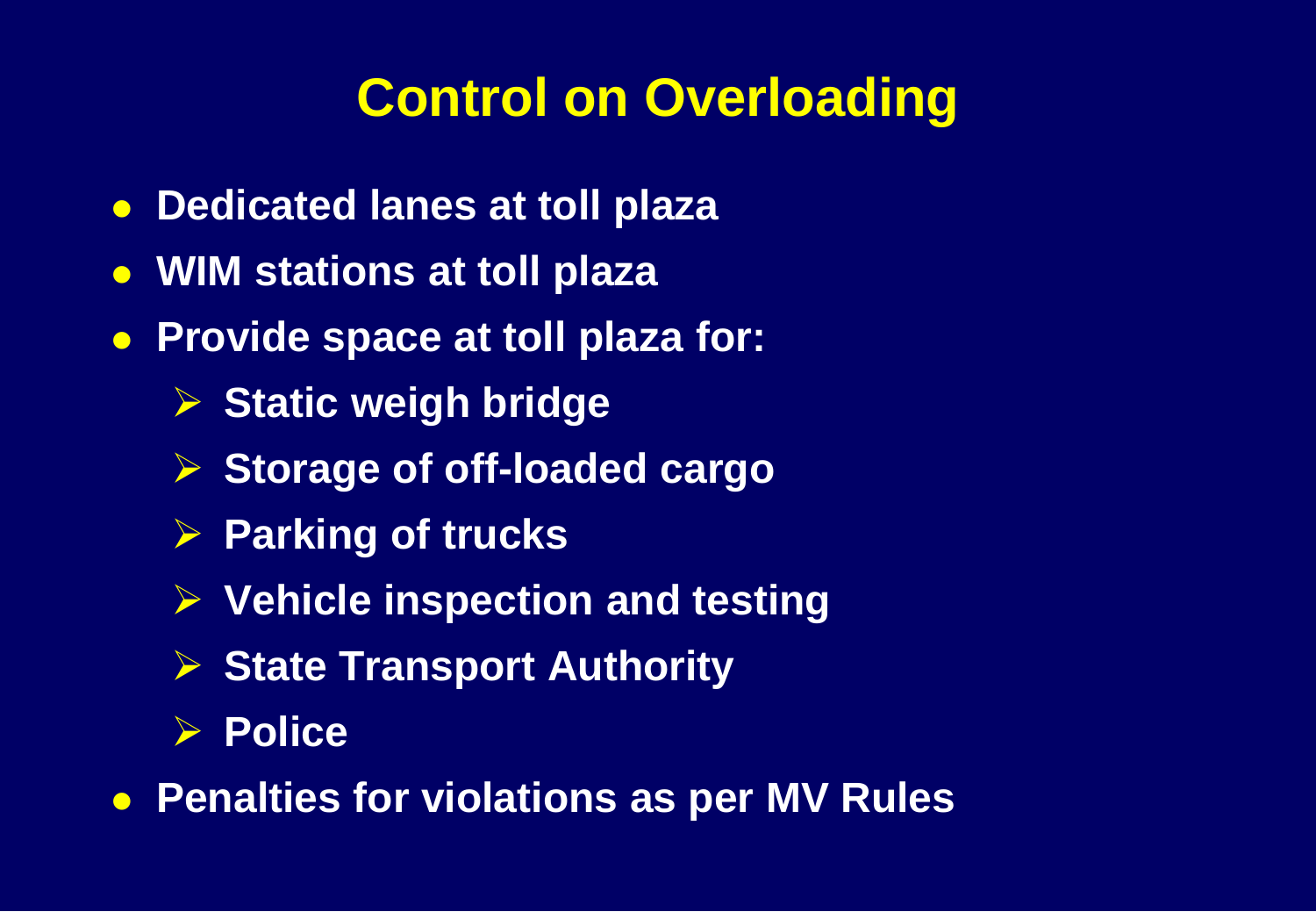## **Maximum Permissible Axle Loads**

|    | <b>No. of Axles</b> | <b>Prior to</b><br>16.07.2018 | wef<br>16.07.2018 |
|----|---------------------|-------------------------------|-------------------|
| 1. | <b>Single Axle</b>  |                               |                   |
|    | • Two tyres         | 6.0 tonnes                    | 7.5 tonnes        |
|    | • Four tyres        | 10.2 tonnes                   | 11.5 tonnes*      |
| 2. | <b>Tandem Axle</b>  | 19.0 tonnes                   | 21.0 tonnes*      |
| 3. | <b>Tri-Axle</b>     | 24.0 tonnes                   | 27.0 tonnes*      |

**GVW: 49 tonnes (rigid), 55 tonnes (semi-trailers, truck-trailers)**

**\* One tonne extra permissible per axle for vehicles with pneumatic suspension**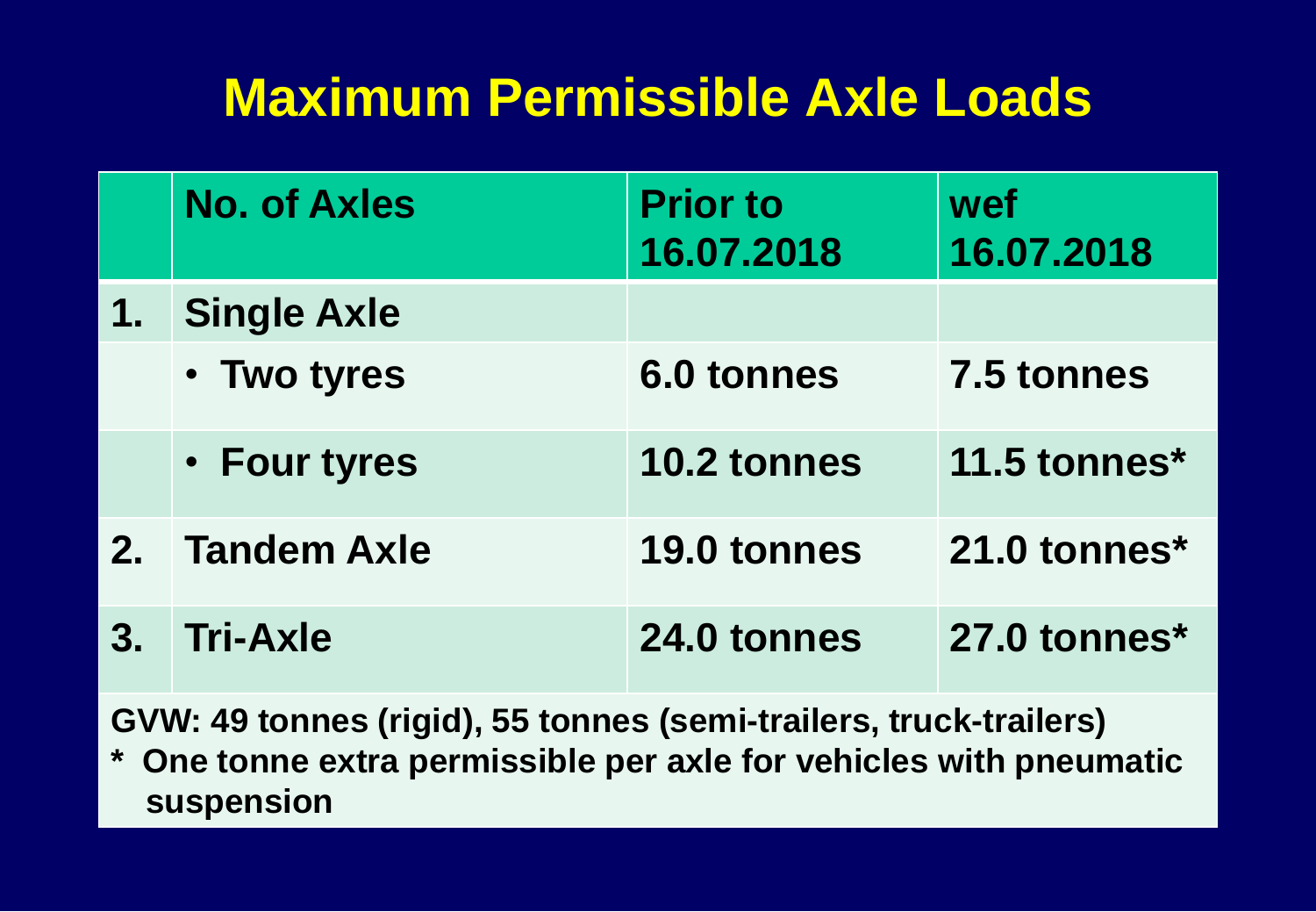### **Traffic Management Centres (Managing Traffic through Technology)**

- **Simple IT and ITS solutions** 
	- **Detect traffic violations, e-challans**
	- **Decongest arterial streets**
- **Cameras at signals/intersections**
	- **Zoom into number plate**
	- **Demand for fine (bluetooth printer)**
	- **Store data on violations in Traffic Police Database**
- **Adjust signal timings to the hold-up of vehicles at intersections**
- **Variable message signs**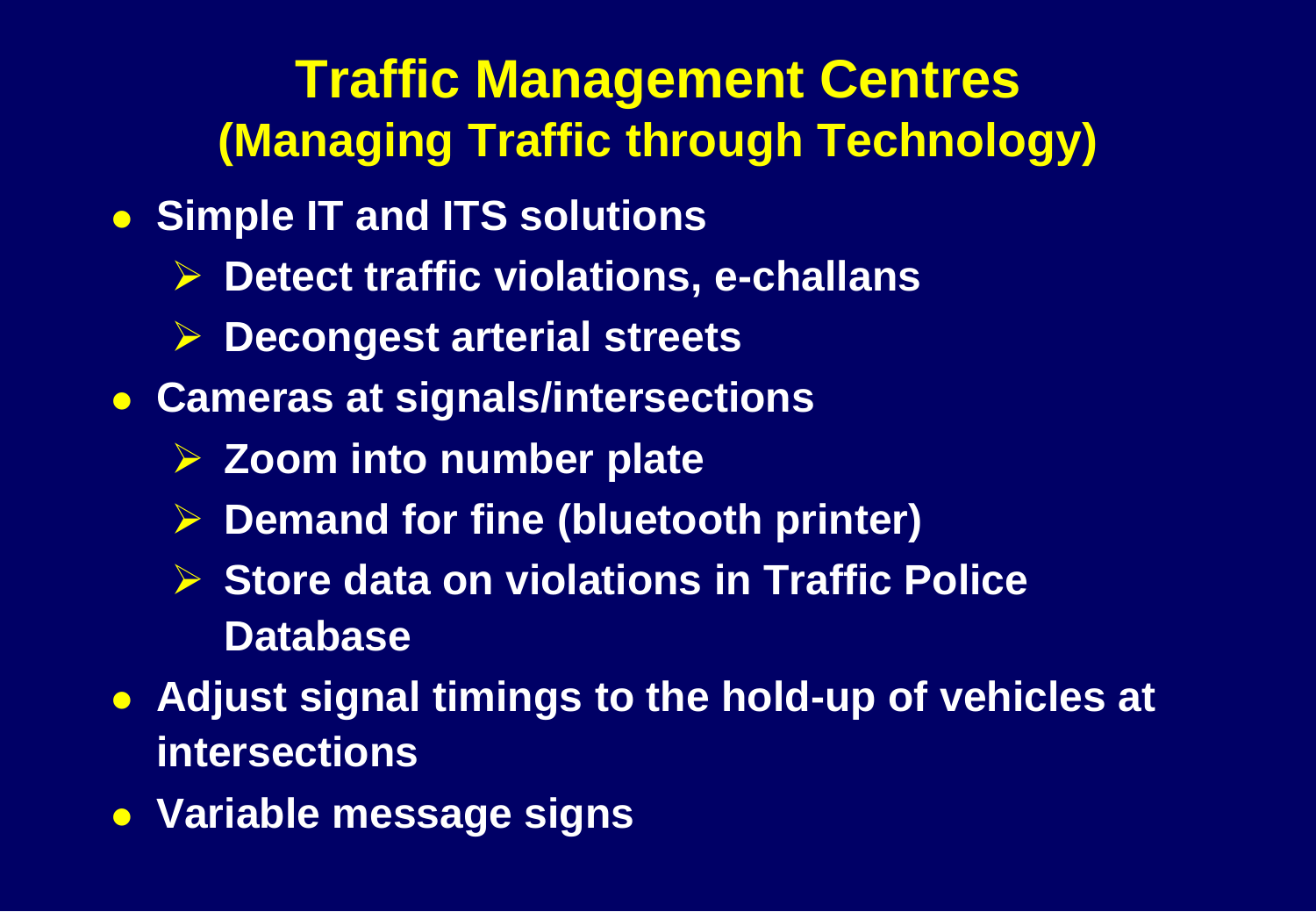**Control of National Highways (Land and Traffic) Act, 2002**

**Provides for:**

- **Control of land within ROW**
- **Control of traffic** 
	- **► Control of access points**
	- **EXA** Regulation of different types of vehicles
- **Control of land use for public utilities**
- **Removal of unauthorized occupation**
- **Need for different approaches for urban and nonurban areas for control of access points on highways**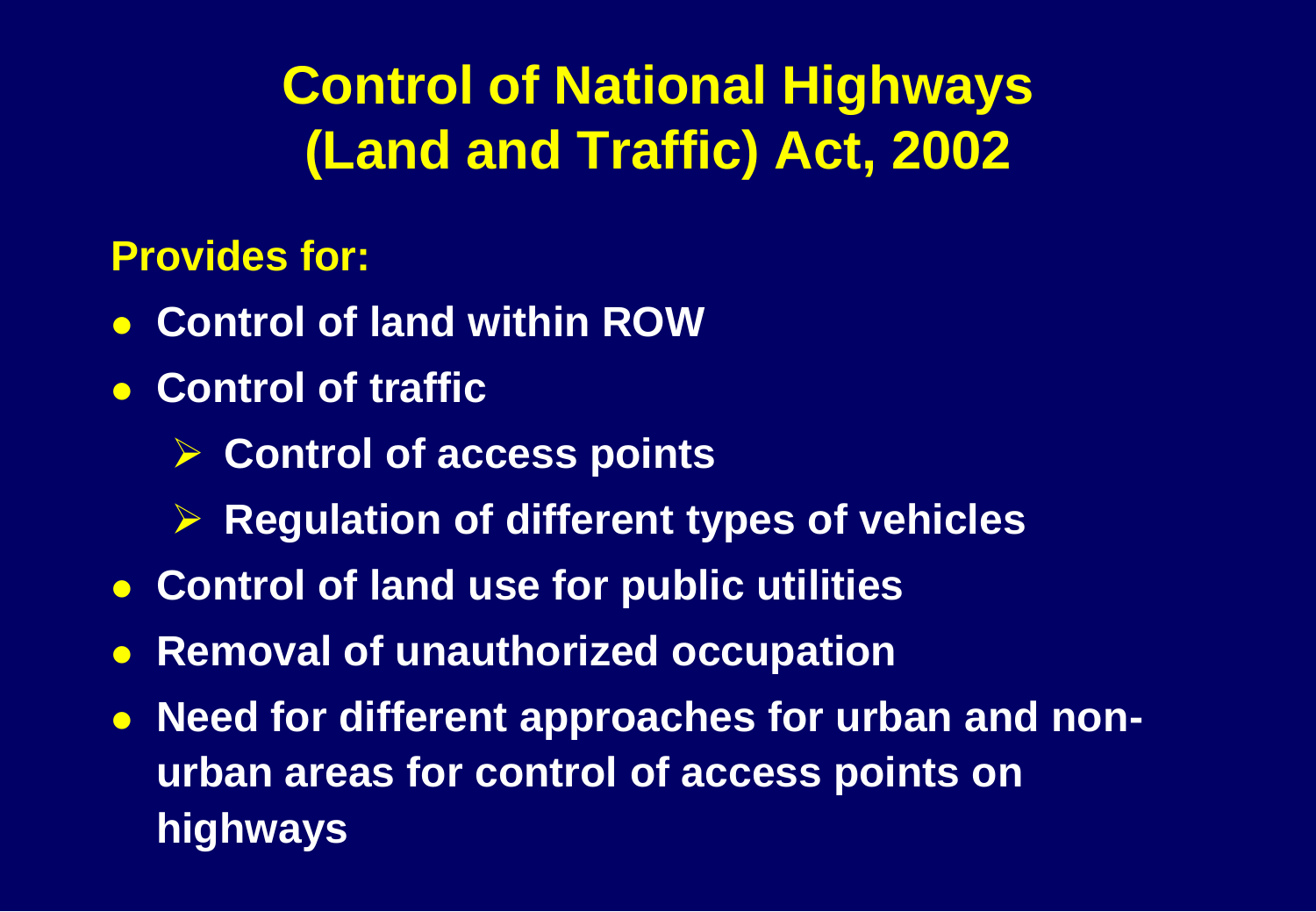### **Post Crash Care: Pillar -5**

- **Golden hour**
- **Upgrade existing health care facilities along highways**
- **Training of doctors and technicians**
- **First aid facilities and training to identified people**
- **Linkage with disaster management agencies**
- *Incidence management system*
- **Use of existing 102, 108 ambulance services**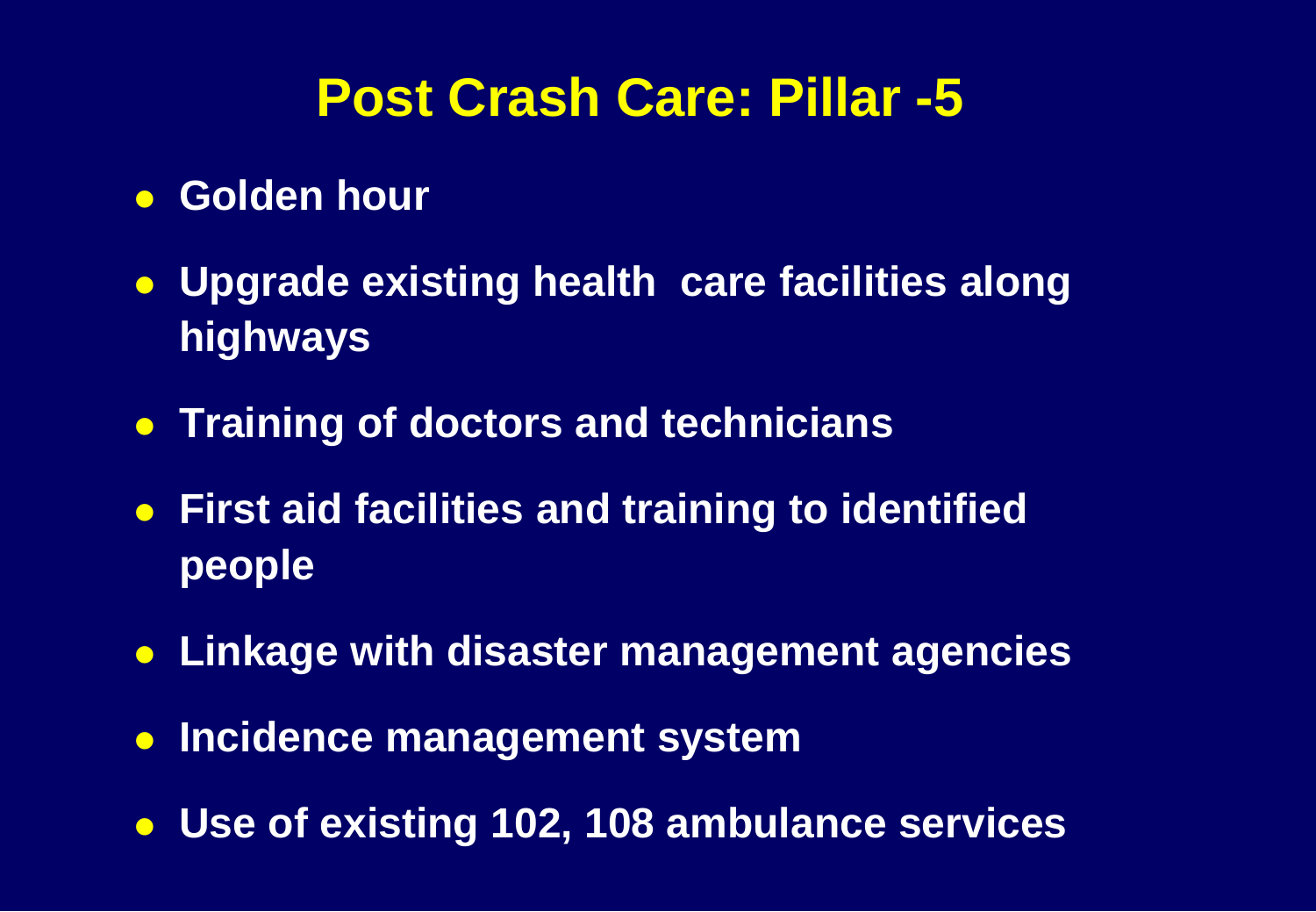# **Knowledge Production, Research and Institutional Linkages**

- **Government to lay stress on technology initiatives and knowledge production in enhancing safety**
- **IDENTIFY AREAS AND SUBJECTS for research and collection of evidence from ground**
- **Commission research projects with support of academia and research institutions**
- **Network with international institutions**
- **Learn from international practices**
- **Dissemination: Workshops, seminars, interactive dialogues**
- **Seek support of Global Road Safety Facility**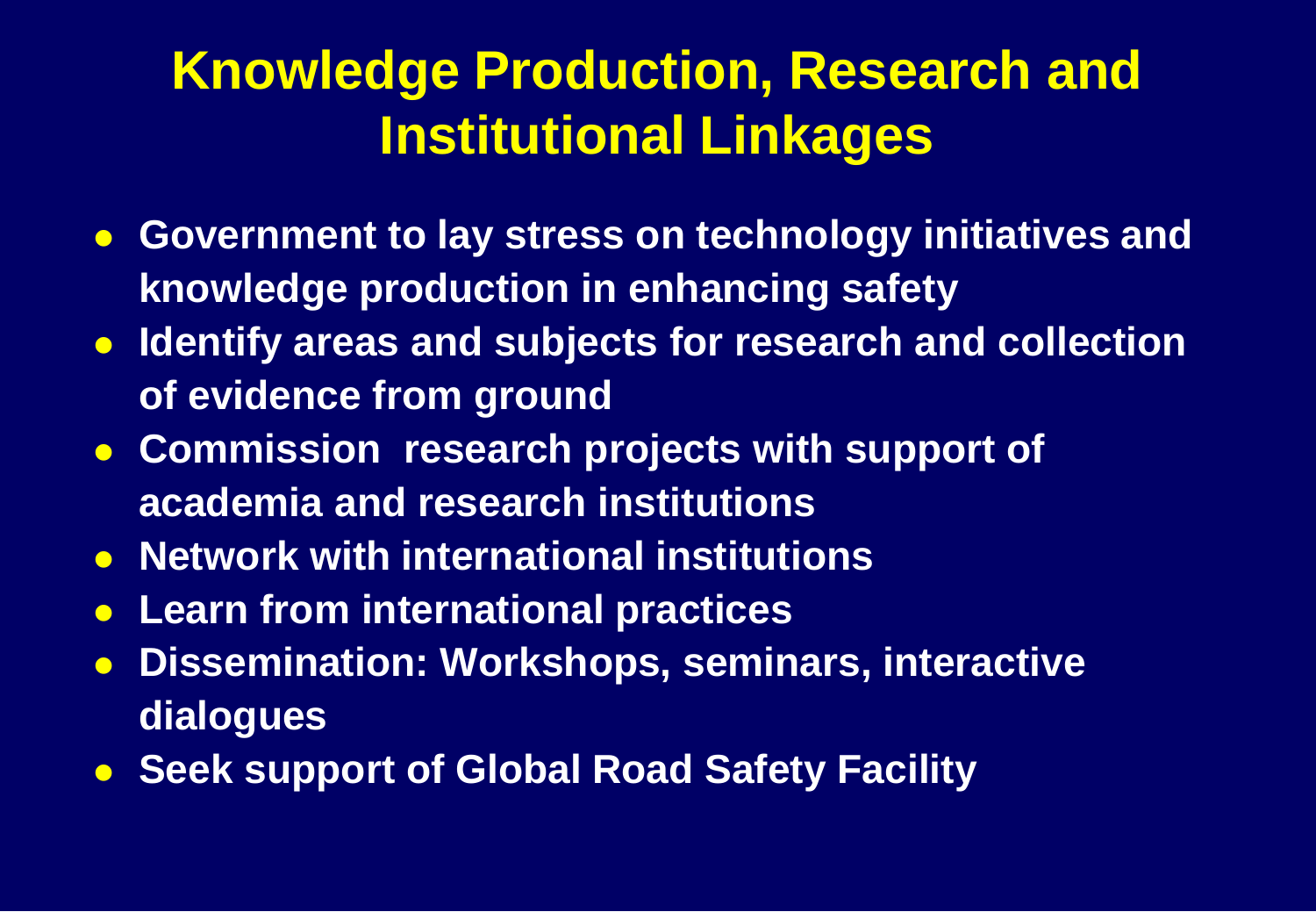#### **World Bank: Global Road Safety Facility**

- **Provide Funding, Partnership and Knowledge Transfer**
- **Leverage Road Safety Investments in Existing Transport Projects**
- **Enhance Stronger Country Ownership and Road Safety Capacity Development**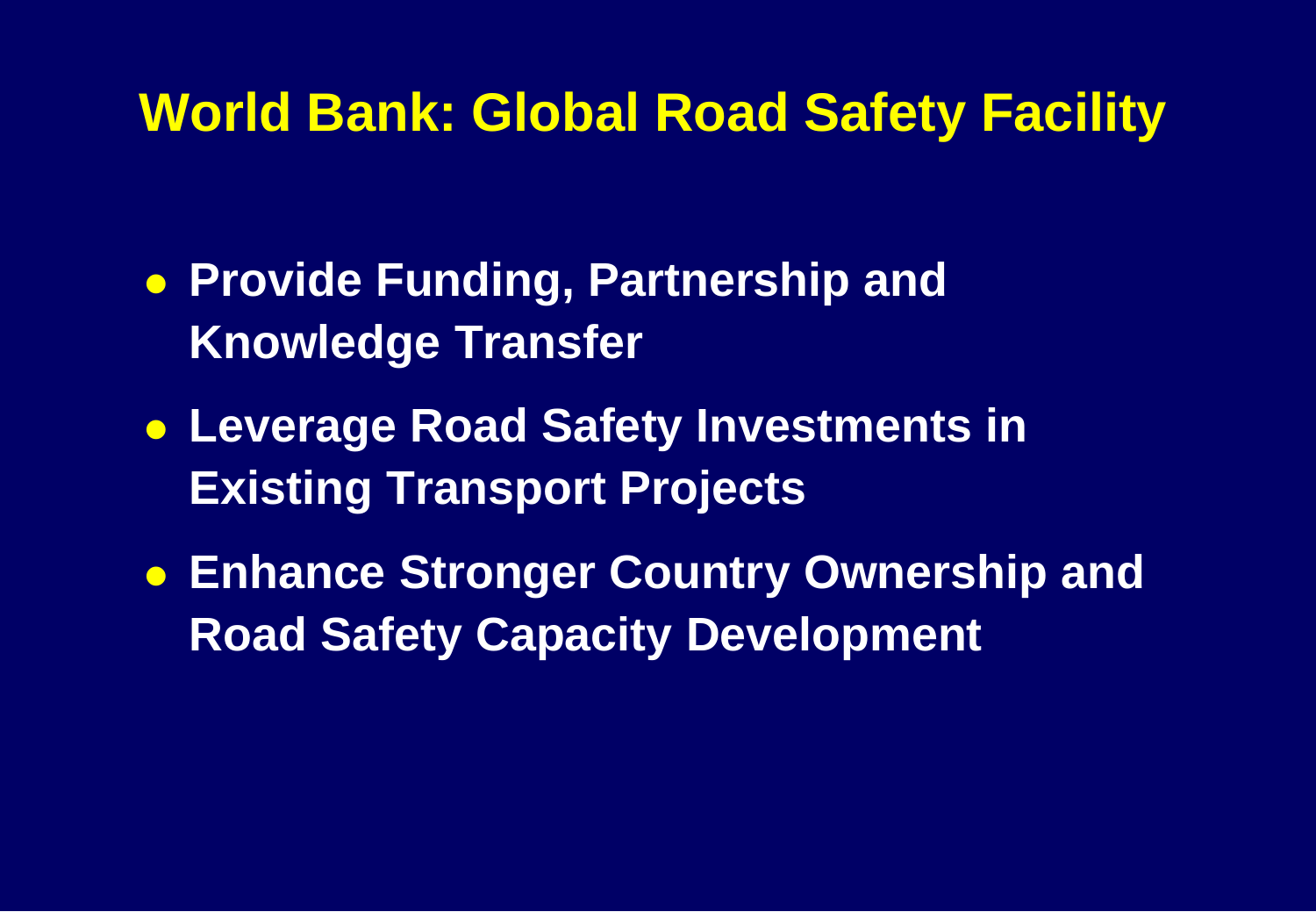### **What Kerala has done in Road Safety?**

- **Established the Lead Agency for Road Safety – The Kerala Road Safety Authority under the Kerala Road Safety Authority Act -2007**
- **The Act provides for:**
	- **Constitution of Kerala Road Safety Authority**
	- **Establishing a dedicated Road Safety Fund**
	- **Monitoring and implementation of Road Safety Programs in the State of Kerala**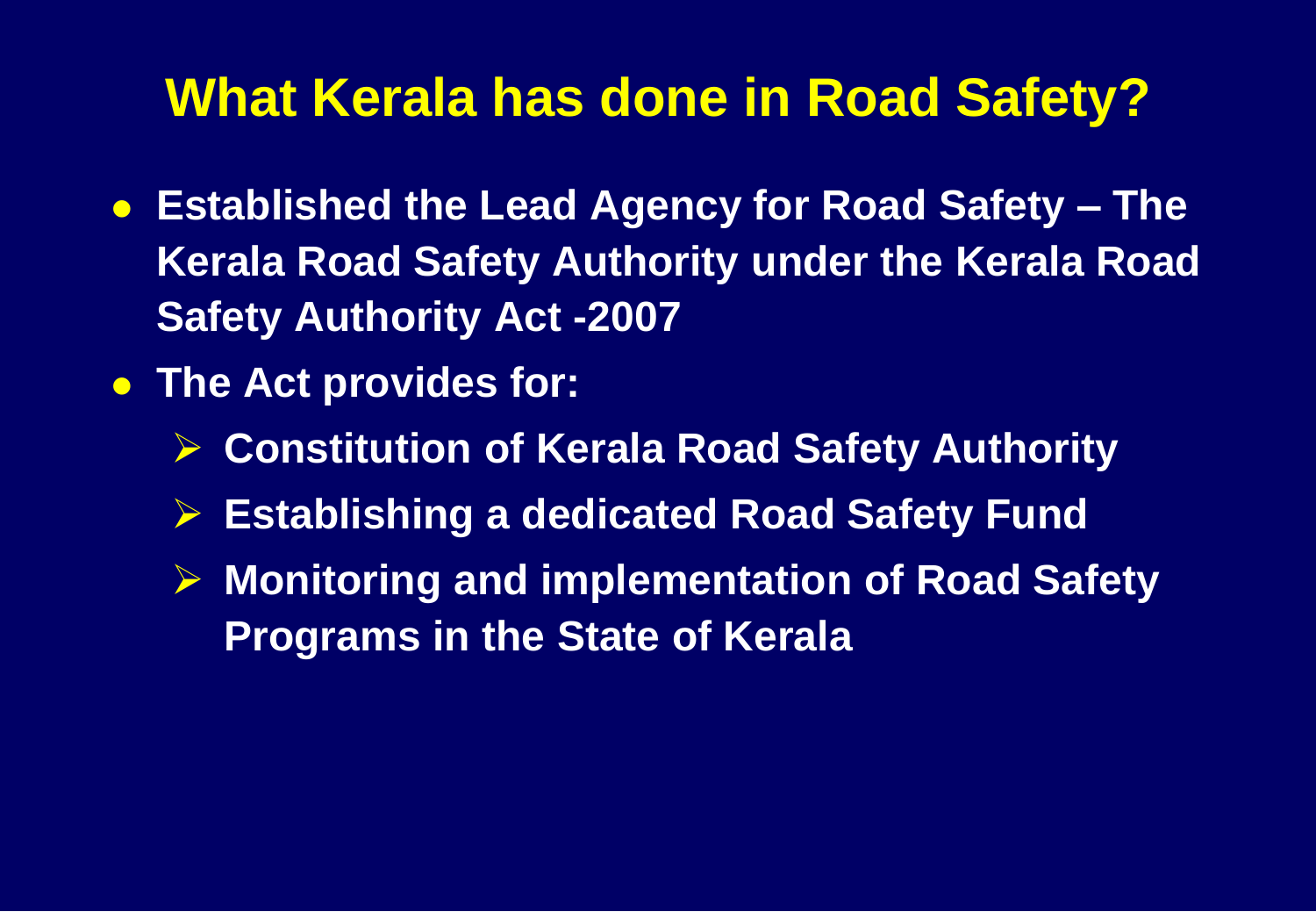## **Uniqueness of Kerala Road Safety Authority (KRSA)**

- **First of its kind in India with statutory powers to implement Road Safety Programs in a State.**
- **Govt. declared it as a Nodal Authority for Road Safety Activities in the State.**
- **MORTH and Supreme Court Committee consider it a Model for other states to follow.**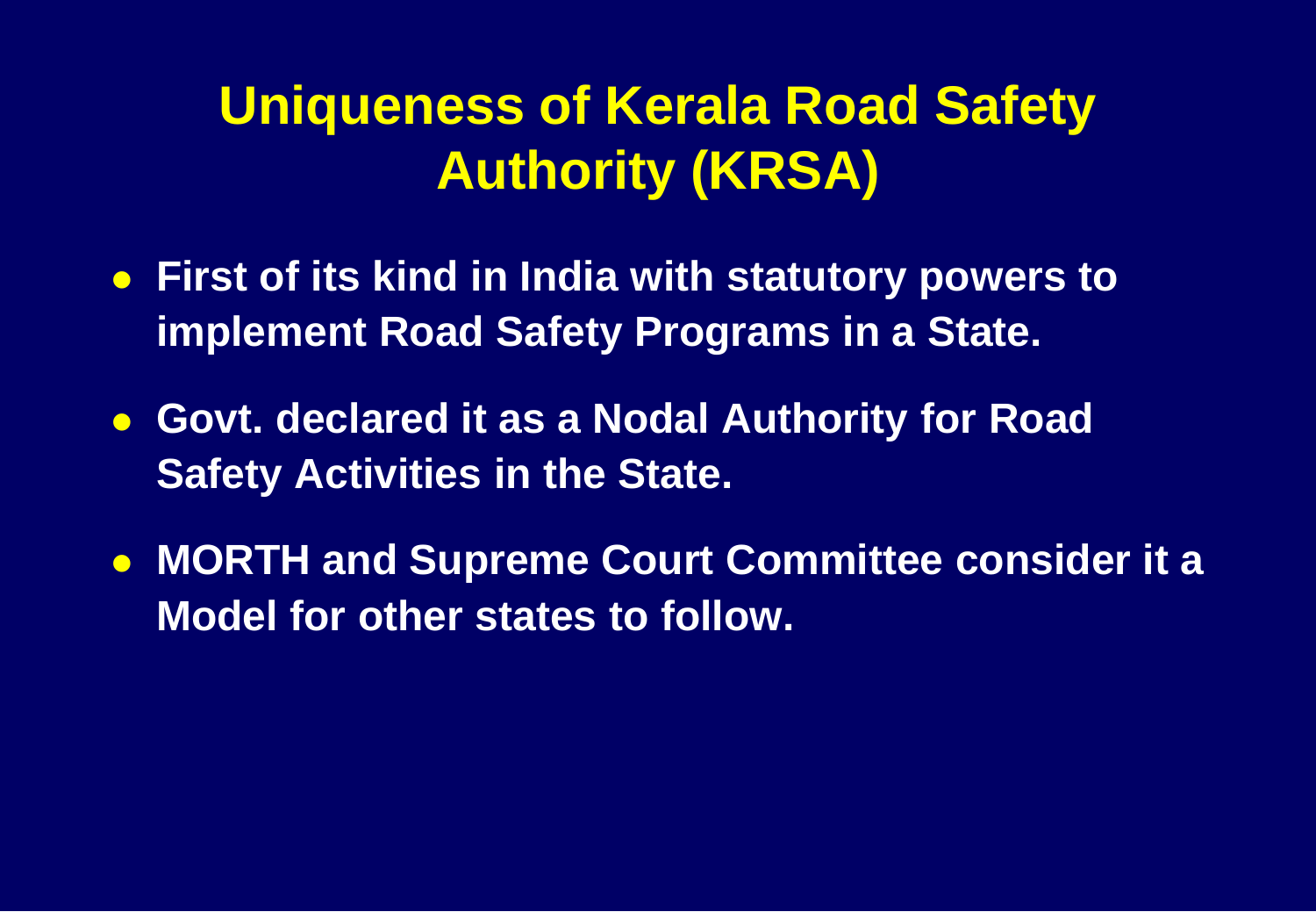### **Kerala Road Safety Fund**

- **Sources of fund:** 
	- **100% of Road Safety CESS collected from vehicle owners at the time of Regn of vehicle**
	- **50% of fines and penalties collected by Police and MVD from traffic offenses**
	- **Grants, Loan or Advances made by the State and Central Govt.**
	- **Contributions from public or private institutions or other organizations**
- **\* The Govt. shall contribute to the Fund every year, an amount equal to 50% of the compounding fee collected in the previous year under Section 200 of MV Act-1988 (Central Act 59 of 1988).**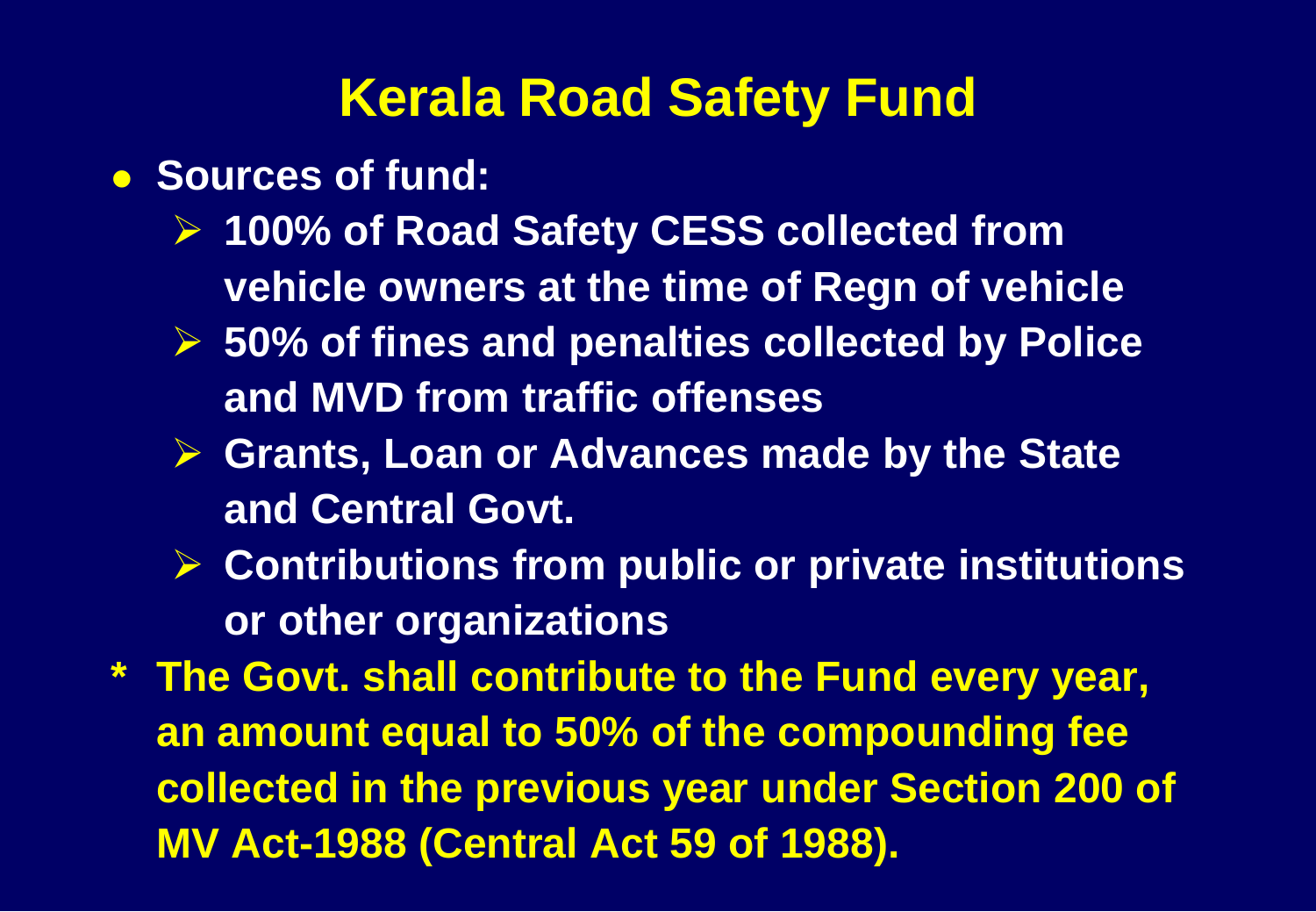## **Functions of Road Safety Authority**

- **Frame Rules as laid down in KRSA Act**
- **Initiate coordinated action in areas related to:**
	- **▶ Road Safety among various Stake holder departments**
	- **▶ Advice Govt. on Policies & Road Safety Actions for the state**
	- **Prescribe and enforce Road Safety Standards**
	- **Administration of the Road Safety Fund**
	- **Formulate and implement schemes/ projects and programs relating to Road Safety**
	- **Sanction expenditure for trauma-care programs**
- **Promote Road safety awareness, community engagement**
- **Sanction expenditure for purchase and installation of equipment connected with Road Safety**
- **Integrate functions of all agencies and Govt. Depts.**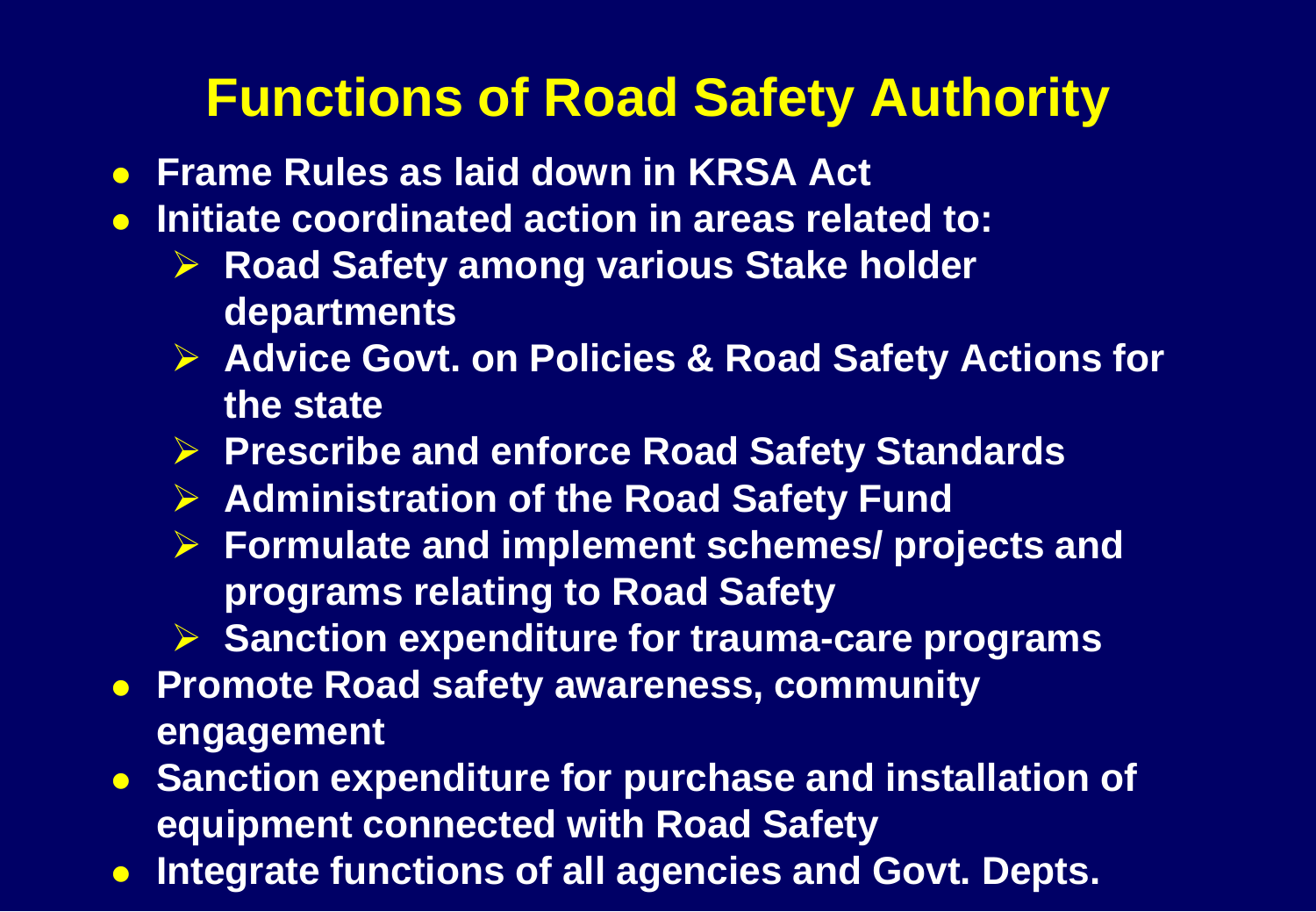#### **The Apex Body Of Kerala Road Safety Authority**

- **1.Minister for Transport - Chairman**
- **2.Minister for Works - Vice Chair**
- **3.Chief Secretary, Kerala - Member**
- **4.Principal Secy. Transport - Member**
- **5.Law Secretary - Member**
- **6.Principal Secy. Home - Member**
- **7.Principal Secy. Finance - Member**
- **8.Principal Secy. PWD - Member**
- **9. Principal Secy. Health Member**
- **10.Principal Secy. Education - Member**
- **11.Principal Secy. LSG Dept. - Member**
- **12. Director General of Police -Member**
- **13. Director, Health Services - Member**
- **14. IGP (Traffic) - Member**
- **15. Chief Engineer (R & B) - Member**
- **16. Chief Engineer (NH) - Member**
- **17. Director, NATPAC - Member**
- **18. Secretary, STA - Member**
- **19. Three Experts in Road Safety nominated by the Govt - Member**
- **20. Road Safety Commissioner -Member Secy.**

#### **Executive Committee of KRSA**

For implementing the decisions of the KRSA, there is an Executive Committee under the Chairmanship of the Chief Secretary with heads of concerned stake holder departments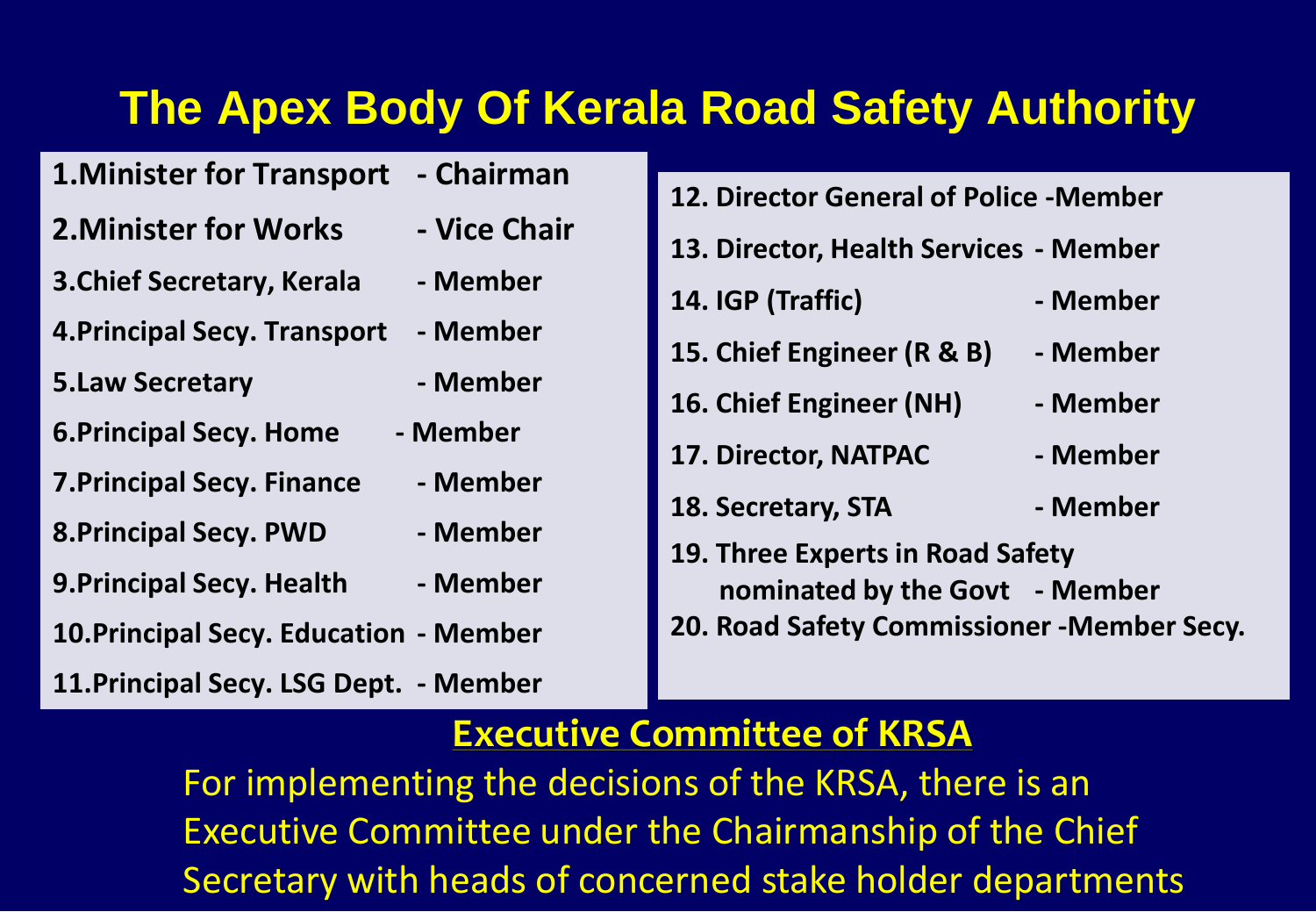## **Factors Critical to Enhancing Road Safety**

- **Orientation to needs and concerns of users particularly VRUs and PwDs**
- **Guidelines by IRC, endorsement by centre/states**
- **Resources (technical plus financial) commensurate with the extent of safety problem seen on roads**
- **Capacity building of road agencies, police, transport, educational institutions**
- **Promoting use of IT and ITS in traffic management**
- **Road safety programs driven by scientific principles and evidence based research**
- **Safety engineering measures integral part of DPR**
- **Making road safety audit a practice**
- **Implementation in Project Mode**
- **Every bit counts**